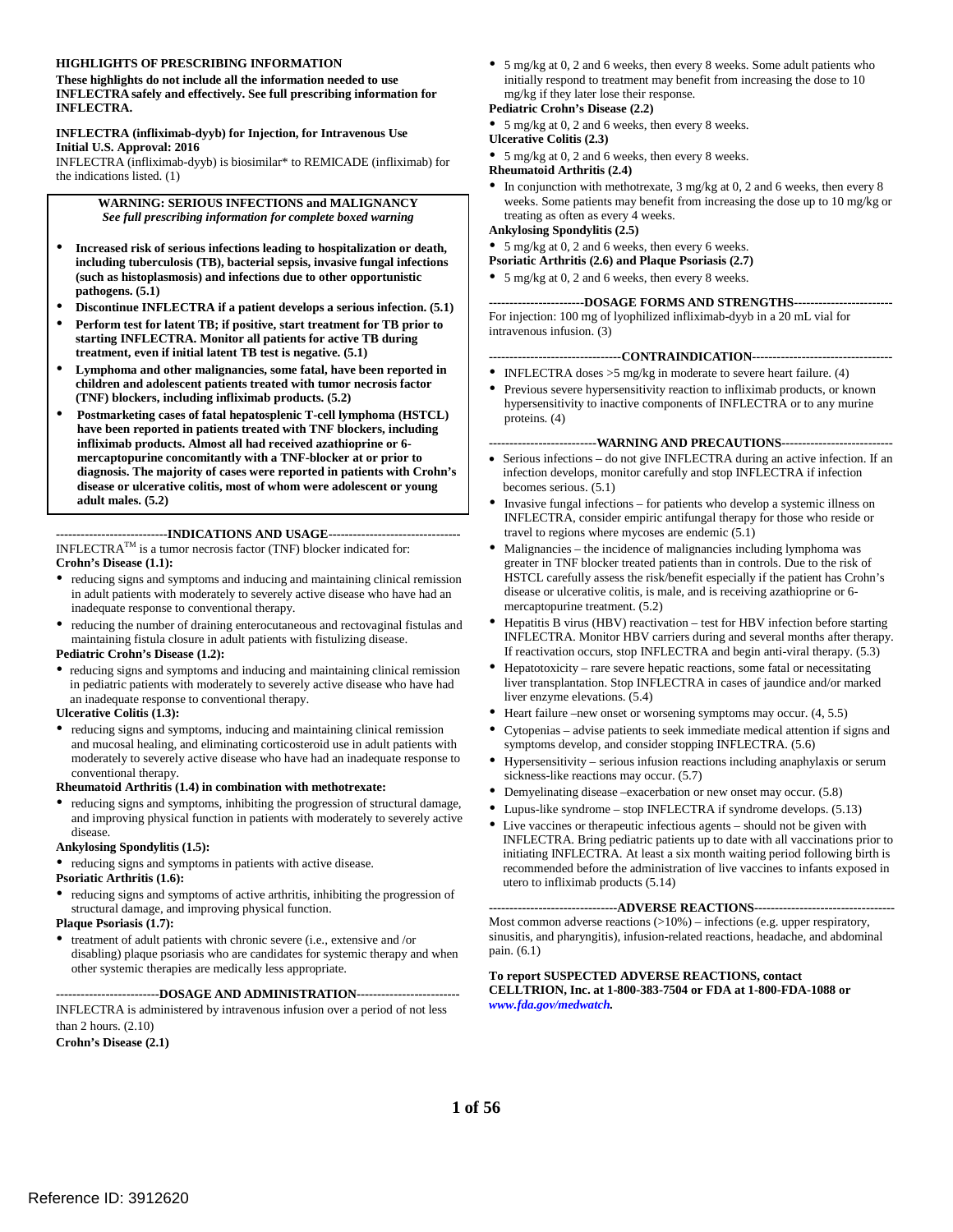#### ------------------------USE IN SPECIFIC POPULATIONS------------------------------

 Pediatric Use –INFLECTRA has not been studied in children with Crohn's disease or ulcerative colitis <6 years of age. (8.4)

#### **-------------------------------DRUG INTERACTIONS---------------------------------**

Use with anakinra or abatacept– increased risk of serious infections (7.1)

#### See 17 for PATIENT COUNSELING INFORMATION and MEDICATION **GUIDE.**

 **\*** Biosimilar means that the biological product is approved based on data differences between the biosimilar product and the reference product. demonstrating that it is highly similar to an FDA-approved biological product, known as a reference product, and that there are no clinically meaningful

**Revised: 04/2016**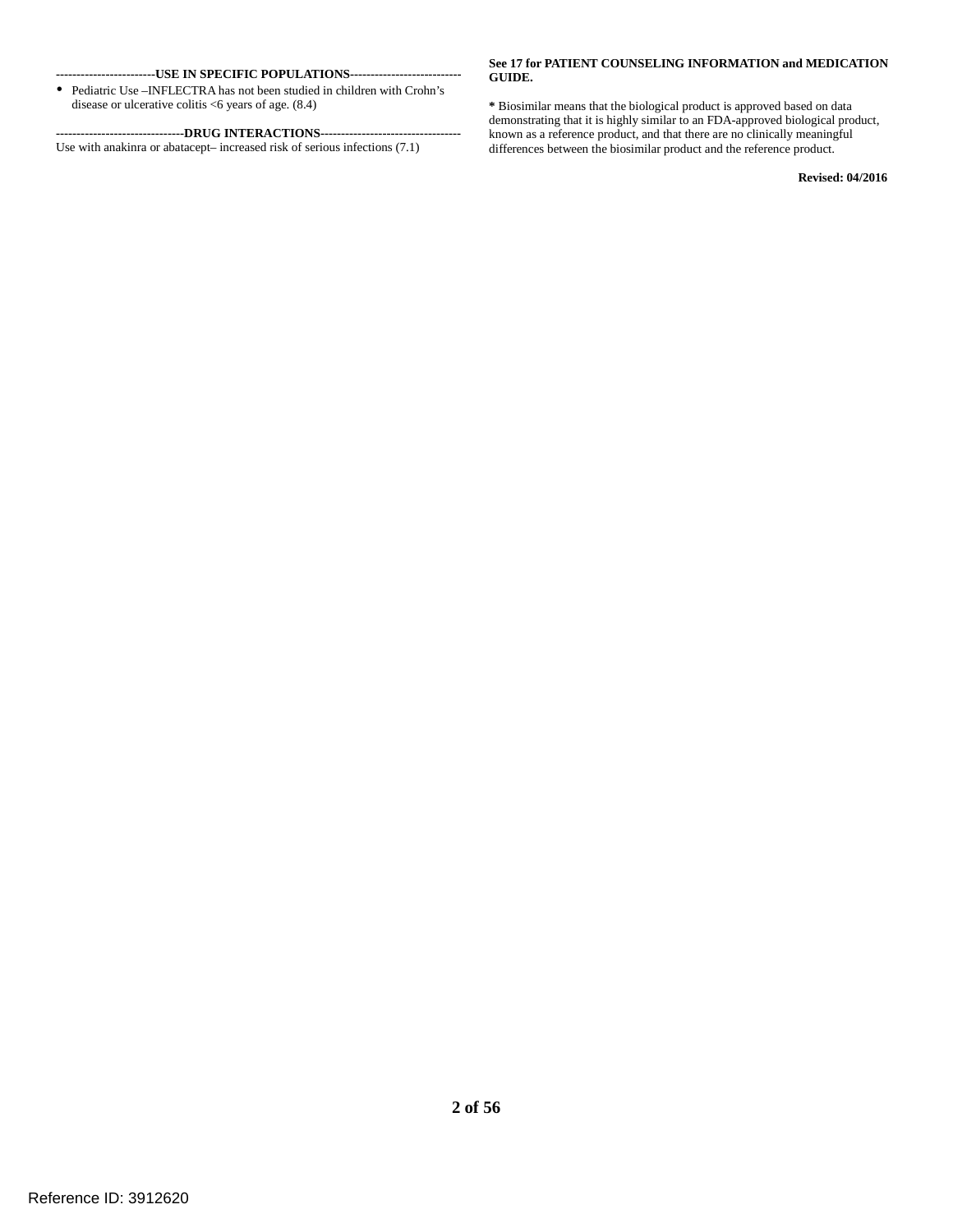#### **FULL PRESCRIBING INFORMATION: CONTENTS\* WARNING: SERIOUS INFECTIONS AND MALIGNANCY**

- **1 INDICATIONS AND USAGE** 
	- 1.1 Crohn's Disease
	- 1.2 Pediatric Crohn's Disease
	- 1.3 Ulcerative Colitis
	- 1.4 Rheumatoid Arthritis
	- 1.5 Ankylosing Spondylitis
	- 1.6 Psoriatic Arthritis
	- 1.7 Plaque Psoriasis

#### **2 DOSAGE AND ADMINISTRATION**

- 2.1 Crohn's Disease
- 2.2 Pediatric Crohn's Disease
- 2.3 Ulcerative Colitis
- 2.4 Rheumatoid Arthritis
- 2.5 Ankylosing Spondylitis
- 2.6 Psoriatic Arthritis
- 2.7 Plaque Psoriasis
- 2.8 Monitoring to Assess Safety
- 2.9 Administration Instructions Regarding Infusion Reactions
- 2.10 General Considerations and Instructions for Preparation and Administration

#### **3 DOSAGE FORMS AND STRENGTHS**

#### **4 CONTRAINDICATIONS**

#### **5 WARNINGS AND PRECAUTIONS**

- 5.1 Serious Infections
- 5.2 Malignancies
- 5.3 Hepatitis B Virus Reactivation
- 5.4 Hepatotoxicity
- 5.5 Patients with Heart Failure
- 5.6 Hematologic Reactions
- 5.7 Hypersensitivity
- 5.8 Neurologic Reactions
- 5.9 Use with Anakinra
- 5.10 Use with Abatacept
- 5.11 Concurrent Administration with other Biological Therapeutics
- 5.12 Switching Between Biological Disease-Modifying Antirheumatic Drugs (DMARDs)
- 5.13 Autoimmunity

5.14 Live Vaccines/Therapeutic Infectious Agents

#### **6 ADVERSE REACTIONS**

- 6.1 Clinical Trials Experience
- 6.2 Postmarketing Experience

#### **7 DRUG INTERACTIONS**

- 7.1 Use with Anakinra or Abatacept
- 7.2 Use with Tocilizumab
- 7.3 Use with Other Biological Therapeutics
- 7.4 Methotrexate (MTX) and Other Concomitant Medications
- 7.5 Immunosuppressants
- 7.6 Cytochrome P450 Substrates
- 7.7 Live Vaccines/Therapeutic Infectious Agents
- **8 USE IN SPECIFIC POPULATIONS** 
	- 8.1 Pregnancy
		- 8.3 Nursing Mothers
		- 8.4 Pediatric Use
		- 8.5 Geriatric Use
- **10 OVERDOSAGE**
- **11 DESCRIPTION**
- **12 CLINICAL PHARMACOLOGY** 
	- 12.1 Mechanism of Action
	- 12.2 Pharmacodynamics
	- 12.3 Pharmacokinetics
- **13 NONCLINICAL TOXICOLOGY**
- 13.1 Carcinogenesis, Mutagenesis, Impairment of Fertility

#### **14 CLINICAL STUDIES**

- 14.1 Crohn's Disease
- 14.2 Pediatric Crohn's Disease
- 14.3 Ulcerative Colitis
- 14.4 Rheumatoid Arthritis
- 14.5 Ankylosing Spondylitis
- 14.6 Psoriatic Arthritis
- 14.7 Plaque Psoriasis
- **15 REFERENCES**
- **16 HOW SUPPLIED/STORAGE AND HANDLING**
- **17 PATIENT COUNSELING INFORMATION** 
	- 17.1 Patient Counseling

 \*Sections or subsections omitted from the full prescribing information are not listed.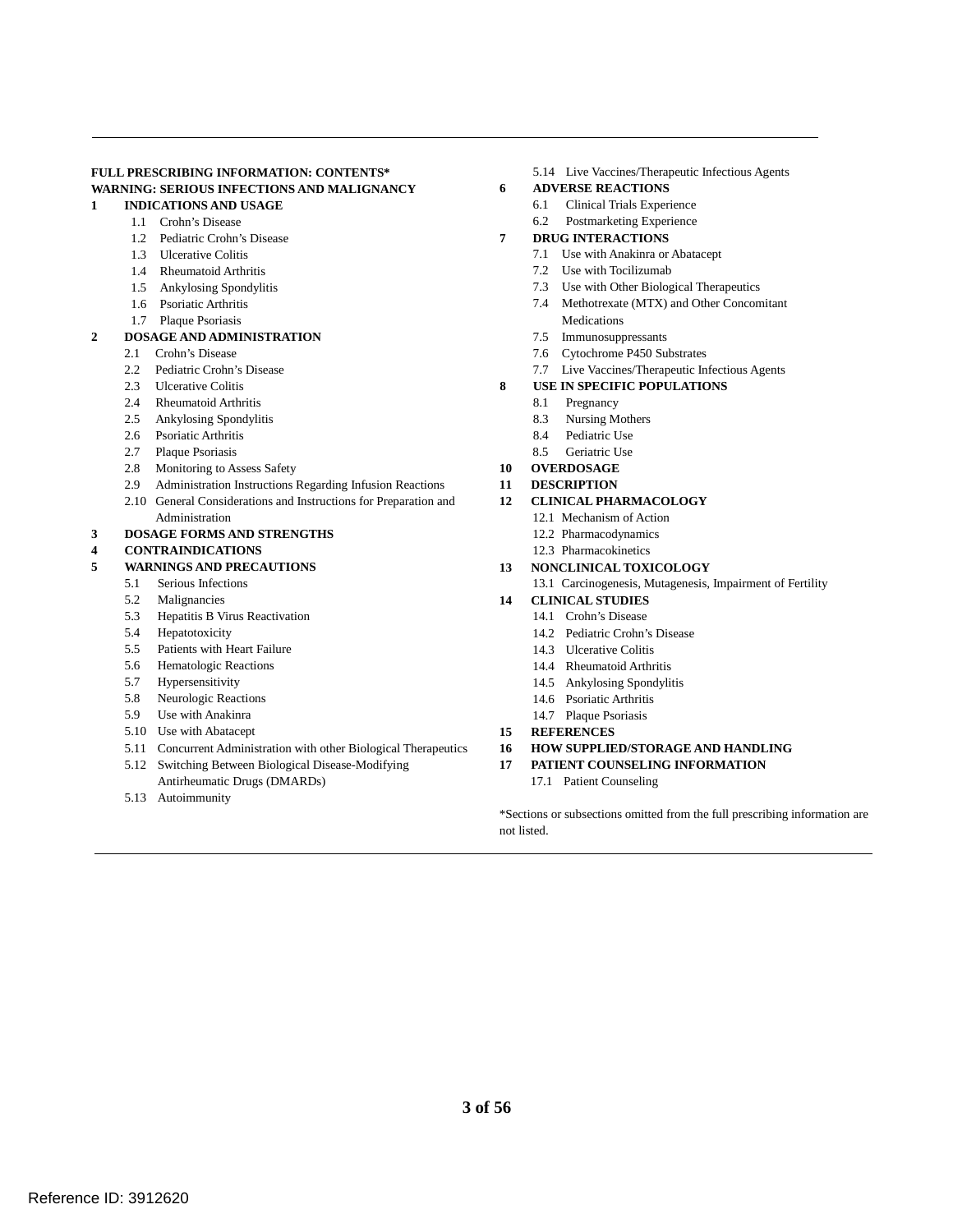### **FULL PRESCRIBING INFORMATION**

#### **WARNING: SERIOUS INFECTIONS and MALIGNANCY**

#### **SERIOUS INFECTIONS**

**Patients treated with infliximab products are at increased risk for developing serious infections that may lead to hospitalization or death** *[see Warnings and Precautions (5.1) and Adverse Reactions (6.1)].* **Most patients who developed these infections were taking concomitant immunosuppressants such as methotrexate or corticosteroids.** 

**INFLECTRA should be discontinued if a patient develops a serious infection or sepsis.** 

**Reported infections include:** 

- **Patients should be tested for latent tuberculosis before INFLECTRA use and during**  therapy.<sup>1,2</sup> Treatment for latent infection should be initiated prior to INFLECTRA use. **Active tuberculosis, including reactivation of latent tuberculosis. Patients with tuberculosis have frequently presented with disseminated or extrapulmonary disease.**
- **Invasive fungal infections, including histoplasmosis, coccidioidomycosis, candidiasis, aspergillosis, blastomycosis, and pneumocystosis. Patients with histoplasmosis or other invasive fungal infections may present with disseminated, rather than localized, disease. Antigen and antibody testing for histoplasmosis may be negative in some patients with active infection. Empiric anti-fungal therapy should be considered in patients at risk for invasive fungal infections who develop severe systemic illness.**
- **Bacterial, viral and other infections due to opportunistic pathogens, including Legionella and Listeria.**

**The risks and benefits of treatment with INFLECTRA should be carefully considered prior to initiating therapy in patients with chronic or recurrent infection.** 

**Patients should be closely monitored for the development of signs and symptoms of infection during and after treatment with INFLECTRA, including the possible development of tuberculosis in patients who tested negative for latent tuberculosis infection prior to initiating therapy.** 

### **MALIGNANCY**

 **adolescent patients treated with TNF blockers, including infliximab products** *[see Warnings*  **Lymphoma and other malignancies, some fatal, have been reported in children and**  *and Precautions (5.2)]***.** 

**Postmarketing cases of hepatosplenic T-cell lymphoma (HSTCL), a rare type of T-cell**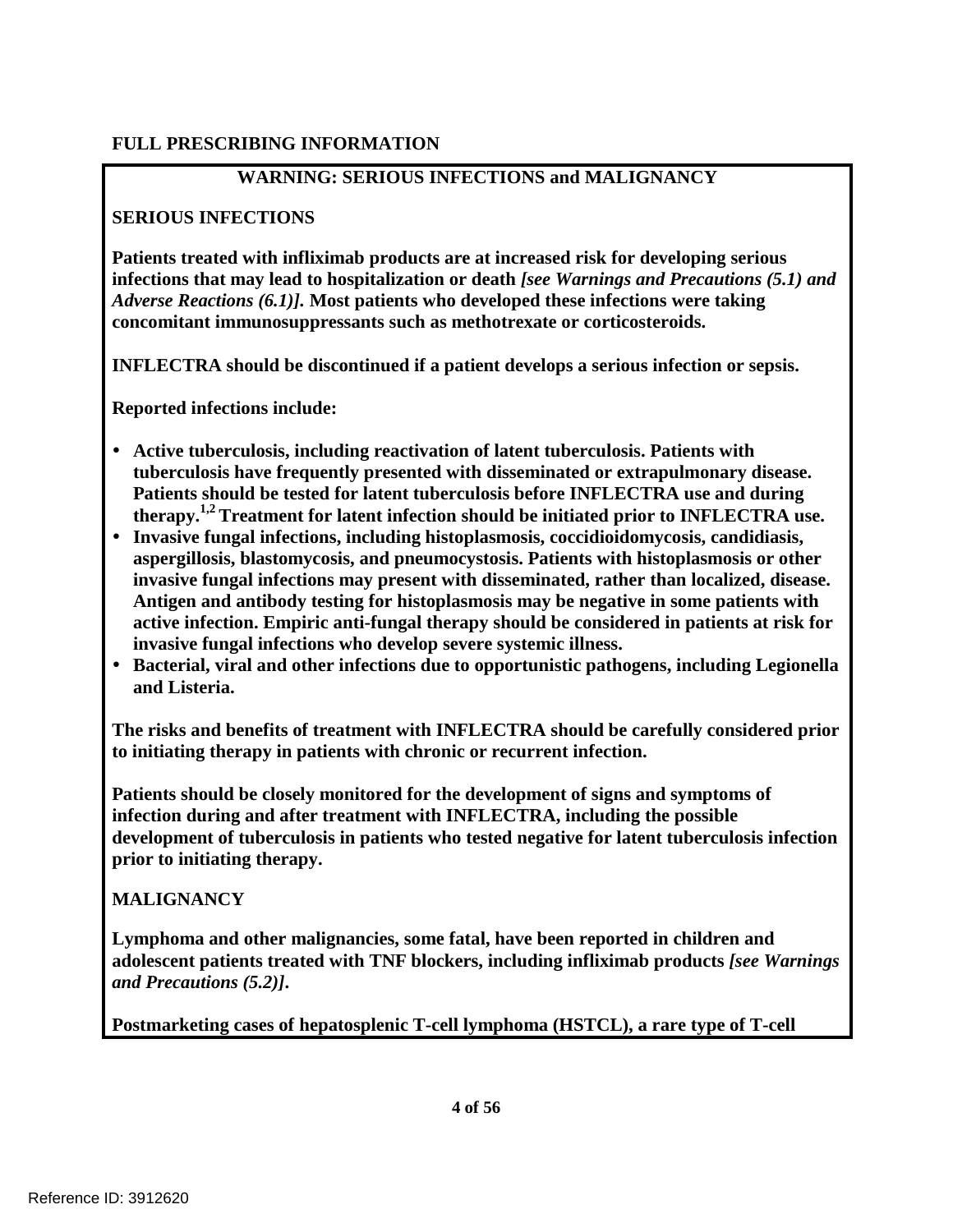**concomitantly with a TNF-blocker at or prior to diagnosis. The majority of reported cases lymphoma, have been reported in patients treated with TNF blockers including infliximab products. These cases have had a very aggressive disease course and have been fatal. Almost all patients had received treatment with azathioprine or 6-mercaptopurine have occurred in patients with Crohn's disease or ulcerative colitis and most were in adolescent and young adult males.** 

## **1 INDICATIONS AND USAGE**

## **1.1 Crohn's Disease**

INFLECTRA is indicated for reducing signs and symptoms and inducing and maintaining clinical remission in adult patients with moderately to severely active Crohn's disease who have had an inadequate response to conventional therapy.

INFLECTRA is indicated for reducing the number of draining enterocutaneous and rectovaginal fistulas and maintaining fistula closure in adult patients with fistulizing Crohn's disease.

## **1.2 Pediatric Crohn's Disease**

 clinical remission in pediatric patients 6 years of age and older with moderately to severely INFLECTRA is indicated for reducing signs and symptoms and inducing and maintaining active Crohn's disease who have had an inadequate response to conventional therapy.

## **1.3 Ulcerative Colitis**

INFLECTRA is indicated for reducing signs and symptoms, inducing and maintaining clinical remission and mucosal healing, and eliminating corticosteroid use in adult patients with moderately to severely active ulcerative colitis who have had an inadequate response to conventional therapy.

## **1.4 Rheumatoid Arthritis**

INFLECTRA, in combination with methotrexate, is indicated for reducing signs and symptoms, inhibiting the progression of structural damage, and improving physical function in patients with moderately to severely active rheumatoid arthritis.

## **1.5 Ankylosing Spondylitis**

INFLECTRA is indicated for reducing signs and symptoms in patients with active ankylosing spondylitis.

## **1.6 Psoriatic Arthritis**

INFLECTRA is indicated for reducing signs and symptoms of active arthritis, inhibiting the progression of structural damage, and improving physical function in patients with psoriatic arthritis.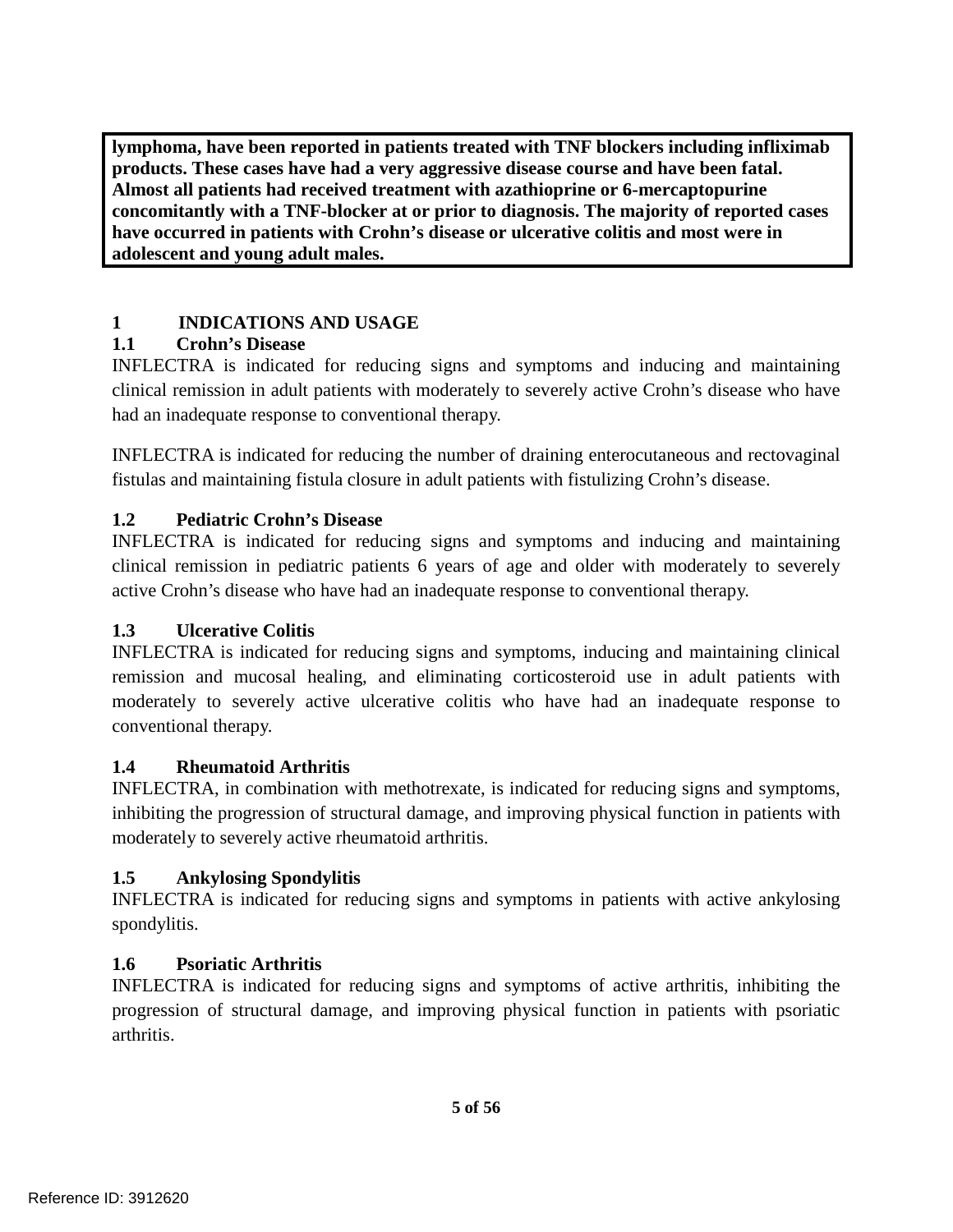## **1.7 Plaque Psoriasis**

INFLECTRA is indicated for the treatment of adult patients with chronic severe (i.e., extensive and/or disabling) plaque psoriasis who are candidates for systemic therapy and when other systemic therapies are medically less appropriate. INFLECTRA should only be administered to patients who will be closely monitored and have regular follow-up visits with a physician [see *Boxed Warning, Warnings and Precautions (5)*].

## **2 DOSAGE AND ADMINISTRATION**

## **2.1 Crohn's Disease**

 The recommended dose of INFLECTRA is 5 mg/kg given as an intravenous induction regimen at disease. For adult patients who respond and then lose their response, consideration may be given with continued dosing and consideration should be given to discontinue INFLECTRA in these 0, 2 and 6 weeks followed by a maintenance regimen of 5 mg/kg every 8 weeks thereafter for the treatment of adults with moderately to severely active Crohn's disease or fistulizing Crohn's to treatment with 10 mg/kg. Patients who do not respond by Week 14 are unlikely to respond patients.

## **2.2 Pediatric Crohn's Disease**

 The recommended dose of INFLECTRA for pediatric patients 6 years and older with moderately to severely active Crohn's disease is 5 mg/kg given as an intravenous induction regimen at 0, 2 and 6 weeks followed by a maintenance regimen of 5 mg/kg every 8 weeks.

### **2.3 Ulcerative Colitis**

 The recommended dose of INFLECTRA is 5 mg/kg given as an intravenous induction regimen at 0, 2 and 6 weeks followed by a maintenance regimen of 5 mg/kg every 8 weeks thereafter for the treatment of adult patients with moderately to severely active ulcerative colitis.

### **2.4 Rheumatoid Arthritis**

 The recommended dose of INFLECTRA is 3 mg/kg given as an intravenous induction regimen at 0, 2 and 6 weeks followed by a maintenance regimen of 3 mg/kg every 8 weeks thereafter for the treatment of moderately to severely active rheumatoid arthritis. INFLECTRA should be given in combination with methotrexate. For patients who have an incomplete response, consideration may be given to adjusting the dose up to 10 mg/kg or treating as often as every 4 weeks bearing in mind that risk of serious infections is increased at higher doses [see *Adverse Reactions (6.1)*].

## **2.5 Ankylosing Spondylitis**

 The recommended dose of INFLECTRA is 5 mg/kg given as an intravenous induction regimen at 0, 2 and 6 weeks followed by a maintenance regimen of 5 mg/kg every 6 weeks thereafter for the treatment of active ankylosing spondylitis.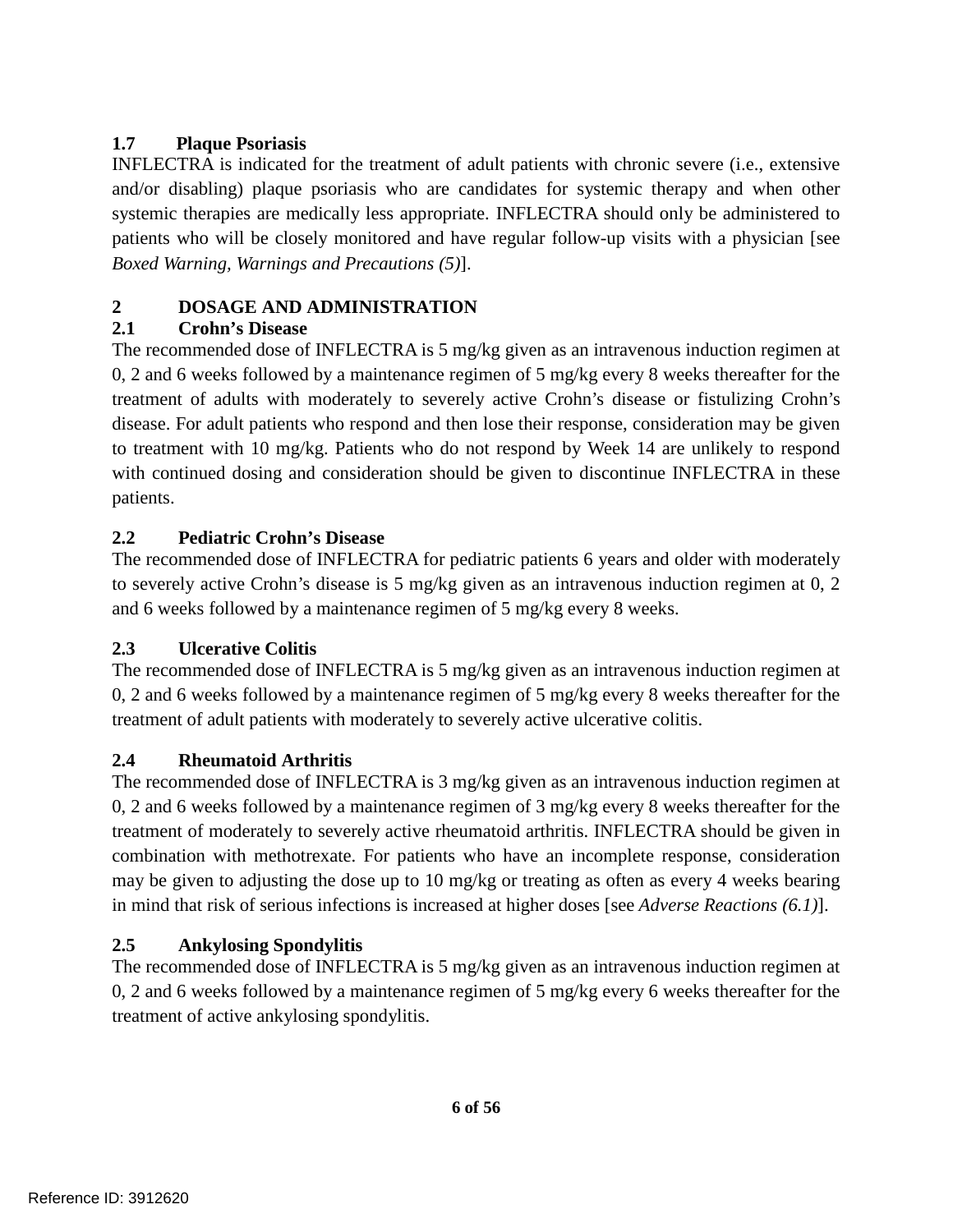## **2.6 Psoriatic Arthritis**

 The recommended dose of INFLECTRA is 5 mg/kg given as an intravenous induction regimen at treatment of psoriatic arthritis. INFLECTRA can be used with or without methotrexate. 0, 2 and 6 weeks followed by a maintenance regimen of 5 mg/kg every 8 weeks thereafter for the

## **2.7 Plaque Psoriasis**

 The recommended dose of INFLECTRA is 5 mg/kg given as an intravenous induction regimen at 0, 2 and 6 weeks followed by a maintenance regimen of 5 mg/kg every 8 weeks thereafter for the treatment of chronic severe (i.e., extensive and/or disabling) plaque psoriasis.

## **2.8 Monitoring to Assess Safety**

Prior to initiating INFLECTRA and periodically during therapy, patients should be evaluated for active tuberculosis and tested for latent infection [see *Warnings and Precautions (5.1)*].

## **2.9 Administration Instructions Regarding Infusion Reactions**

 Adverse effects during administration of infliximab products have included flu-like symptoms, rashes. Anaphylaxis might occur at any time during INFLECTRA infusion. Approximately 20% of patients in all clinical trials of infliximab experienced an infusion reaction compared with 10% antihistamines (anti-H1  $+/-$  anti-H2), acetaminophen and/or corticosteroids. headache, dyspnea, hypotension, transient fever, chills, gastrointestinal symptoms, and skin of placebo-treated patients [see *Adverse Reactions (6.1)*]. Prior to infusion with INFLECTRA, premedication may be administered at the physician's discretion. Premedication could include

 For patients that do not tolerate the infusion following these interventions, INFLECTRA should During infusion, mild to moderate infusion reactions may improve following slowing or suspension of the infusion, and upon resolution of the reaction, reinitiation at a lower infusion rate and/or therapeutic administration of antihistamines, acetaminophen, and/or corticosteroids. be discontinued.

 severe infusion reactions should be dictated by the signs and symptoms of the reaction. Appropriate personnel and medication should be available to treat anaphylaxis if it occurs. During or following infusion, patients who have severe infusion-related hypersensitivity reactions should be discontinued from further INFLECTRA treatment. The management of

## **2.10 General Considerations and Instructions for Preparation and Administration**

INFLECTRA is intended for use under the guidance and supervision of a physician. The reconstituted infusion solution should be prepared by a trained medical professional using aseptic technique by the following procedure:

1. Calculate the dose, total volume of reconstituted INFLECTRA solution required and the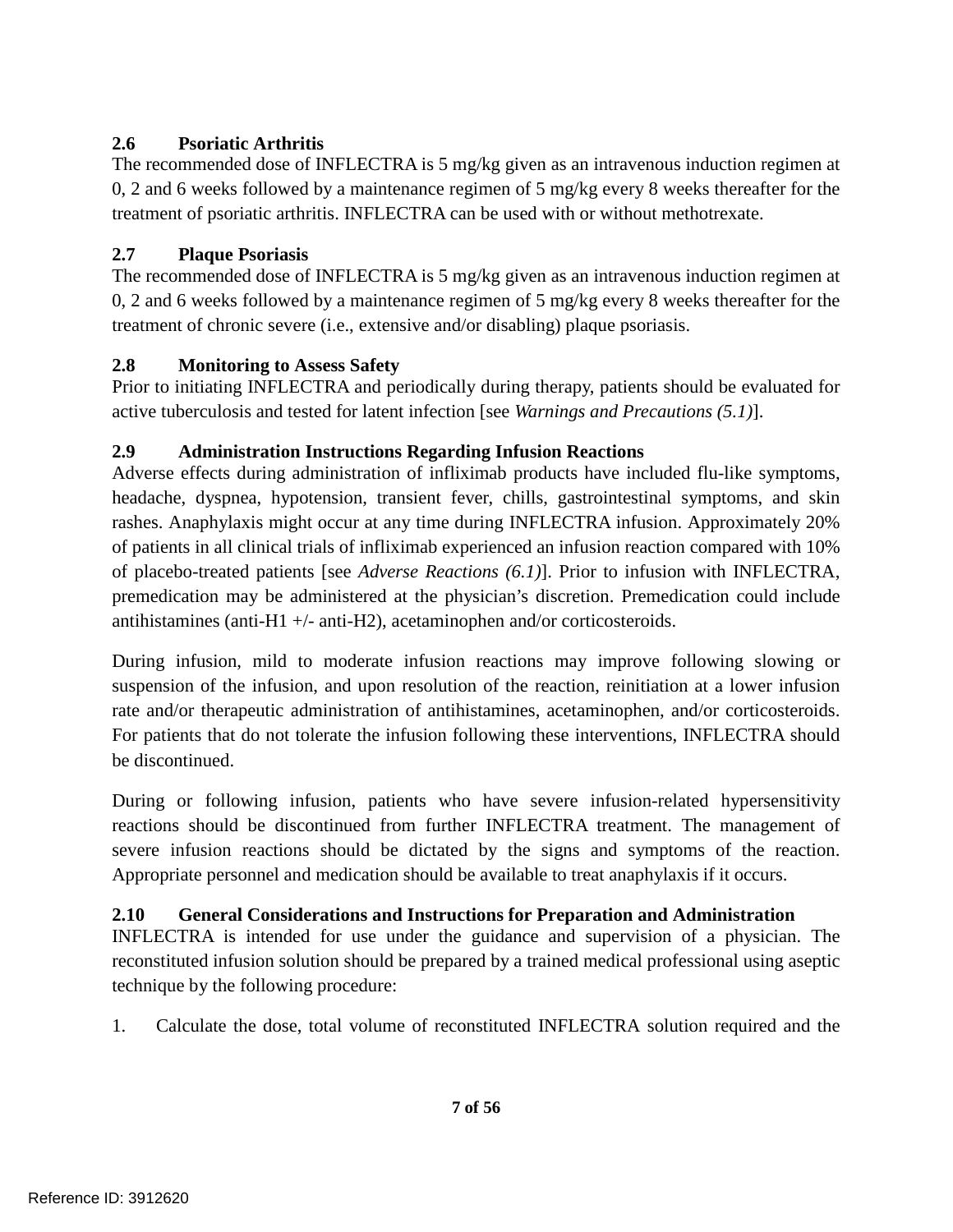infliximab-dyyb antibody. number of INFLECTRA vials needed. Each INFLECTRA vial contains 100 mg of the

- through the center of the rubber stopper and direct the stream of Sterile Water for Injection, 2. Reconstitute each INFLECTRA vial with 10 mL of Sterile Water for Injection, USP, using a syringe equipped with a 21-gauge or smaller needle as follows: Remove the flip-top from the vial and wipe the top with an alcohol swab. Insert the syringe needle into the vial USP, to the glass wall of the vial. Gently swirl the solution by rotating the vial to dissolve the lyophilized powder. Avoid prolonged or vigorous agitation. DO NOT SHAKE. Foaming of the solution on reconstitution is not unusual. Allow the reconstituted solution to stand for 5 minutes. The reconstituted solution concentration is 10 mg/mL. The solution should be colorless to light yellow and opalescent, and the solution may develop a few translucent particles as infliximab is a protein. Do not use if the lyophilized cake has not fully dissolved or if opaque particles, discoloration, or other foreign particles are present.
- sterile 0.9% Sodium Chloride Injection, USP, by withdrawing a volume equal to the 3. Dilute the total volume of the reconstituted INFLECTRA solution dose to 250 mL with volume of reconstituted INFLECTRA from the 0.9% Sodium Chloride Injection, USP, 250 mL bottle or bag. Do not dilute the reconstituted INFLECTRA solution with any other diluent. Slowly add the total volume of reconstituted INFLECTRA solution to the 250 mL infusion bottle or bag. Gently mix. The resulting infusion concentration should range between 0.4 mg/mL and 4 mg/mL.
- 1.2 μm or less). The vials do not contain antibacterial preservatives. Therefore, any unused 4. The INFLECTRA infusion should begin within 3 hours of reconstitution and dilution. The infusion must be administered over a period of not less than 2 hours and must use an infusion set with an in-line, sterile, non-pyrogenic, low-protein-binding filter (pore size of portion of the infusion solution should not be stored for reuse.
- 5. No physical biochemical compatibility studies have been conducted to evaluate the coadministration of INFLECTRA with other agents. INFLECTRA should not be infused concomitantly in the same intravenous line with other agents.
- 6. Parenteral drug products should be inspected visually before and after reconstitution for particulate matter and discoloration prior to administration, whenever solution and container permit. If visibly opaque particles, discoloration or other foreign particulates are observed, the solution should not be used.

### **3 DOSAGE FORMS AND STRENGTHS**

For injection: 100 mg vial: 100 mg lyophilized infliximab-dyyb in a 20 mL vial for injection, for intravenous use.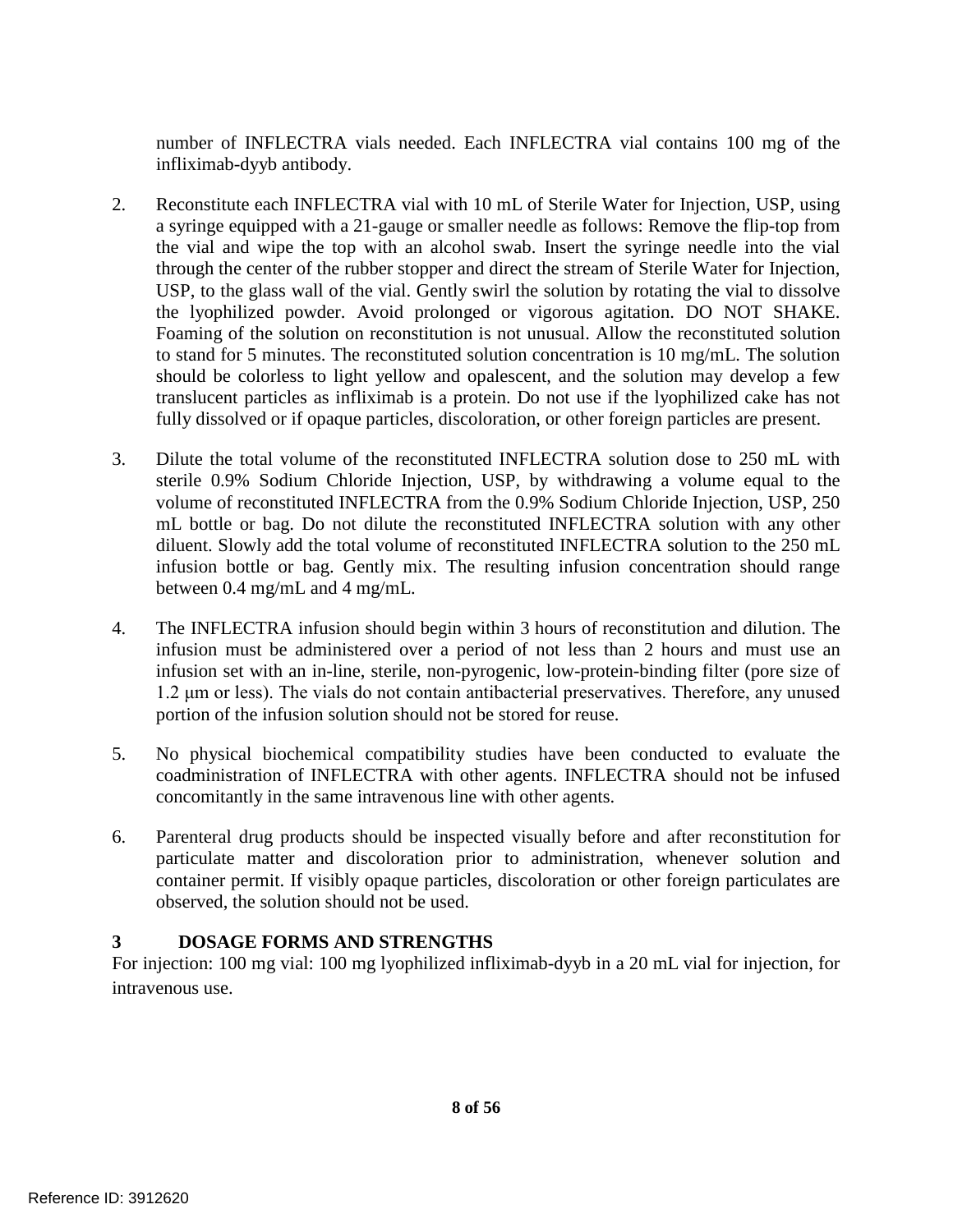## **4 CONTRAINDICATIONS**

INFLECTRA at doses >5 mg/kg should not be administered to patients with moderate to severe heart failure. In a randomized study evaluating infliximab in patients with moderate to severe heart failure (New York Heart Association [NYHA] Functional Class III/IV), infliximab treatment at 10 mg/kg was associated with an increased incidence of death and hospitalization due to worsening heart failure [see *Warnings and Precautions (5.5)* and *Adverse Reactions (6.1)*].

 hypersensitivity reaction to infliximab products. Additionally, INFLECTRA should not be any murine proteins. INFLECTRA should not be readministered to patients who have experienced a severe administered to patients with known hypersensitivity to inactive components of the product or to

## **5 WARNINGS AND PRECAUTIONS**

## **5.1 Serious Infections**

 Patients treated with infliximab products are at increased risk for developing serious infections involving various organ systems and sites that may lead to hospitalization or death.

Opportunistic infections due to bacterial, mycobacterial, invasive fungal, viral, or parasitic organisms including aspergillosis, blastomycosis, candidiasis, coccidioidomycosis, histoplasmosis, legionellosis, listeriosis, pneumocystosis and tuberculosis have been reported with TNF blockers. Patients have frequently presented with disseminated rather than localized disease.

Treatment with INFLECTRA should not be initiated in patients with an active infection, including clinically important localized infections. Patients greater than 65 years of age, patients with comorbid conditions and/or patients taking concomitant immunosuppressants such as corticosteroids or methotrexate may be at greater risk of infection. The risks and benefits of treatment should be considered prior to initiating therapy in patients:

- with chronic or recurrent infection;
- who have been exposed to tuberculosis;
- with a history of an opportunistic infection;
- who have resided or traveled in areas of endemic tuberculosis or endemic mycoses, such as histoplasmosis, coccidioidomycosis, or blastomycosis; or
- with underlying conditions that may predispose them to infection.

### Tuberculosis

Cases of reactivation of tuberculosis or new tuberculosis infections have been observed in patients receiving infliximab products, including patients who have previously received treatment for latent or active tuberculosis. Cases of active tuberculosis have also occurred in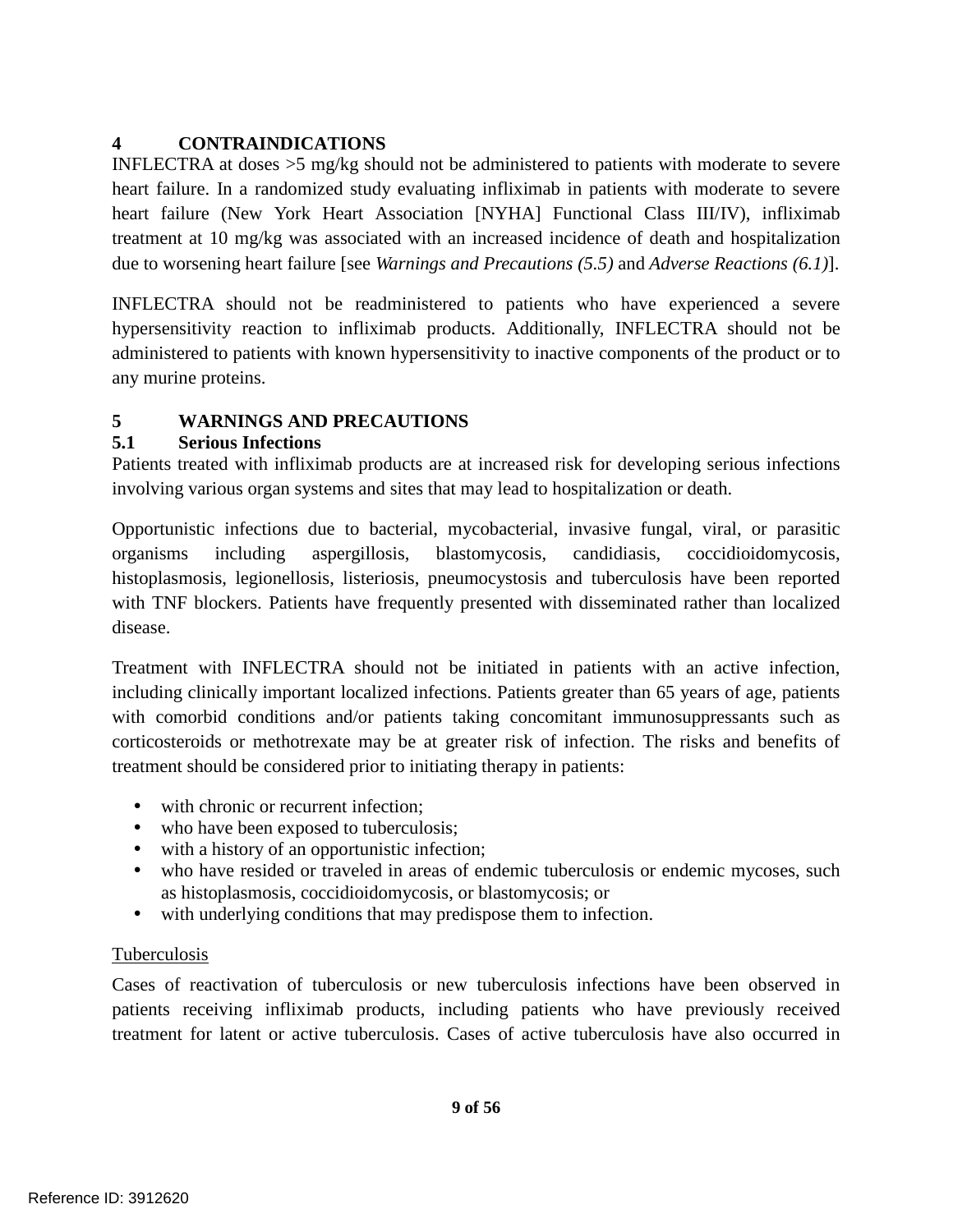patients being treated with infliximab products during treatment for latent tuberculosis.

Patients should be evaluated for tuberculosis risk factors and tested for latent infection prior to initiating INFLECTRA and periodically during therapy. Treatment of latent tuberculosis infection prior to therapy with TNF blocking agents has been shown to reduce the risk of tuberculosis reactivation during therapy. Induration of 5 mm or greater with tuberculin skin testing should be considered a positive test result when assessing if treatment for latent tuberculosis is needed prior to initiating INFLECTRA, even for patients previously vaccinated with Bacille Calmette-Guerin (BCG).

 Anti-tuberculosis therapy should also be considered prior to initiation of INFLECTRA in patients with a past history of latent or active tuberculosis in whom an adequate course of treatment cannot be confirmed, and for patients with a negative test for latent tuberculosis but having risk factors for tuberculosis infection. Consultation with a physician with expertise in the treatment of tuberculosis is recommended to aid in the decision whether initiating anti-tuberculosis therapy is appropriate for an individual patient.

 Tuberculosis should be strongly considered in patients who develop a new infection during INFLECTRA treatment, especially in patients who have previously or recently traveled to countries with a high prevalence of tuberculosis, or who have had close contact with a person with active tuberculosis.

### **Monitoring**

 latent tuberculosis infection may also be falsely negative while on therapy with INFLECTRA. Patients should be closely monitored for the development of signs and symptoms of infection during and after treatment with INFLECTRA, including the development of tuberculosis in patients who tested negative for latent tuberculosis infection prior to initiating therapy. Tests for

INFLECTRA should be discontinued if a patient develops a serious infection or sepsis. A patient who develops a new infection during treatment with INFLECTRA should be closely monitored, undergo a prompt and complete diagnostic workup appropriate for an immunocompromised patient, and appropriate antimicrobial therapy should be initiated.

## **Invasive Fungal Infections**

 antifungal therapy should be considered while a diagnostic workup is being performed. Antigen For patients who reside or travel in regions where mycoses are endemic, invasive fungal infection should be suspected if they develop a serious systemic illness. Appropriate empiric and antibody testing for histoplasmosis may be negative in some patients with active infection. When feasible, the decision to administer empiric antifungal therapy in these patients should be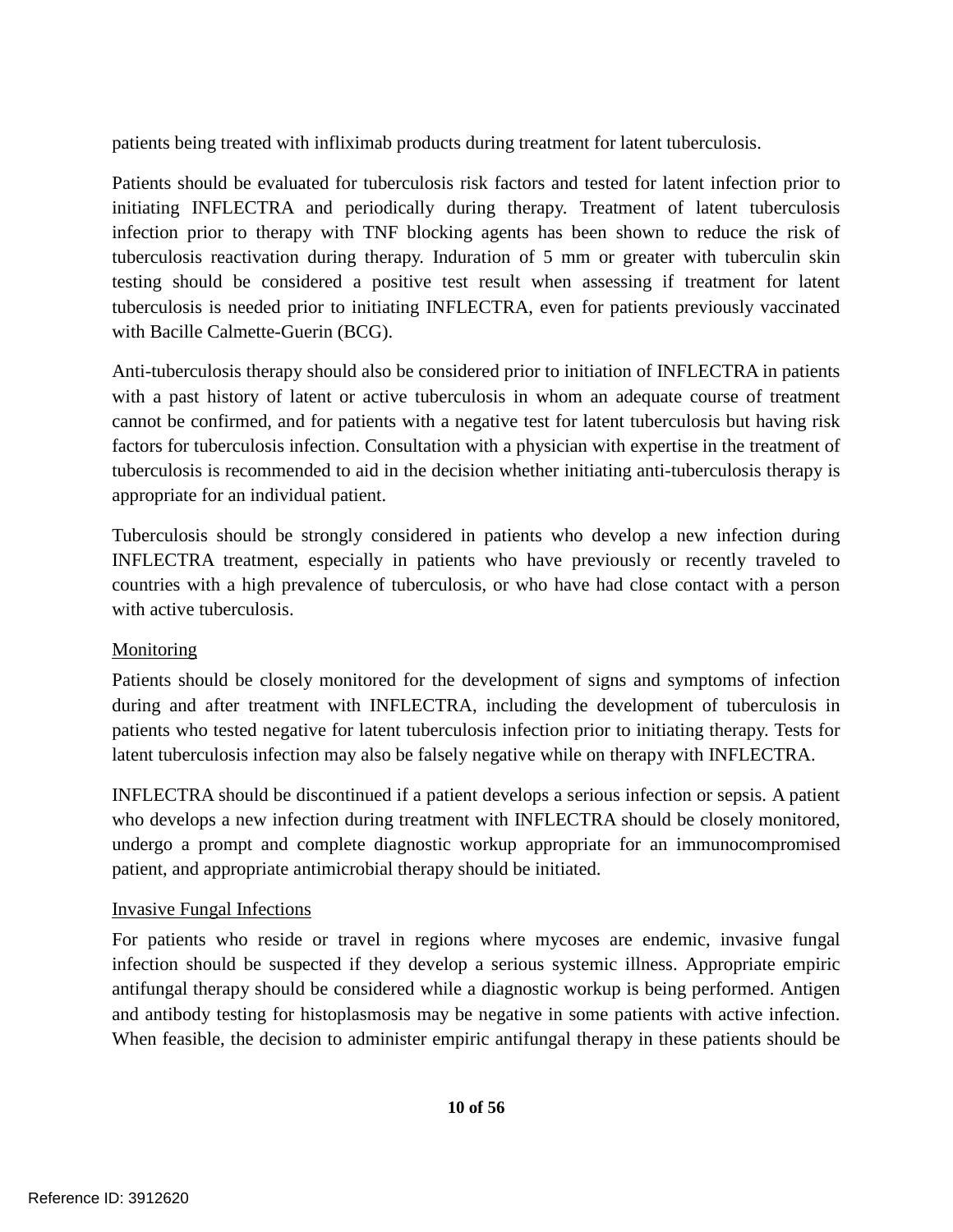made in consultation with a physician with expertise in the diagnosis and treatment of invasive fungal infections and should take into account both the risk for severe fungal infection and the risks of antifungal therapy.

## **5.2 Malignancies**

 infliximab products. Approximately half of these cases were lymphomas, including Hodgkin's were receiving concomitant immunosuppressants. These cases were reported postmarketing and are derived from a variety of sources, including registries and spontaneous postmarketing reports. Malignancies, some fatal, have been reported among children, adolescents and young adults who received treatment with TNF blocking agents (initiation of therapy  $\leq 18$  years of age), including and non-Hodgkin's lymphoma. The other cases represented a variety of malignancies, including rare malignancies that are usually associated with immunosuppression and malignancies that are not usually observed in children and adolescents. The malignancies occurred after a median of 30 months (range 1 to 84 months) after the first dose of TNF blocker therapy. Most of the patients

## **Lymphomas**

 psoriatic arthritis, ankylosing spondylitis, ulcerative colitis, and plaque psoriasis, 5 lymphomas were observed for a rate of 0.10 cases per 100 patient-years of follow-up, which is approximately rheumatoid arthritis or plaque psoriasis, particularly patients with highly active disease and/or chronic exposure to immunosuppressant therapies**,** may be at a higher risk (up to several fold) In the controlled portions of clinical trials of all the TNF blocking agents, more cases of lymphoma have been observed among patients receiving a TNF blocker compared with control patients. In the controlled and open-label portions of infliximab clinical trials, 5 patients developed lymphomas among 5707 patients treated with infliximab (median duration of followup 1.0 years) vs. 0 lymphomas in 1600 control patients (median duration of follow-up 0.4 years). In rheumatoid arthritis patients, 2 lymphomas were observed for a rate of 0.08 cases per 100 patient-years of follow-up, which is approximately three-fold higher than expected in the general population. In the combined clinical trial population for rheumatoid arthritis, Crohn's disease, four-fold higher than expected in the general population. Patients with Crohn's disease, than the general population for the development of lymphoma, even in the absence of TNF blocking therapy. Cases of acute and chronic leukemia have been reported with postmarketing TNF blocker use in rheumatoid arthritis and other indications. Even in the absence of TNF blocker therapy, patients with rheumatoid arthritis may be at a higher risk (approximately 2-fold) than the general population for the development of leukemia.

## Hepatosplenic T-cell Lymphoma (HSTCL)

 Postmarketing cases of hepatosplenic T-cell lymphoma (HSTCL), a rare type of T-cell lymphoma, have been reported in patients treated with TNF blockers, including infliximab products. These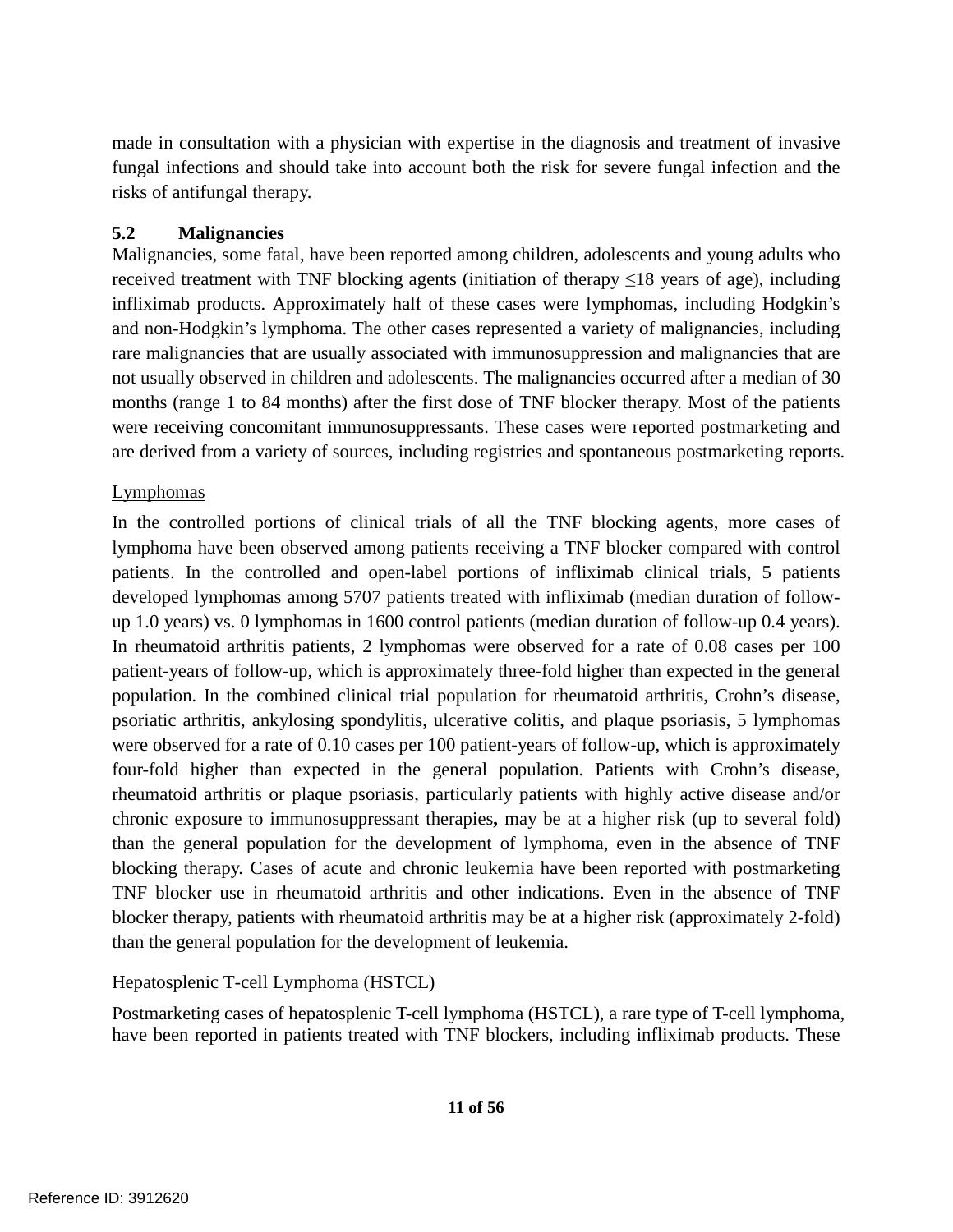concomitantly with a TNF-blocker at or prior to diagnosis. The majority of reported cases have young adult males. It is uncertain whether the occurrence of HSTCL is related to TNF blockers increased risk of immunogenicity and hypersensitivity reactions with infliximab product monotherapy from the clinical trial data from studies with infliximab [see *Warnings and*  cases have had a very aggressive disease course and have been fatal. Almost all patients had received treatment with the immunosuppressants azathioprine or 6-mercaptopurine occurred in patients with Crohn's disease or ulcerative colitis and most were in adolescent and or TNF blockers in combination with these other immunosuppressants. When treating patients, consideration of whether to use INFLECTRA alone or in combination with other immunosuppressants such as azathioprine or 6-mercaptopurine should take into account a possibility that there is a higher risk of HSTCL with combination therapy versus an observed *Precautions (5.7)* and *Adverse Reactions (6.1)*]*.* 

### Skin Cancer

 therapy, including infliximab products [see *Adverse Reactions (6.2)*]. Periodic skin examination Melanoma and Merkel cell carcinoma have been reported in patients treated with TNF blocker is recommended for all patients, particularly those with risk factors for skin cancer.

## Other Malignancies

In the controlled portions of clinical trials of some TNF blocking agents, including infliximab products, more malignancies (excluding lymphoma and nonmelanoma skin cancer [NMSC]) have been observed in patients receiving those TNF blockers compared with control patients. During the controlled portions of trials with infliximab, in patients with moderately to severely active rheumatoid arthritis, Crohn's disease, psoriatic arthritis, ankylosing spondylitis, ulcerative colitis, and plaque psoriasis, 14 patients were diagnosed with malignancies (excluding lymphoma and NMSC) among 4019 infliximab-treated patients vs. 1 among 1597 control patients (at a rate of 0.52/100 patient-years among infliximab-treated patients vs. a rate of 0.11/100 patient-years among control patients), with median duration of follow-up 0.5 years for infliximab-treated patients and 0.4 years for control patients. Of these, the most common malignancies were breast, colorectal, and melanoma. The rate of malignancies among infliximab-treated patients was similar to that expected in the general population whereas the rate in control patients was lower than expected.

In a clinical trial exploring the use of infliximab in patients with moderate to severe chronic obstructive pulmonary disease (COPD), more malignancies, the majority of lung or head and neck origin, were reported in infliximab-treated patients compared with control patients. All patients had a history of heavy smoking [see *Adverse Reactions (6.1)*]. Prescribers should exercise caution when considering the use of INFLECTRA in patients with moderate to severe COPD.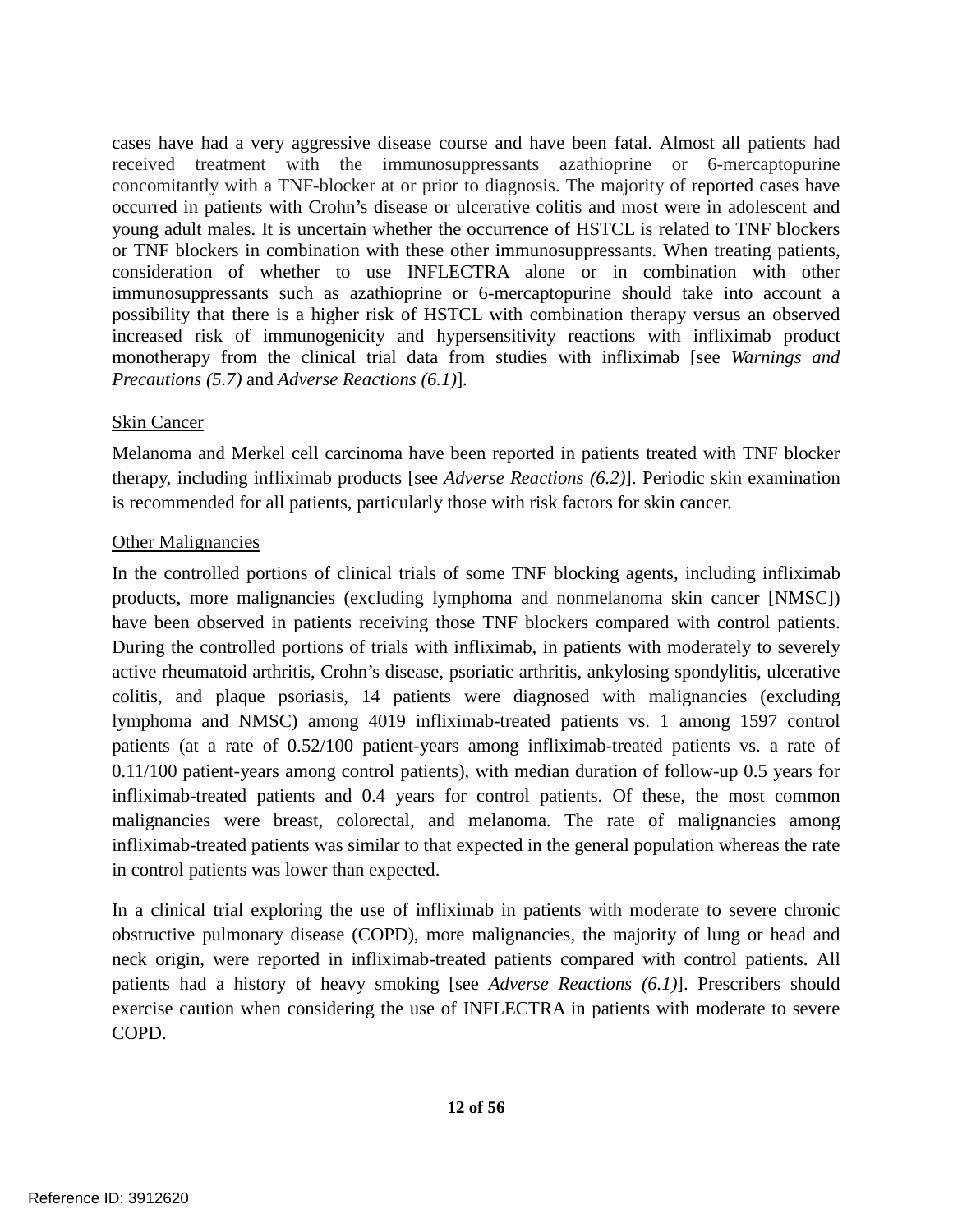Psoriasis patients should be monitored for NMSCs, particularly those patients who have had prior prolonged phototherapy treatment. In the maintenance portion of clinical trials for infliximab, NMSCs were more common in patients with previous phototherapy [see *Adverse Reactions (6.1)*].

The potential role of TNF blocking therapy in the development of malignancies is not known [see *Adverse Reactions (6.1)*]. Rates in clinical trials for infliximab cannot be compared to rates in clinical trials of other TNF blockers and may not predict rates observed in a broader patient population. Caution should be exercised in considering INFLECTRA treatment in patients with a history of malignancy or in continuing treatment in patients who develop malignancy while receiving INFLECTRA.

## **5.3 Hepatitis B Virus Reactivation**

 initiated. The safety of resuming TNF blocker therapy after HBV reactivation is controlled is not Use of TNF blockers, including infliximab products, has been associated with reactivation of hepatitis B virus (HBV) in patients who are chronic carriers of this virus. In some instances, HBV reactivation occurring in conjunction with TNF blocker therapy has been fatal. The majority of these reports have occurred in patients concomitantly receiving other medications that suppress the immune system, which may also contribute to HBV reactivation. Patients should be tested for HBV infection before initiating TNF blocker therapy, including INFLECTRA. For patients who test positive for hepatitis B surface antigen, consultation with a physician with expertise in the treatment of hepatitis B is recommended. Adequate data are not available on the safety or efficacy of treating patients who are carriers of HBV with anti-viral therapy in conjunction with TNF blocker therapy to prevent HBV reactivation. Patients who are carriers of HBV and require treatment with TNF blockers should be closely monitored for clinical and laboratory signs of active HBV infection throughout therapy and for several months following termination of therapy. In patients who develop HBV reactivation, TNF blockers should be stopped and anti-viral therapy with appropriate supportive treatment should be known. Therefore, prescribers should exercise caution when considering resumption of TNF blocker therapy in this situation and monitor patients closely.

### **5.4 Hepatotoxicity**

 aminotransferase levels were not noted prior to discovery of the liver injury in many of these Severe hepatic reactions, including acute liver failure, jaundice, hepatitis and cholestasis, have been reported rarely in postmarketing data in patients receiving infliximab products. Autoimmune hepatitis has been diagnosed in some of these cases. Severe hepatic reactions occurred between 2 weeks to more than 1 year after initiation of infliximab; elevations in hepatic cases. Some of these cases were fatal or necessitated liver transplantation. Patients with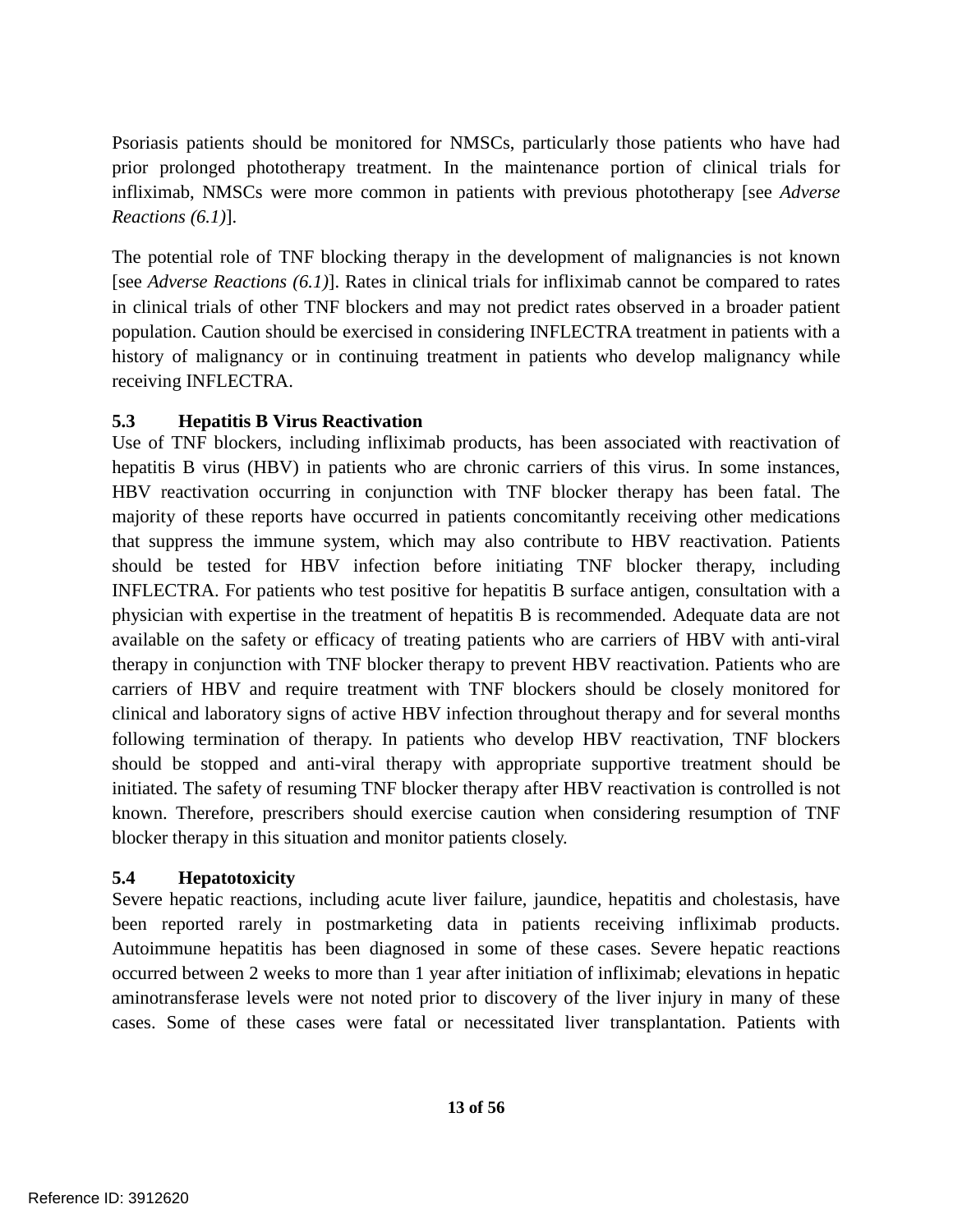develop, INFLECTRA should be discontinued, and a thorough investigation of the abnormality observed in patients receiving infliximab products without progression to severe hepatic injury symptoms or signs of liver dysfunction should be evaluated for evidence of liver injury. If jaundice and/or marked liver enzyme elevations (e.g.,  $\geq$ 5 times the upper limit of normal) should be undertaken. In clinical trials, mild or moderate elevations of ALT and AST have been [see *Adverse Reactions (6.1)*].

### **5.5 Patients with Heart Failure**

 Infliximab products have been associated with adverse outcomes in patients with heart failure, and INFLECTRA should be used in patients with heart failure only after consideration of other treatment options. The results of a randomized study evaluating the use of infliximab in patients with heart failure (NYHA Functional Class III/IV) suggested higher mortality in patients who received 10 mg/kg infliximab, and higher rates of cardiovascular adverse events at doses of 5 mg/kg and 10 mg/kg. There have been post-marketing reports of worsening heart failure, with and without identifiable precipitating factors, in patients taking infliximab. There have also been rare postmarketing reports of new onset heart failure, including heart failure in patients without known pre-existing cardiovascular disease. Some of these patients have been under 50 years of age. If a decision is made to administer INFLECTRA to patients with heart failure, they should be closely monitored during therapy, and INFLECTRA should be discontinued if new or worsening symptoms of heart failure appear [see *Contraindications (4)* and *Adverse Reactions (6.1)*].

## **5.6 Hematologic Reactions**

 should be exercised in patients being treated with INFLECTRA who have ongoing or a history of Cases of leukopenia, neutropenia, thrombocytopenia, and pancytopenia, some with a fatal outcome, have been reported in patients receiving infliximab products, The causal relationship to infliximab therapy remains unclear. Although no high-risk group(s) has been identified, caution significant hematologic abnormalities. All patients should be advised to seek immediate medical attention if they develop signs and symptoms suggestive of blood dyscrasias or infection (e.g., persistent fever) while on INFLECTRA. Discontinuation of INFLECTRA therapy should be considered in patients who develop significant hematologic abnormalities.

## **5.7 Hypersensitivity**

 after initial therapy with infliximab products (i.e., as early as after the second dose), and when Infliximab products have been associated with hypersensitivity reactions that vary in their time of onset and required hospitalization in some cases. Most hypersensitivity reactions, which include urticaria, dyspnea, and/or hypotension, have occurred during or within 2 hours of infusion. However, in some cases, serum sickness-like reactions have been observed in patients therapy with infliximab products was reinstituted following an extended period without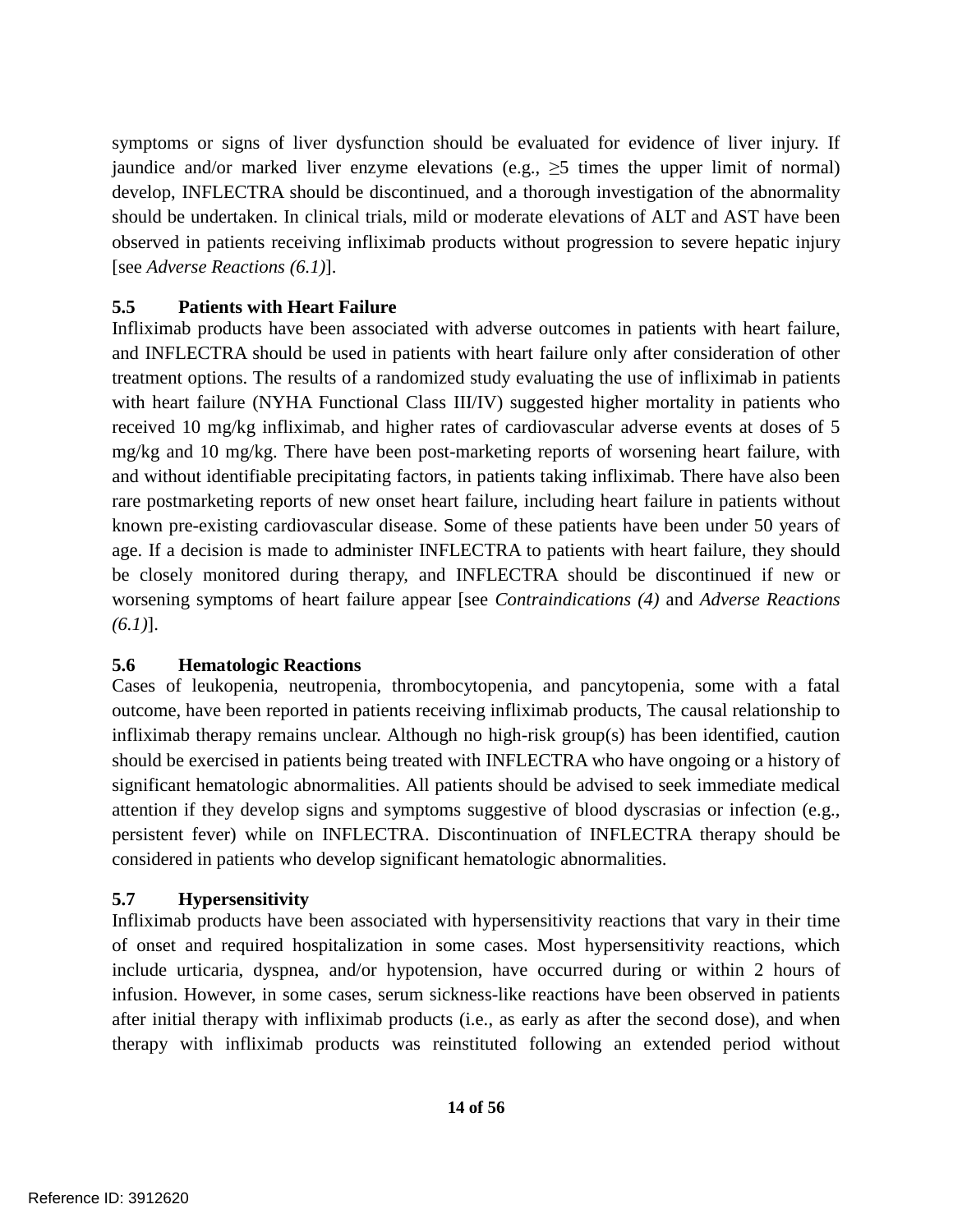concentrations of infliximab products, and possible loss of drug efficacy. treatment. Symptoms associated with these reactions include fever, rash, headache, sore throat, myalgias, polyarthralgias, hand and facial edema and/or dysphagia. These reactions were associated with a marked increase in antibodies to infliximab product, loss of detectable serum

 and/or epinephrine) should be available for immediate use in the event of a reaction [see *Adverse*  INFLECTRA should be discontinued for severe hypersensitivity reactions. Medications for the treatment of hypersensitivity reactions (e.g., acetaminophen, antihistamines, corticosteroids *Reactions (6.1)*].

 relative to regular maintenance treatment [see *Adverse Reactions (6.1)*]. In general, the benefit- risk of readministration of INFLECTRA after a period of no-treatment, especially as a In rheumatoid arthritis, Crohn's disease and psoriasis clinical trials, readministration of infliximab after a period of no treatment resulted in a higher incidence of infusion reactions reinduction regimen given at weeks 0, 2 and 6, should be carefully considered. In the case where INFLECTRA maintenance therapy for psoriasis is interrupted, INFLECTRA should be reinitiated as a single dose followed by maintenance therapy.

## **5.8 Neurologic Reactions**

 Prescribers should exercise caution in considering the use of INFLECTRA in patients with these neurologic disorders and should consider discontinuation of INFLECTRA if these disorders Agents that inhibit TNF have been associated in rare cases with CNS manifestation of systemic vasculitis, seizure and new onset or exacerbation of clinical symptoms and/or radiographic evidence of central nervous system demyelinating disorders, including multiple sclerosis and optic neuritis, and peripheral demyelinating disorders, including Guillain-Barré syndrome. develop.

## **5.9 Use with Anakinra**

Serious infections and neutropenia were seen in clinical studies with concurrent use of anakinra and another TNFα blocking agent, etanercept, with no added clinical benefit compared to etanercept alone. Because of the nature of the adverse reactions seen with the combination of etanercept and anakinra therapy, similar toxicities may also result from the combination of anakinra and other TNFα blocking agents. Therefore, the combination of INFLECTRA and anakinra is not recommended.

### **5.10 Use with Abatacept**

In clinical studies, concurrent administration of TNF blocking agents and abatacept have been associated with an increased risk of infections including serious infections compared with TNF blocking agents alone, without increased clinical benefit. Therefore, the combination of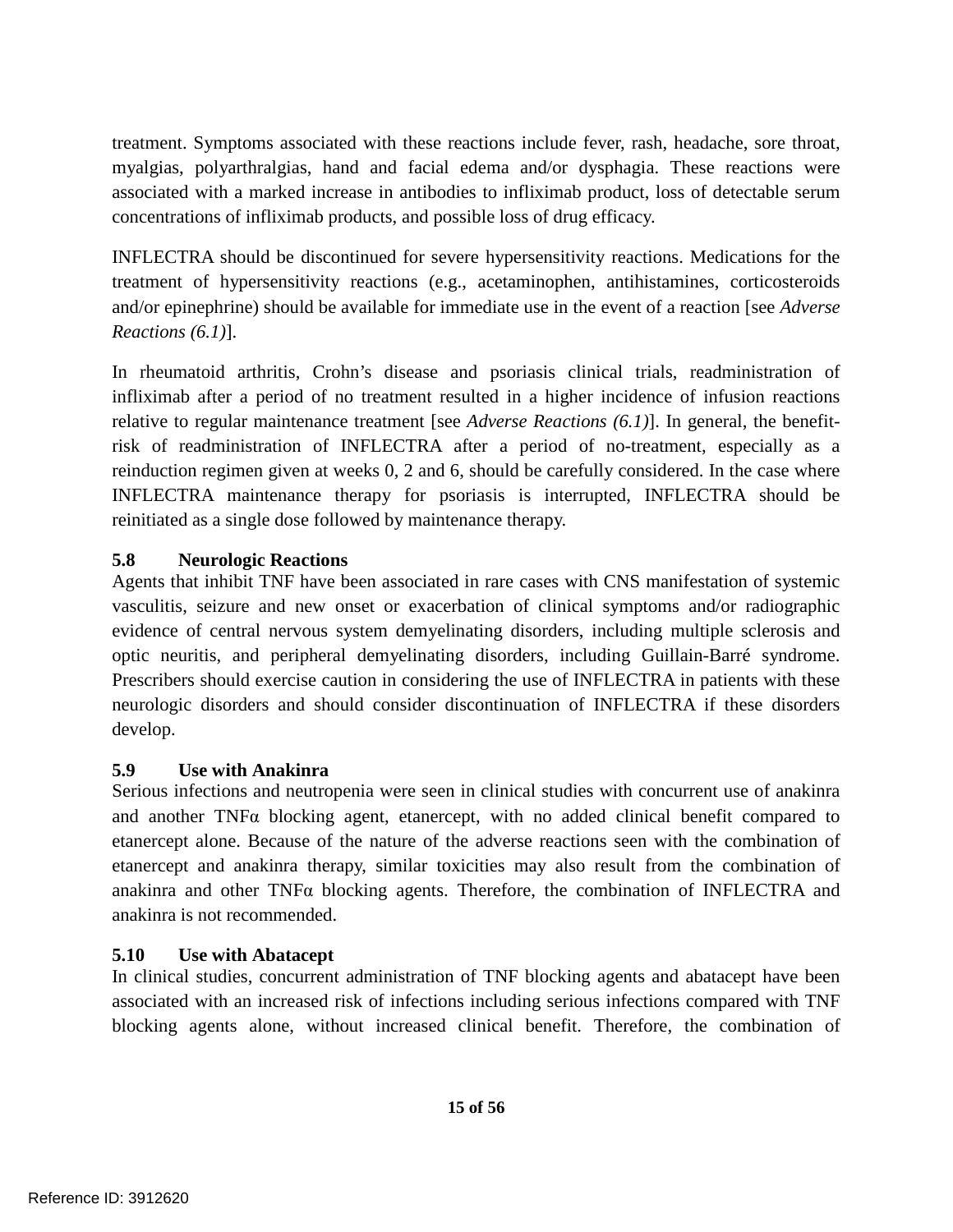INFLECTRA and abatacept is not recommended [see *Drug Interactions (7.1)*].

## **5.11 Concurrent Administration with other Biological Therapeutics**

There is insufficient information regarding the concomitant use of infliximab products with other biological therapeutics used to treat the same conditions as INFLECTRA. The concomitant use of INFLECTRA with these biologics is not recommended because of the possibility of an increased risk of infection [see *Drug Interactions (7.3)*].

## **5.12 Switching between Biological Disease-Modifying Antirheumatic Drugs (DMARDs)**

Care should be taken when switching from one biologic to another, since overlapping biological activity may further increase the risk of infection.

## **5.13 Autoimmunity**

Treatment with infliximab products may result in the formation of autoantibodies and, rarely, in the development of a lupus-like syndrome. If a patient develops symptoms suggestive of a lupuslike syndrome following treatment with INFLECTRA, treatment should be discontinued [see *Adverse Reactions (6.1)*].

## **5.14 Live Vaccines/Therapeutic Infectious Agents**

administration of live vaccines with INFLECTRA is not recommended. In patients receiving anti-TNF therapy, limited data are available on the response to vaccination with live vaccines or on the secondary transmission of infection by live vaccines. Use of live vaccines could result in clinical infections, including disseminated infections. The concurrent

 BCG vaccine after *in utero* exposure to infliximab products. Infliximab products are known to cross the placenta and have been detected up to 6 months following birth. At least a six month infants exposed *in utero* to infliximab products. Fatal outcome due to disseminated BCG infection has been reported in an infant who received a waiting period following birth is recommended before the administration of any live vaccine to

 Other uses of therapeutic infectious agents such as live attenuated bacteria (e.g., BCG bladder instillation for the treatment of cancer) could result in clinical infections, including disseminated infections. It is recommended that therapeutic infectious agents not be given concurrently with INFLECTRA.

It is recommended that all pediatric patients be brought up to date with all vaccinations prior to initiating INFLECTRA therapy. The interval between vaccination and initiation of INFLECTRA therapy should be in accordance with current vaccination guidelines.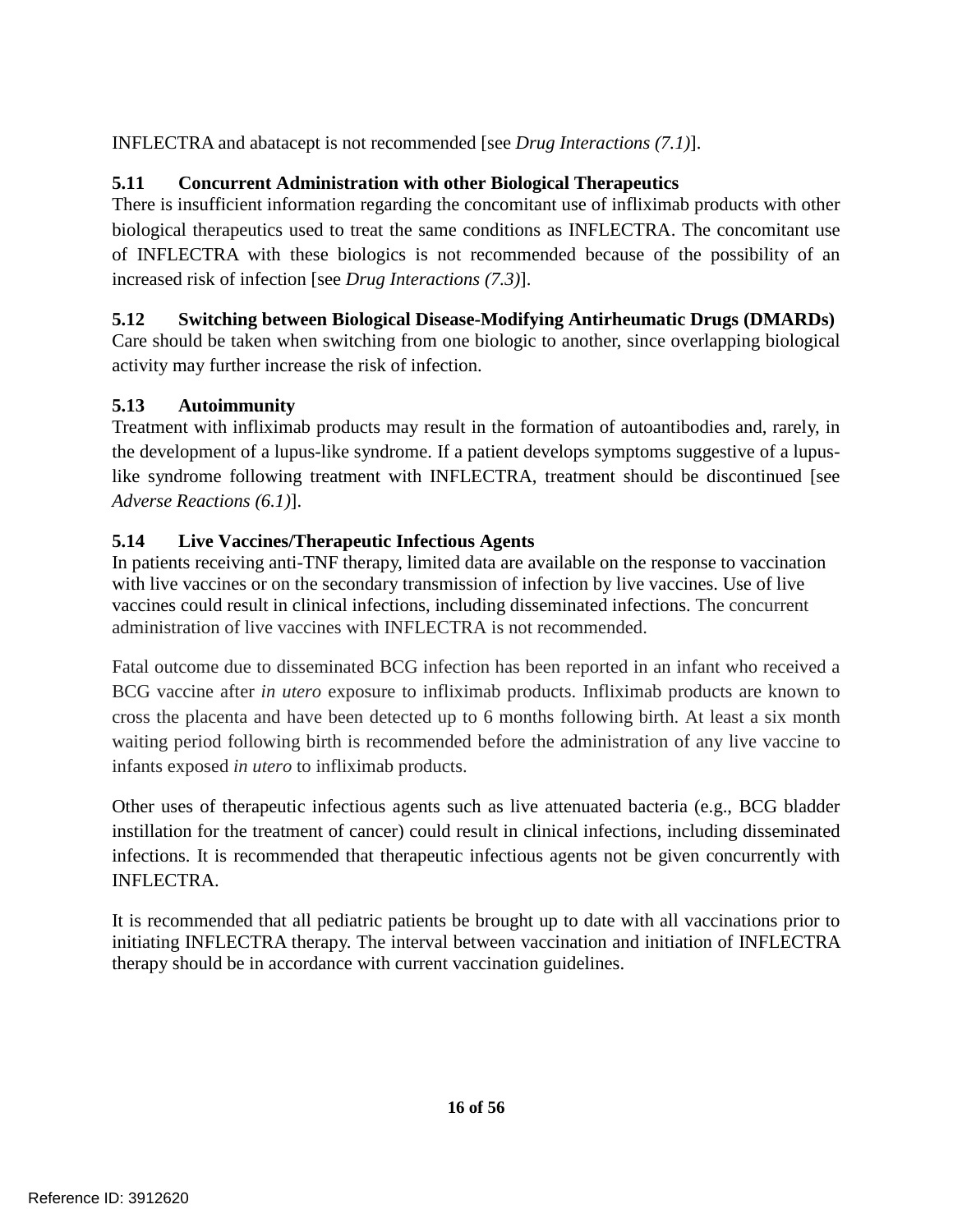### **6 ADVERSE REACTIONS**

## **6.1 Clinical Trials Experience**

Because clinical trials are conducted under widely varying conditions, adverse reaction rates observed in clinical trials of a drug cannot be directly compared to rates in clinical trials of another drug and may not predict the rates observed in broader patient populations in clinical practice.

## **Adverse Reactions in Adults**

 exposed beyond 1 year. [For information on adverse reactions in pediatric patients see *Adverse*  The data described herein reflect exposure to infliximab in 4779 adult patients (1304 patients with rheumatoid arthritis, 1106 patients with Crohn's disease, 202 with ankylosing spondylitis, 293 with psoriatic arthritis, 484 with ulcerative colitis, 1373 with plaque psoriasis, and 17 patients with other conditions), including 2625 patients exposed beyond 30 weeks and 374 *Reactions (6.1)*]. One of the most common reasons for discontinuation of treatment was infusionrelated reactions (e.g., dyspnea, flushing, headache and rash).

### Infusion-related Reactions

An infusion reaction was defined in clinical trials as any adverse event occurring during an infusion or within 1 hour after an infusion. In phase 3 clinical studies, 18% of patients treated with infliximab experienced an infusion reaction compared to 5% of placebo-treated patients. Of these infliximab-treated patients who had an infusion reaction during the induction period, 27% experienced an infusion reaction during the maintenance period. Of patients who did not have an infusion reaction during the induction period, 9% experienced an infusion reaction during the maintenance period.

 psoriasis Study I. In psoriasis Study II, the rates were variable over time and somewhat higher percent of total infusions resulting in infusion reactions (i.e., an adverse event occurring within 1 Among all infusions with infliximab, 3% were accompanied by nonspecific symptoms such as fever or chills, 1% were accompanied by cardiopulmonary reactions (primarily chest pain, hypotension, hypertension or dyspnea), and <1% were accompanied by pruritus, urticaria, or the combined symptoms of pruritus/urticaria and cardiopulmonary reactions. Serious infusion reactions occurred in <1% of patients and included anaphylaxis, convulsions, erythematous rash and hypotension. Approximately 3% of patients discontinued treatment with infliximab because of infusion reactions, and all patients recovered with treatment and/or discontinuation of the infusion. Infliximab infusions beyond the initial infusion were not associated with a higher incidence of reactions. The infusion reaction rates remained stable in psoriasis through 1 year in following the final infusion than after the initial infusion. Across the 3 psoriasis studies, the hour) was 7% in the 3 mg/kg group, 4% in the 5 mg/kg group, and 1% in the placebo group.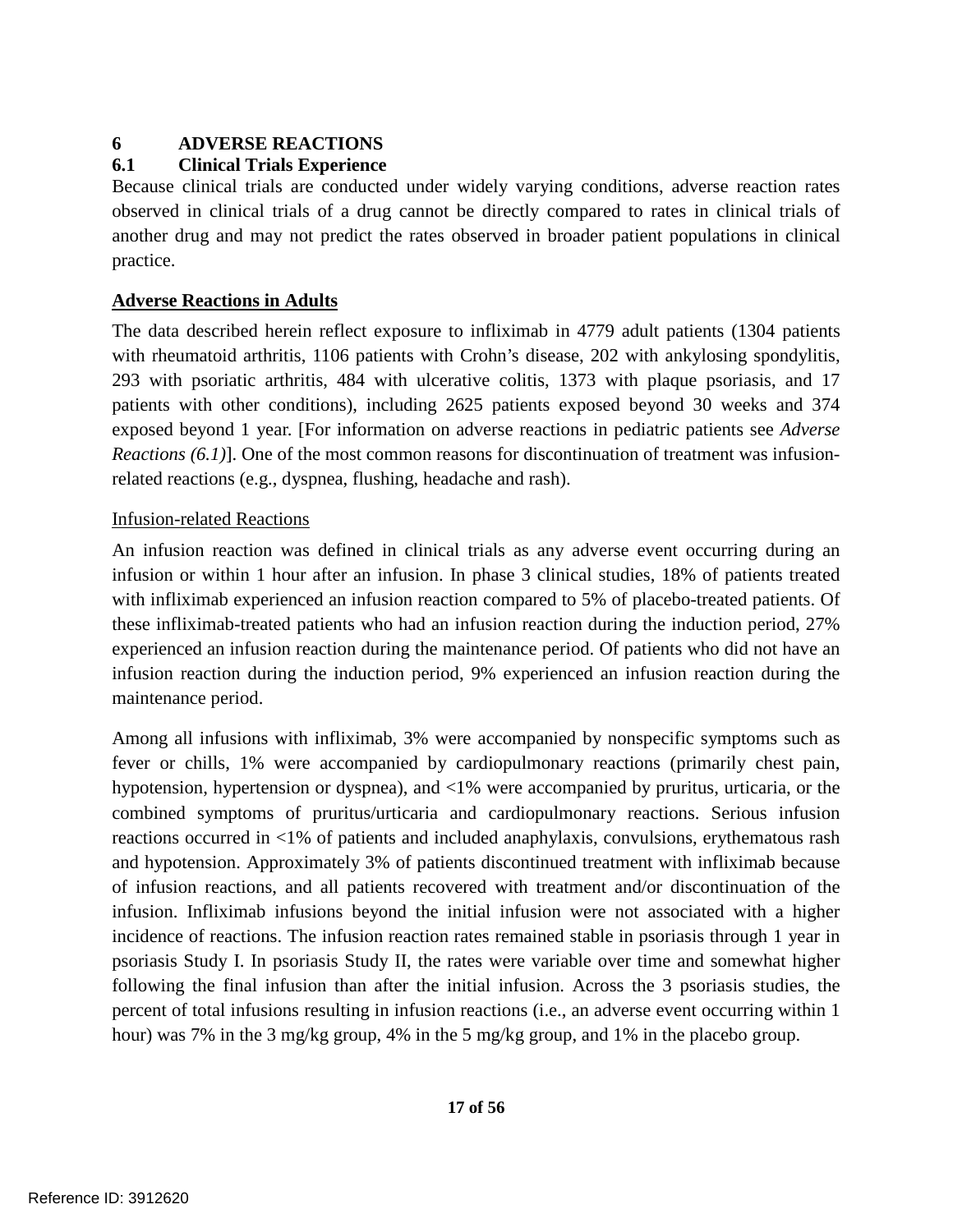Patients who became positive for antibodies to infliximab were more likely (approximately two to three-fold) to have an infusion reaction than were those who were negative. Use of concomitant immunosuppressant agents appeared to reduce the frequency of both antibodies to infliximab and infusion reactions [see *Adverse Reactions (6.1)* and *Drug Interactions (7.4)*].

## *Infusion reactions following readministration*

 in this trial did not receive any concomitant immunosuppressant therapy. In this study, the In a clinical trial of patients with moderate to severe psoriasis designed to assess the efficacy of long-term maintenance therapy versus re-treatment with an induction regimen of infliximab following disease flare, 4% (8/219) of patients in the re-treatment therapy arm experienced serious infusion reactions versus  $\langle 1\% (1/222)$  in the maintenance therapy arm. Patients enrolled majority of serious infusion reactions occurred during the second infusion at Week 2. Symptoms included, but were not limited to, dyspnea, urticaria, facial edema, and hypotension. In all cases, treatment with infliximab was discontinued and/or other treatment instituted with complete resolution of signs and symptoms.

## Delayed Reactions/Reactions Following Readministration

In psoriasis studies, approximately 1% of patients treated with infliximab experienced a possible delayed hypersensitivity reaction, generally reported as serum sickness or a combination of arthralgia and/or myalgia with fever and/or rash. These reactions generally occurred within 2 weeks after repeat infusion.

### Infections

 (including sinusitis, pharyngitis, and bronchitis) and urinary tract infections. Among patients sepsis, and bacterial infection. In clinical trials, 7 opportunistic infections were reported; 2 cases placebo-controlled studies RA I and RA II, 5.3% of patients receiving infliximab every 8 weeks In infliximab clinical studies, treated infections were reported in 36% of patients treated with infliximab (average of 51 weeks of follow-up) and in 25% of placebo-treated patients (average of 37 weeks of follow-up). The infections most frequently reported were respiratory tract infections treated with infliximab, serious infections included pneumonia, cellulitis, abscess, skin ulceration, each of coccidioidomycosis (1 case was fatal) and histoplasmosis (1 case was fatal), and 1 case each of pneumocystosis, nocardiosis and cytomegalovirus. Tuberculosis was reported in 14 patients, 4 of whom died due to miliary tuberculosis. Other cases of tuberculosis, including disseminated tuberculosis, also have been reported postmarketing. Most of these cases of tuberculosis occurred within the first 2 months after initiation of therapy with infliximab and may reflect recrudescence of latent disease [see *Warnings and Precautions (5.1)*]. In the 1-year with methotrexate (MTX) developed serious infections as compared to 3.4% of placebo patients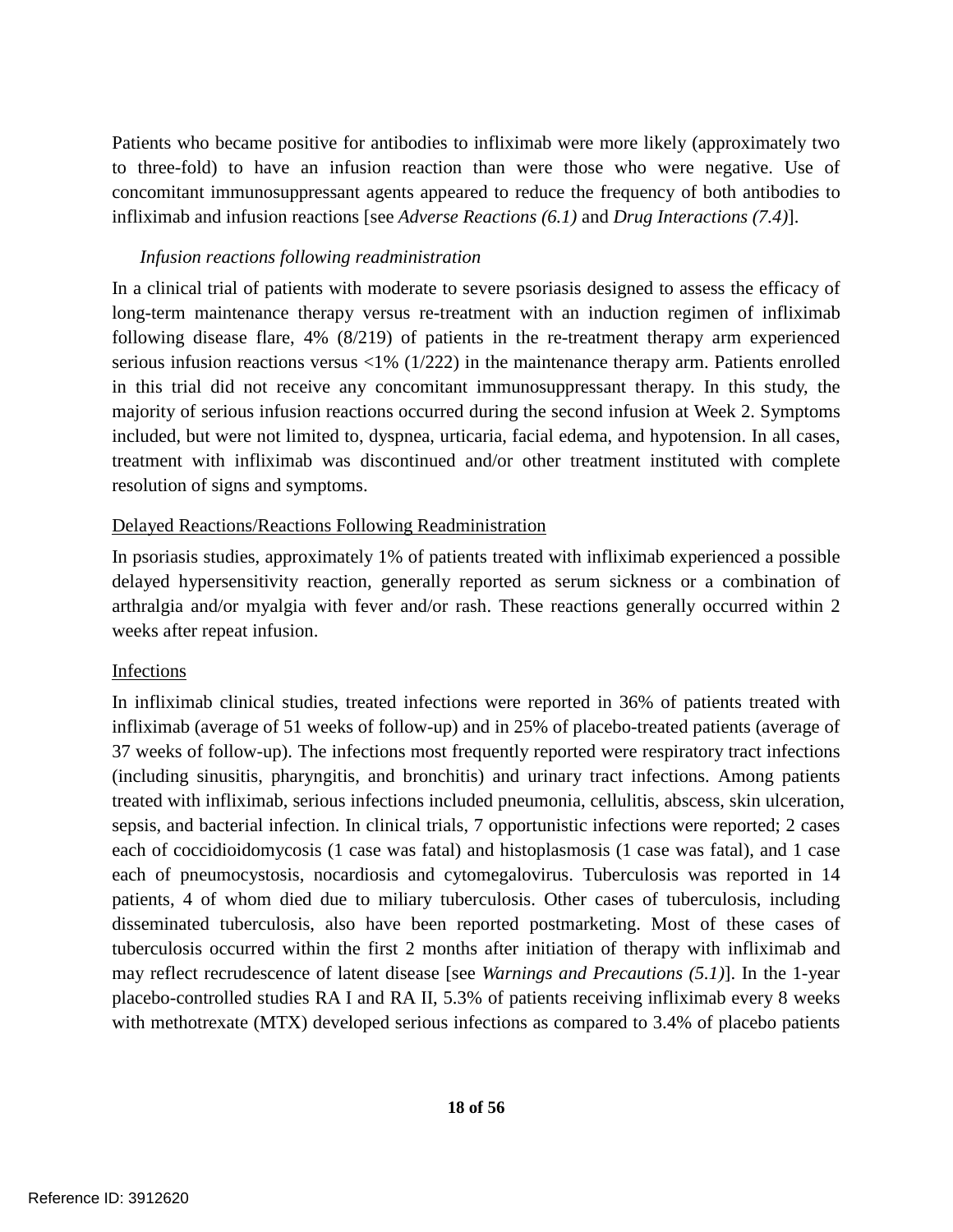the 3 mg/kg or placebo groups (1.7% in both). During the 54-week Crohn's II Study, 15% of receiving MTX. Of 924 patients receiving infliximab, 1.7% developed pneumonia and 0.4% developed tuberculosis, when compared to 0.3% and 0.0% in the placebo arm respectively. In a shorter (22-week) placebo-controlled study of 1082 RA patients randomized to receive placebo, 3 mg/kg or 10 mg/kg infusions with infliximab at 0, 2, and 6 weeks, followed by every 8 weeks with MTX, serious infections were more frequent in the 10 mg/kg infliximab group (5.3%) than patients with fistulizing Crohn's disease developed a new fistula-related abscess.

 In clinical studies with infliximab in patients with ulcerative colitis, infections treated with antimicrobials were reported in 27% of patients treated with infliximab (average of 41 weeks of follow-up) and in 18% of placebo-treated patients (average 32 weeks of follow-up). The types of infections, including serious infections, reported in patients with ulcerative colitis were similar to those reported in other clinical studies.

The onset of serious infections may be preceded by constitutional symptoms such as fever, chills, weight loss, and fatigue. The majority of serious infections, however, may also be preceded by signs or symptoms localized to the site of the infection.

## Autoantibodies/Lupus-like Syndrome

Approximately half of patients treated with infliximab in clinical trials who were antinuclear antibody (ANA) negative at baseline developed a positive ANA during the trial compared with approximately one-fifth of placebo-treated patients. Anti-dsDNA antibodies were newly detected in approximately one-fifth of patients treated with infliximab compared with 0% of placebotreated patients. Reports of lupus and lupus-like syndromes, however, remain uncommon.

### **Malignancies**

In controlled trials, more patients treated with infliximab developed malignancies than placebotreated patients [see *Warnings and Precautions (5.2)*].

 In a randomized controlled clinical trial exploring the use of infliximab in patients with moderate confidence interval [CI] 3.51 - 14.56). There was 1 reported malignancy among 77 control to severe COPD who were either current smokers or ex-smokers, 157 patients were treated with infliximab at doses similar to those used in rheumatoid arthritis and Crohn's disease. Of these patients treated with infliximab, 9 developed a malignancy, including 1 lymphoma, for a rate of 7.67 cases per 100 patient-years of follow-up (median duration of follow-up 0.8 years; 95% patients for a rate of 1.63 cases per 100 patient-years of follow-up (median duration of follow-up 0.8 years; 95% CI 0.04 - 9.10). The majority of the malignancies developed in the lung or head and neck.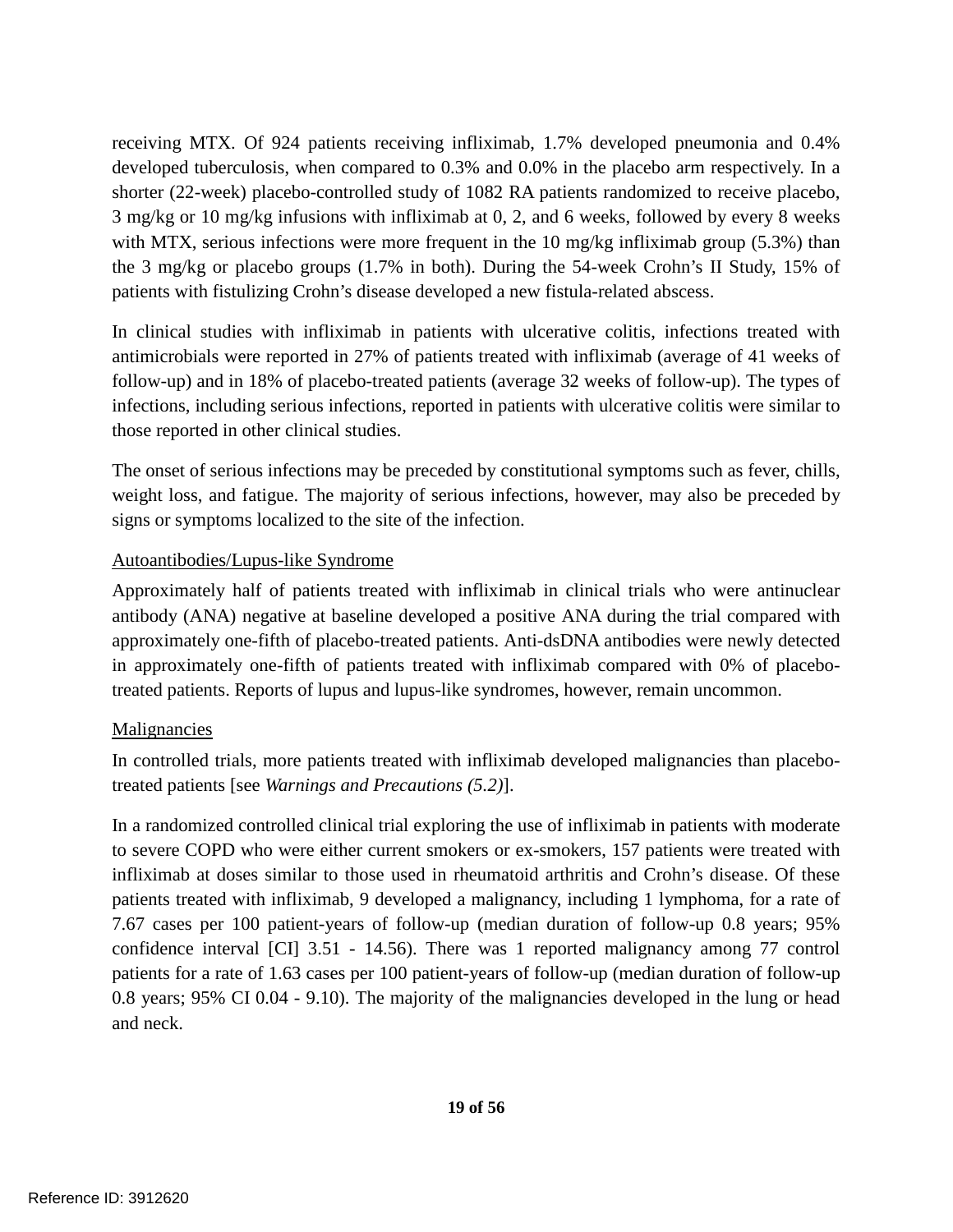#### Patients with Heart Failure

 not been studied in patients with mild heart failure (NYHA Class I/II) [see *Contraindications (4)*  In a randomized study evaluating infliximab in moderate to severe heart failure (NYHA Class III/IV; left ventricular ejection fraction  $\leq 35\%$ ), 150 patients were randomized to receive treatment with 3 infusions of infliximab at 10 mg/kg, 5 mg/kg, or placebo, at 0, 2, and 6 weeks. Higher incidences of mortality and hospitalization due to worsening heart failure were observed in patients receiving the 10 mg/kg infliximab dose. At 1 year, 8 patients in the 10 mg/kg infliximab group had died compared with 4 deaths each in the 5 mg/kg infliximab and the placebo groups. There were trends toward increased dyspnea, hypotension, angina, and dizziness in both the 10 mg/kg and 5 mg/kg infliximab treatment groups, versus placebo. Infliximab has and *Warnings and Precautions (5.5)*]*.* 

#### Immunogenicity

 Treatment with infliximab products can be associated with the development of antibodies to antibodies in clinical studies of REMICADE. The EIA method is subject to interference by serum infliximab, possibly resulting in an underestimation of the rate of patient antibody formation. A sensitive than the original EIA. With the ECLIA method, all clinical samples can be classified as infliximab. An enzyme immunoassay (EIA) method was originally used to measure anti-infliximab separate, drug-tolerant electrochemiluminescence immunoassay (ECLIA) method for detecting antibodies to infliximab was subsequently developed and validated. This method is 60-fold more either positive or negative for antibodies to infliximab without the need for the inconclusive category.

 by maintenance dosing was approximately 10% as assessed through 1 to 2 years of treatment in 15% of patients. The majority of antibody-positive patients had low titers. Patients who were immunosuppressant therapies such as 6-mercaptopurine /azathioprine (6-MP/AZA) or MTX. The incidence of antibodies to infliximab in patients given a 3-dose induction regimen followed with infliximab. A higher incidence of antibodies to infliximab was observed in Crohn's disease patients receiving infliximab after drug-free intervals >16 weeks. In a study of psoriatic arthritis in which 191 patients received 5 mg/kg with or without MTX, antibodies to infliximab occurred antibody-positive were more likely to have higher rates of clearance, reduced efficacy and to experience an infusion reaction than were patients who were antibody negative. Antibody development was lower among rheumatoid arthritis and Crohn's disease patients receiving

 observed in 36% of patients treated with 5 mg/kg every 8 weeks for 1 year, and in 51% of patients treated with 3 mg/kg every 8 weeks for 1 year. In the psoriasis Study III, which also In the psoriasis Study II, which included both the 5 mg/kg and 3 mg/kg doses, antibodies were included both the 5 mg/kg and 3 mg/kg doses, antibodies were observed in 20% of patients treated with 5 mg/kg induction (weeks 0, 2 and 6), and in 27% of patients treated with 3 mg/kg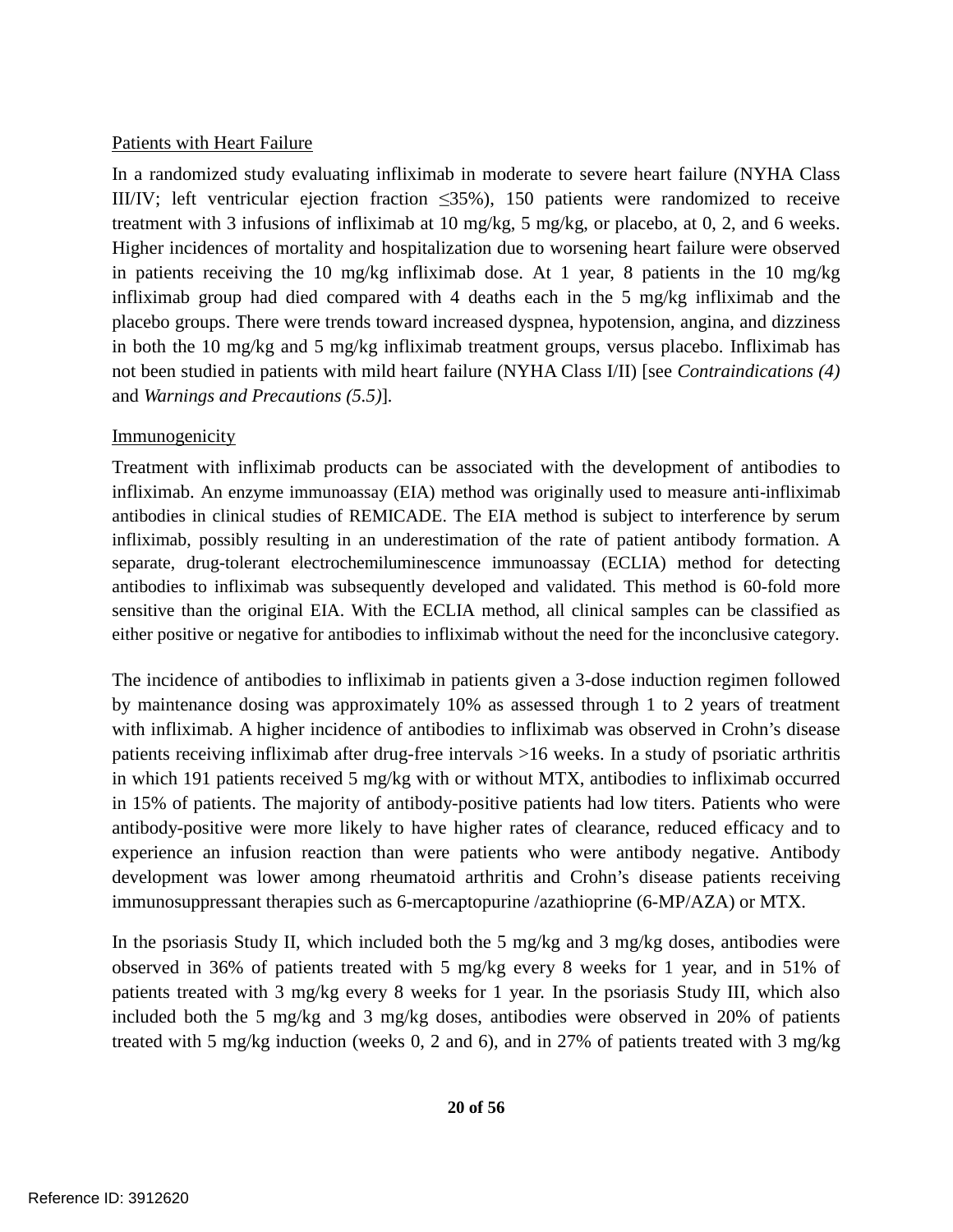induction. Despite the increase in antibody formation, the infusion reaction rates in Studies I and and in Study III in patients treated with 5 mg/kg induction (14.1% - 23.0%) and serious infusion patients as compared to patients with other diseases treated with infliximab products over the II in patients treated with 5 mg/kg induction followed by every 8 week maintenance for 1 year reaction rates (<1%) were similar to those observed in other study populations. The clinical significance of apparent increased immunogenicity on efficacy and infusion reactions in psoriasis long term is not known.

 of antibodies to infliximab products with the incidence of antibodies to other products may be The data reflect the percentage of patients whose test results were positive for antibodies to infliximab in an ELISA assay, and they are highly dependent on the sensitivity and specificity of the assay. Additionally, the observed incidence of antibody positivity in an assay may be influenced by several factors including sample handling, timing of sample collection, concomitant medication, and underlying disease. For these reasons, comparison of the incidence misleading.

#### **Hepatotoxicity**

 rarely in patients receiving infliximab products [see *Warnings and Precautions (5.4)*]. Reactivation of HBV has occurred in patients receiving TNF blocking agents, including Severe liver injury, including acute liver failure and autoimmune hepatitis, has been reported infliximab products, who are chronic carriers of this virus [see *Warnings and Precautions (5.3)*].

In clinical trials in rheumatoid arthritis, Crohn's disease, ulcerative colitis, ankylosing spondylitis, plaque psoriasis, and psoriatic arthritis, elevations of aminotransferases were observed (ALT more common than AST) in a greater proportion of patients receiving infliximab than in controls [\(Table 1\)](#page-21-0), both when infliximab was given as monotherapy and when it was used in combination with other immunosuppressive agents. In general, patients who developed ALT and AST elevations were asymptomatic, and the abnormalities decreased or resolved with either continuation or discontinuation of infliximab, or modification of concomitant medications.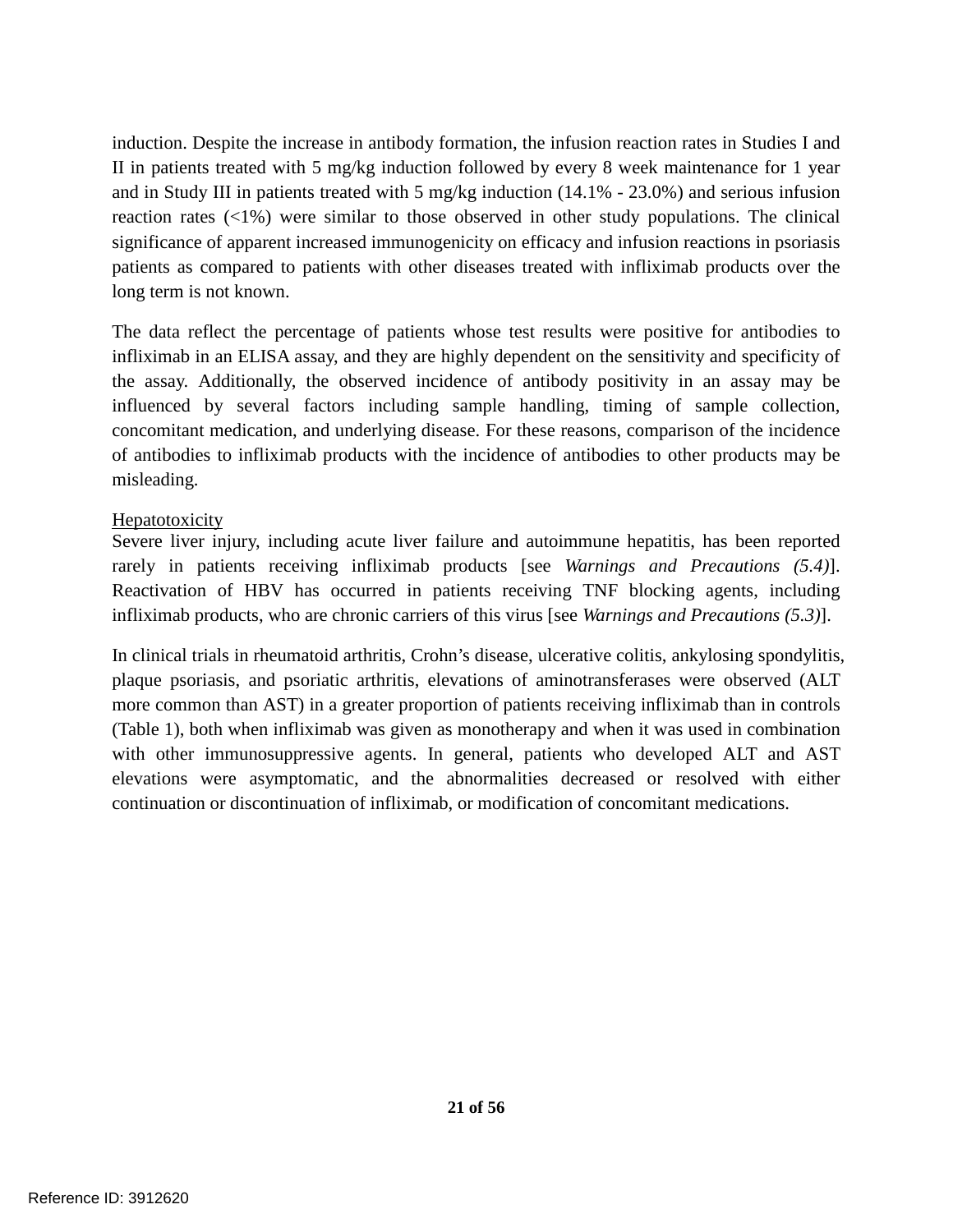|                                     | Proportion of patients with elevated ALT |                   |                |                   |                |                   |  |  |
|-------------------------------------|------------------------------------------|-------------------|----------------|-------------------|----------------|-------------------|--|--|
|                                     | $>1$ to 3 x ULN                          |                   |                | $\geq$ 3 x ULN    | $\geq$ 5 x ULN |                   |  |  |
|                                     | <b>Placebo</b>                           | <b>Infliximab</b> | <b>Placebo</b> | <b>Infliximab</b> | <b>Placebo</b> | <b>Infliximab</b> |  |  |
| Rheumatoid arthritis <sup>a</sup>   | 24%                                      | 34%               | 3%             | 4%                | ${<}1\%$       | ${<}1\%$          |  |  |
| Crohn's disease <sup>b</sup>        | 34%                                      | 39%               | 4%             | 5%                | 0%             | 2%                |  |  |
| Ulcerative colitis <sup>c</sup>     | 12%                                      | 17%               | 1%             | 2%                | ${<}1\%$       | ${<}1\%$          |  |  |
| Ankylosing spondylitis <sup>d</sup> | 15%                                      | 51%               | 0%             | 10%               | 0%             | 4%                |  |  |
| Psoriatic arthritis <sup>e</sup>    | 16%                                      | 50%               | 0%             | 7%                | 0%             | 2%                |  |  |
| Plaque psoriasis <sup>f</sup>       | 24%                                      | 49%               | ${<}1\%$       | 8%                | 0%             | 3%                |  |  |

#### <span id="page-21-0"></span>**Table 1** Proportion of patients with elevated **ALT** in clinical trials

a Placebo patients received methotrexate while patients treated with infliximab received both infliximab and methotrexate. Median follow-up was 58 weeks.

 start and were on placebo in the maintenance phase. Patients who were randomized to the placebo maintenance b Placebo patients in the 2 Phase 3 trials in Crohn's disease received an initial dose of 5 mg/kg infliximab at study group and then later crossed over to infliximab are included in the infliximab group in ALT analysis. Median follow-up was 54 weeks.

c Median follow-up was 30 weeks. Specifically, the median duration of follow-up was 30 weeks for placebo and 31 weeks for infliximab.

d Median follow-up was 24 weeks for the placebo group and 102 weeks for infliximab group.

e Median follow-up was 39 weeks for infliximab group and 18 weeks for the placebo group.

 f ALT values are obtained in 2 Phase 3 psoriasis studies with median follow-up of 50 weeks for infliximab and 16 weeks for placebo.

#### Adverse Reactions in Psoriasis Studies

 life threatening, requires hospitalization, or persistent or significant disability/incapacity) was 0.5% During the placebo-controlled portion across the 3 clinical trials up to week 16, the proportion of patients who experienced at least 1 serious adverse reaction (SAE; defined as resulting in death, in the 3 mg/kg infliximab group, 1.9% in the placebo group, and 1.6% in the 5 mg/kg infliximab group.

Among patients in the 2 Phase 3 studies, 12.4% of patients receiving infliximab 5 mg/kg every 8 weeks through 1 year of maintenance treatment experienced at least 1 SAE in Study I. In Study II, 4.1% and 4.7% of patients receiving infliximab 3 mg/kg and 5 mg/kg every 8 weeks, respectively, through 1 year of maintenance treatment experienced at least 1 SAE.

 One death due to bacterial sepsis occurred 25 days after the second infusion of 5 mg/kg of receiving infliximab 5 mg/kg every 8 weeks through 1 year of maintenance treatment infliximab. Serious infections included sepsis, and abscesses. In Study I, 2.7% of patients experienced at least 1 serious infection. In Study II, 1.0% and 1.3% of patients receiving infliximab 3 mg/kg and 5 mg/kg, respectively, through 1 year of treatment experienced at least 1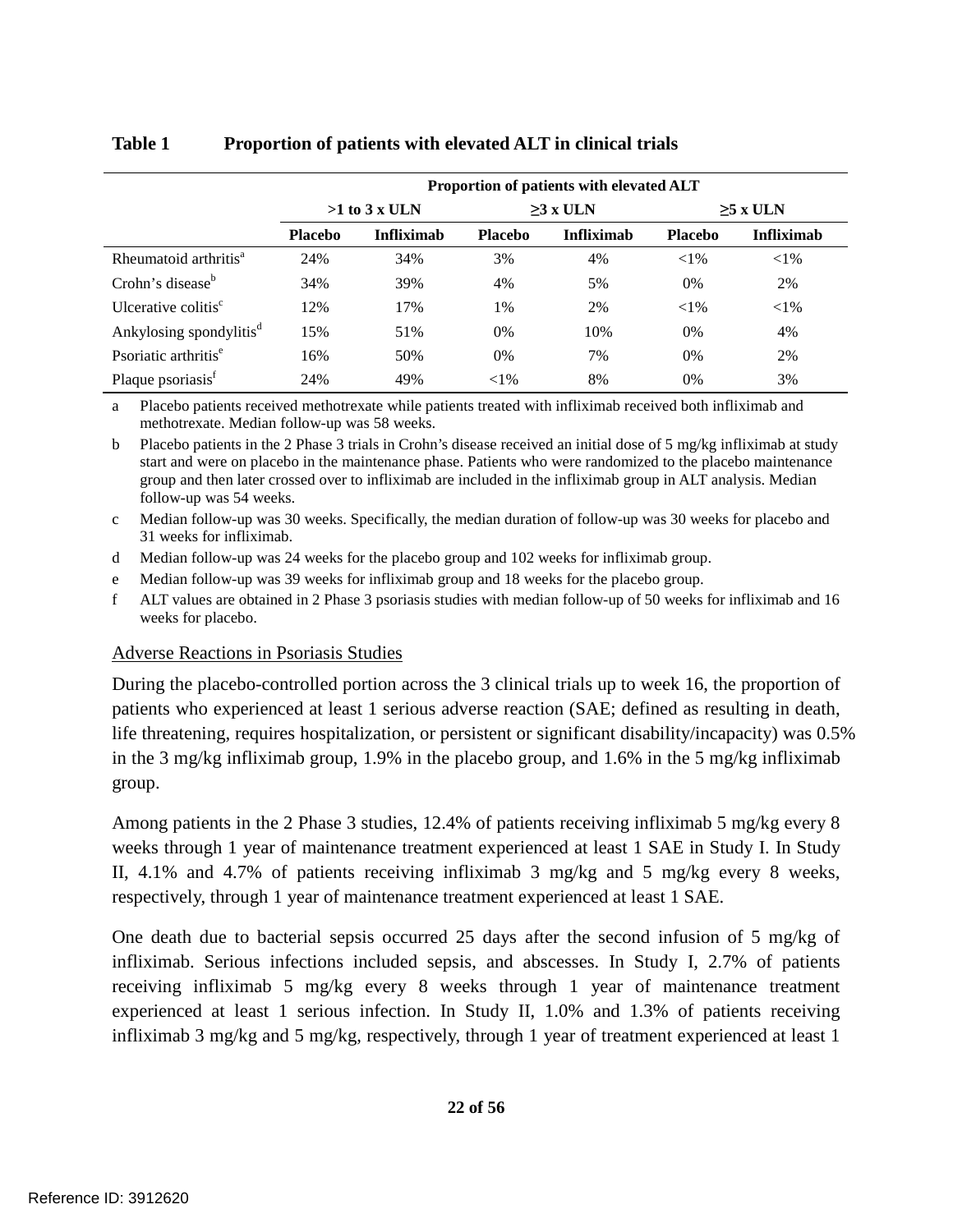(skin, throat, and peri-rectal) reported by 5 (0.7%) patients in the 5 mg/kg infliximab group. Two active cases of tuberculosis were reported: 6 weeks and 34 weeks after starting infliximab. serious infection. The most common serious infection (requiring hospitalization) was abscess

In the placebo-controlled portion of the psoriasis studies, 7 of 1123 patients who received infliximab at any dose were diagnosed with at least one NMSC compared to 0 of 334 patients who received placebo.

In the psoriasis studies, 1% (15/1373) of patients experienced serum sickness or a combination of arthralgia and/or myalgia with fever, and/or rash, usually early in the treatment course. Of these patients, 6 required hospitalization due to fever, severe myalgia, arthralgia, swollen joints, and immobility.

### Other Adverse Reactions

Safety data are available from 4779 adult patients treated with infliximab, including 1304 with rheumatoid arthritis, 1106 with Crohn's disease, 484 with ulcerative colitis, 202 with ankylosing spondylitis, 293 with psoriatic arthritis, 1373 with plaque psoriasis and 17 with other conditions. [For information on other adverse reactions in pediatric patients, see *Adverse Reactions (6.1)*]. Adverse reactions reported in  $\geq 5\%$  of all patients with rheumatoid arthritis receiving 4 or more infusions are in Table 2. The types and frequencies of adverse reactions observed were similar in rheumatoid arthritis, ankylosing spondylitis, psoriatic arthritis, plaque psoriasis and Crohn's disease patients treated with infliximab except for abdominal pain, which occurred in 26% of patients with Crohn's disease. In the Crohn's disease studies, there were insufficient numbers and duration of follow-up for patients who never received infliximab to provide meaningful comparisons.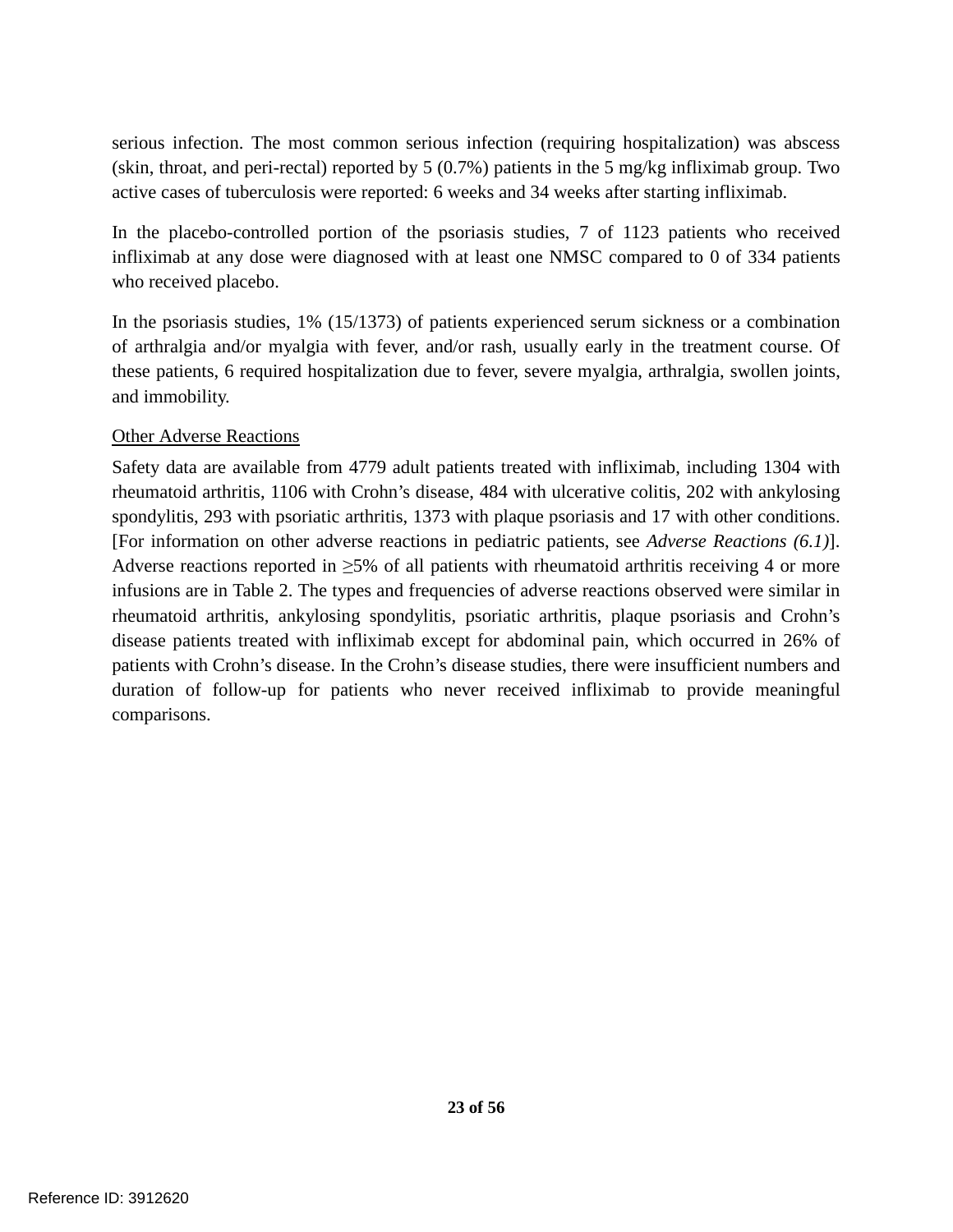|                                                 | <b>Placebo</b> | <b>Infliximab</b> |
|-------------------------------------------------|----------------|-------------------|
|                                                 | $(n=350)$      | $(n=1129)$        |
| Average weeks of follow-up                      | 59             | 66                |
| Gastrointestinal                                |                |                   |
| Nausea                                          | 20%            | 21%               |
| Abdominal pain                                  | 8%             | 12%               |
| Diarrhea                                        | 12%            | 12%               |
| Dyspepsia                                       | 7%             | 10%               |
| Respiratory                                     |                |                   |
| Upper respiratory tract infection               | 25%            | 32%               |
| <b>Sinusitis</b>                                | 8%             | 14%               |
| Pharyngitis                                     | $8\%$          | 12%               |
| Coughing                                        | 8%             | 12%               |
| <b>Bronchitis</b>                               | 9%             | 10%               |
| Skin and appendages disorders                   |                |                   |
| Rash                                            | 5%             | 10%               |
| Pruritus                                        | 2%             | 7%                |
| Body as a whole-general disorder                |                |                   |
| Fatigue                                         | 7%             | 9%                |
| Pain                                            | 7%             | 8%                |
| Resistance mechanism disorders                  |                |                   |
| Fever                                           | 4%             | 7%                |
| Moniliasis                                      | 3%             | 5%                |
| Central and peripheral nervous system disorders |                |                   |
| Headache                                        | 14%            | 18%               |
| Musculoskeletal system disorders                |                |                   |
| Arthralgia                                      | 7%             | 8%                |
| Urinary system disorders                        |                |                   |
| Urinary tract infection                         | 6%             | $8\%$             |
| Cardiovascular disorders, general               |                |                   |
| Hypertension                                    | 5%             | 7%                |

#### Table 2 Adverse reactions occurring in 5% or more of patients receiving 4 or more **infusions for rheumatoid arthritis**

 infections [see *Adverse Reactions (6.1)*]. Other serious, medically relevant adverse reactions ≥0.2% The most common serious adverse reactions observed in clinical trials of infliximab were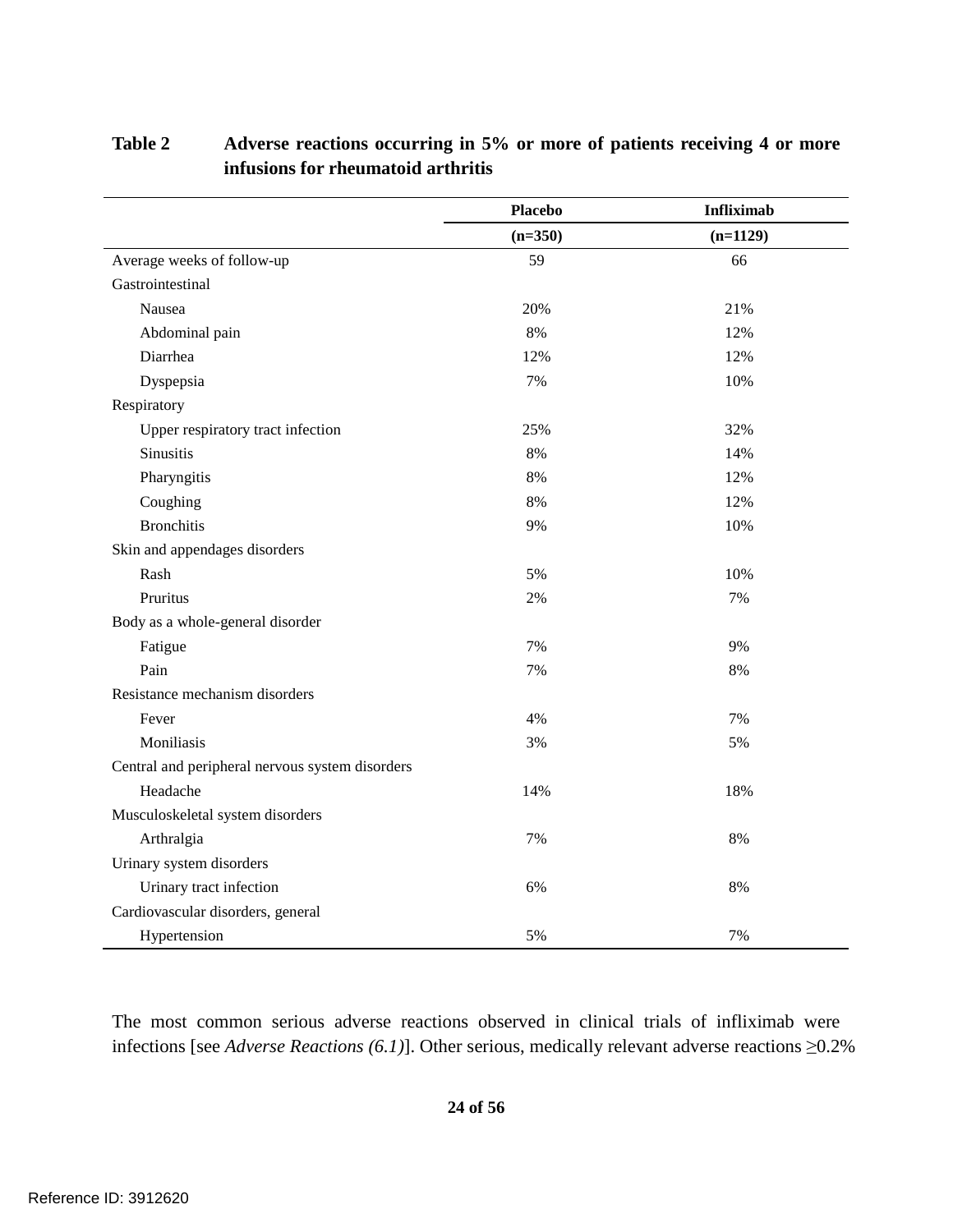or clinically significant adverse reactions by body system were as follows:

*Body as a whole:* allergic reaction, edema *Blood:* pancytopenia *Cardiovascular:* hypotension *Gastrointestinal:* constipation, intestinal obstruction *Central and Peripheral Nervous:* dizziness *Heart Rate and Rhythm:* bradycardia *Liver and Biliary:* hepatitis *Metabolic and Nutritional:* dehydration *Platelet, Bleeding and Clotting:* thrombocytopenia *Neoplasms:* lymphoma *Red Blood Cell:* anemia, hemolytic anemia *Resistance Mechanism:* cellulitis, sepsis, serum sickness, sarcoidosis *Respiratory:* lower respiratory tract infection (including pneumonia), pleurisy, pulmonary edema *Skin and Appendages:* increased sweating *Vascular (Extracardiac):* thrombophlebitis *White Cell and Reticuloendothelial:* leukopenia, lymphadenopathy

## **Adverse Reactions in Pediatric Patients**

#### Pediatric Crohn's Disease

There were some differences in the adverse reactions observed in the pediatric patients receiving infliximab compared to those observed in adults with Crohn's disease. These differences are discussed in the following paragraphs.

 Crohn's disease patients receiving a similar treatment regimen: anemia (11%), leukopenia (9%), The following adverse reactions were reported more commonly in 103 randomized pediatric Crohn's disease patients administered 5 mg/kg infliximab through 54 weeks than in 385 adult flushing (9%), viral infection (8%), neutropenia (7%), bone fracture (7%), bacterial infection (6%), and respiratory tract allergic reaction (6%).

 and 38%, respectively), while serious infections were reported for 3 patients in the every 8-week Infections were reported in 56% of randomized pediatric patients in Study Peds Crohn's and in 50% of adult patients in Study Crohn's I. In Study Peds Crohn's, infections were reported more frequently for patients who received every 8-week as opposed to every 12-week infusions (74% and 4 patients in the every 12-week maintenance treatment group. The most commonly reported infections were upper respiratory tract infection and pharyngitis, and the most commonly reported serious infection was abscess. Pneumonia was reported for 3 patients, (2 in the every 8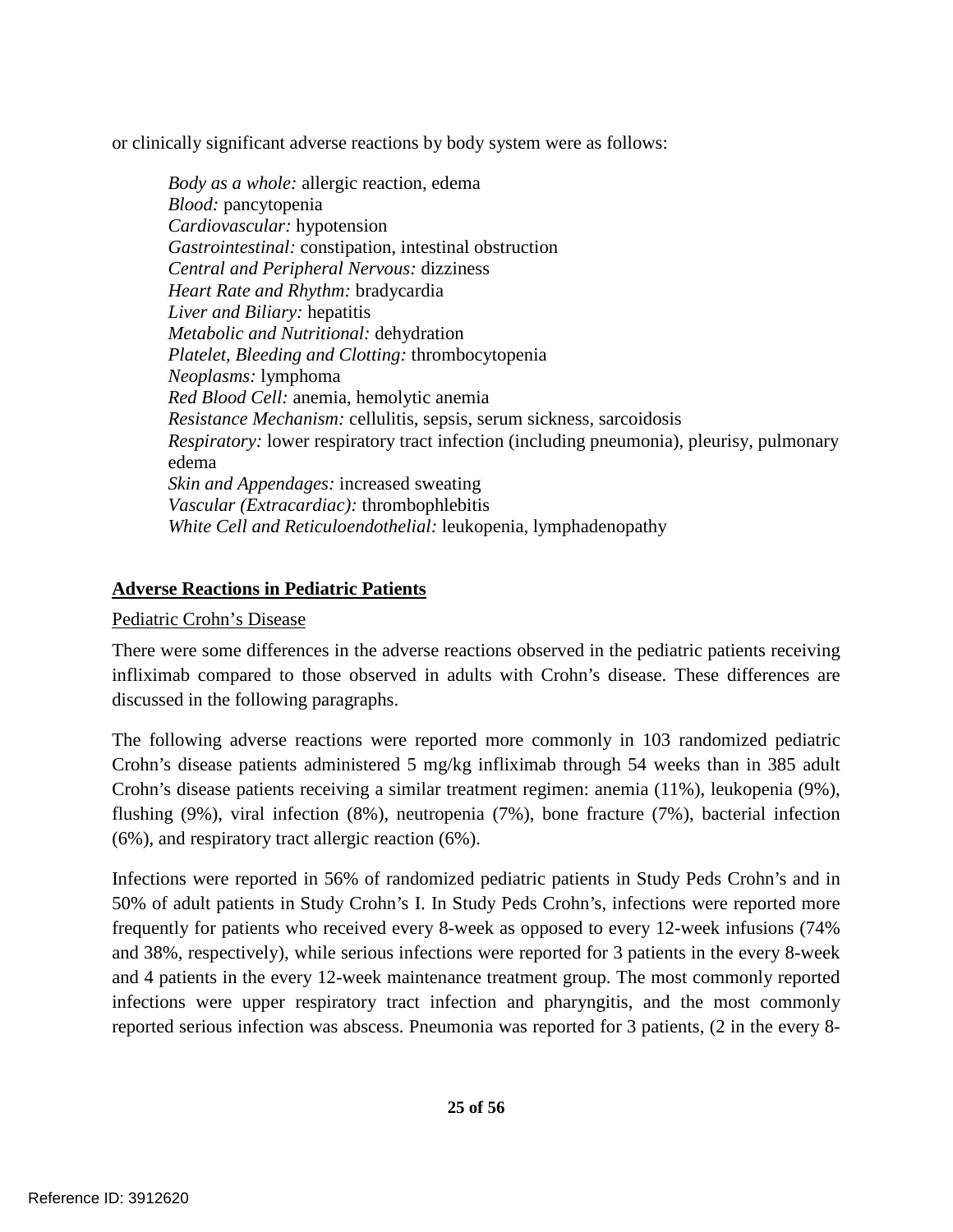week and 1 in the every 12-week maintenance treatment groups). Herpes zoster was reported for 2 patients in the every 8-week maintenance treatment group.

In Study Peds Crohn's, 18% of randomized patients experienced 1 or more infusion reactions, with no notable difference between treatment groups. Of the 112 patients in Study Peds Crohn's, there were no serious infusion reactions, and 2 patients had non-serious anaphylactoid reactions. In Study Peds Crohn's, in which all patients received stable doses of 6-MP, AZA, or MTX, excluding inconclusive samples, 3 of 24 patients had antibodies to infliximab. Although 105 patients were tested for antibodies to infliximab, 81 patients were classified as inconclusive because they could not be ruled as negative due to assay interference by the presence of infliximab in the sample.

patients in Crohn's disease clinical trials; 4% had ALT elevations  $\geq$ 3 x ULN, and 1% had Elevations of ALT up to 3 times the upper limit of normal (ULN) were seen in 18% of pediatric elevations  $\geq$ 5 x ULN. (Median follow-up was 53 weeks.)

### **6.2 Postmarketing Experience**

 uncertain size, it is not always possible to reliably estimate their frequency or establish a causal relationship to drug exposure. Adverse reactions have been reported during post approval use of infliximab products in adult and pediatric patients. Because these events are reported voluntarily from a population of

 interstitial lung disease (including pulmonary fibrosis/interstitial pneumonitis and very rare Johnson Syndrome, toxic epidermal necrolysis, peripheral demyelinating disorders (such as infliximab [see *Warnings and Precautions* (5.14)]. The following adverse reactions, some with fatal outcome, have been reported during postapproval use of infliximab products: neutropenia [see *Warnings and Precautions (5.6)*], rapidly progressive disease), idiopathic thrombocytopenic purpura, thrombotic thrombocytopenic purpura, pericardial effusion, systemic and cutaneous vasculitis, erythema multiforme, Stevens-Guillain-Barré syndrome, chronic inflammatory demyelinating polyneuropathy, and multifocal motor neuropathy), new onset and worsening psoriasis (all subtypes including pustular, primarily palmoplantar), transverse myelitis, and neuropathies (additional neurologic reactions have also been observed) [see *Warnings and Precautions (5.8)*], acute liver failure, jaundice, hepatitis, and cholestasis [see *Warnings and Precautions (5.4)*], serious infections [see *Warnings and Precautions (5.1)*] and malignancies, including melanoma and Merkel cell carcinoma [see *Warnings and Precautions (5.2)*] and vaccine breakthrough infection including bovine tuberculosis (disseminated BCG infection) following vaccination in an infant exposed in utero to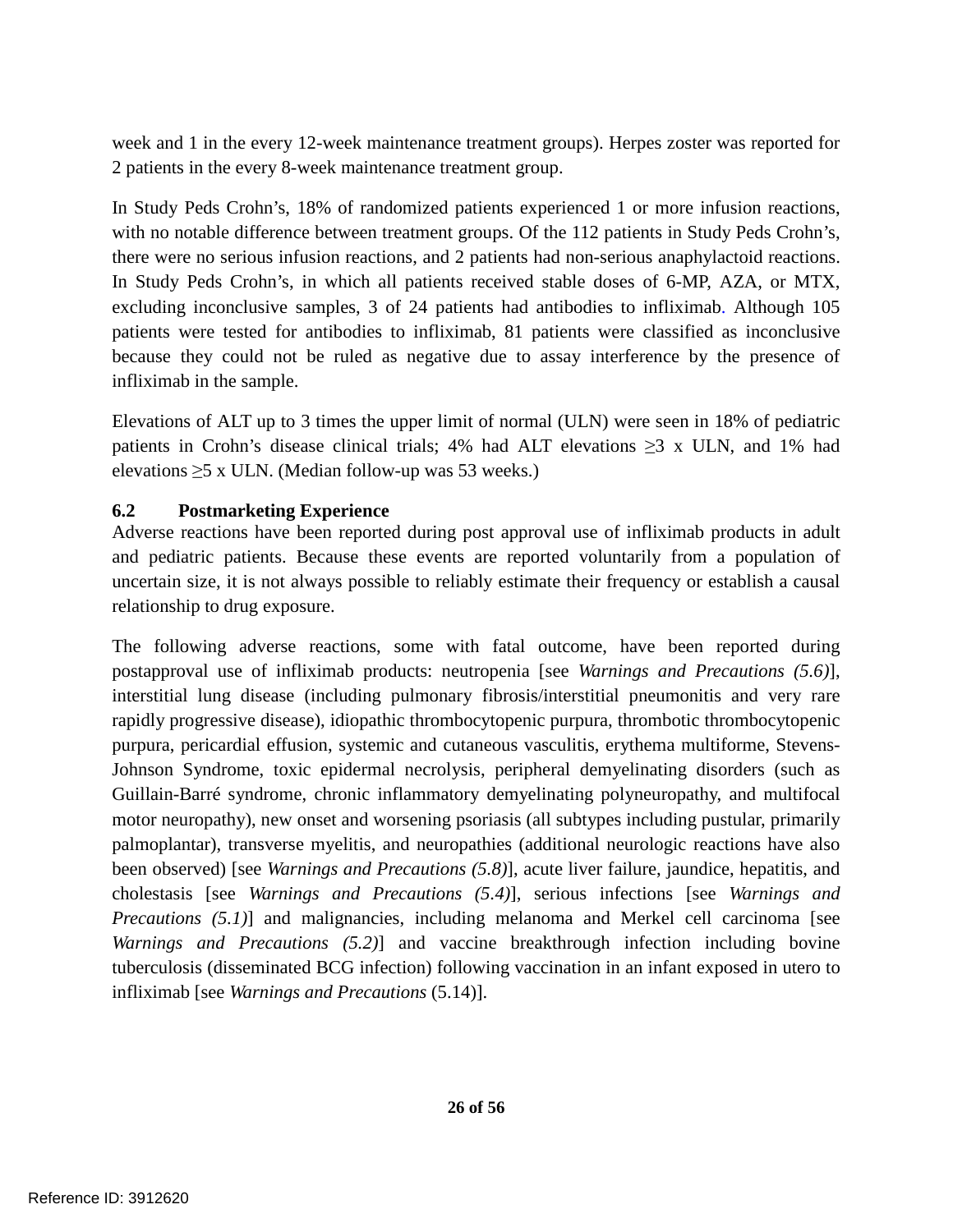## Infusion-related Reactions

 infliximab products. In postmarketing experience, cases of anaphylactic reactions, including laryngeal/pharyngeal edema and severe bronchospasm, and seizure have been associated with administration of

 in association with infliximab products during or within 2 hours of infusion. Cases of myocardial ischemia/infarction and transient visual loss have also been rarely reported

## Adverse Reactions in Pediatric Patients

The following serious adverse reactions have been reported in the postmarketing experience in children: infections (some fatal) including opportunistic infections and tuberculosis, infusion reactions, and hypersensitivity reactions.

Serious adverse reactions in the postmarketing experience with infliximab products in the pediatric population have also included malignancies, including HSTCL [see *Boxed Warning and Warnings and Precautions (5.2)*], transient hepatic enzyme abnormalities, lupus-like syndromes, and the development of autoantibodies.

## **7 DRUG INTERACTIONS**

## **7.1 Use with Anakinra or Abatacept**

An increased risk of serious infections was seen in clinical studies of other TNFα blocking agents used in combination with anakinra or abatacept, with no added clinical benefit. Because of the nature of the adverse reactions seen with these combinations with TNF blocker therapy, similar toxicities may also result from the combination of anakinra or abatacept with other  $TNF\alpha$ blocking agents. Therefore, the combination of INFLECTRA and anakinra or abatacept is not recommended [see *Warnings and Precautions (5.9 and 5.10)*].

## **7.2 Use with Tocilizumab**

The use of tocilizumab in combination with biological DMARDs such as TNF antagonists, including INFLECTRA, should be avoided because of the possibility of increased immunosuppression and increased risk of infection.

## **7.3 Use with Other Biological Therapeutics**

The combination of INFLECTRA with other biological therapeutics used to treat the same conditions as INFLECTRA is not recommended [see *Warnings and Precautions (5.11)*].

## **7.4 Methotrexate (MTX) and Other Concomitant Medications**

Specific drug interaction studies, including interactions with MTX, have not been conducted. The majority of patients in rheumatoid arthritis or Crohn's disease clinical studies received one or more concomitant medications. In rheumatoid arthritis, concomitant medications besides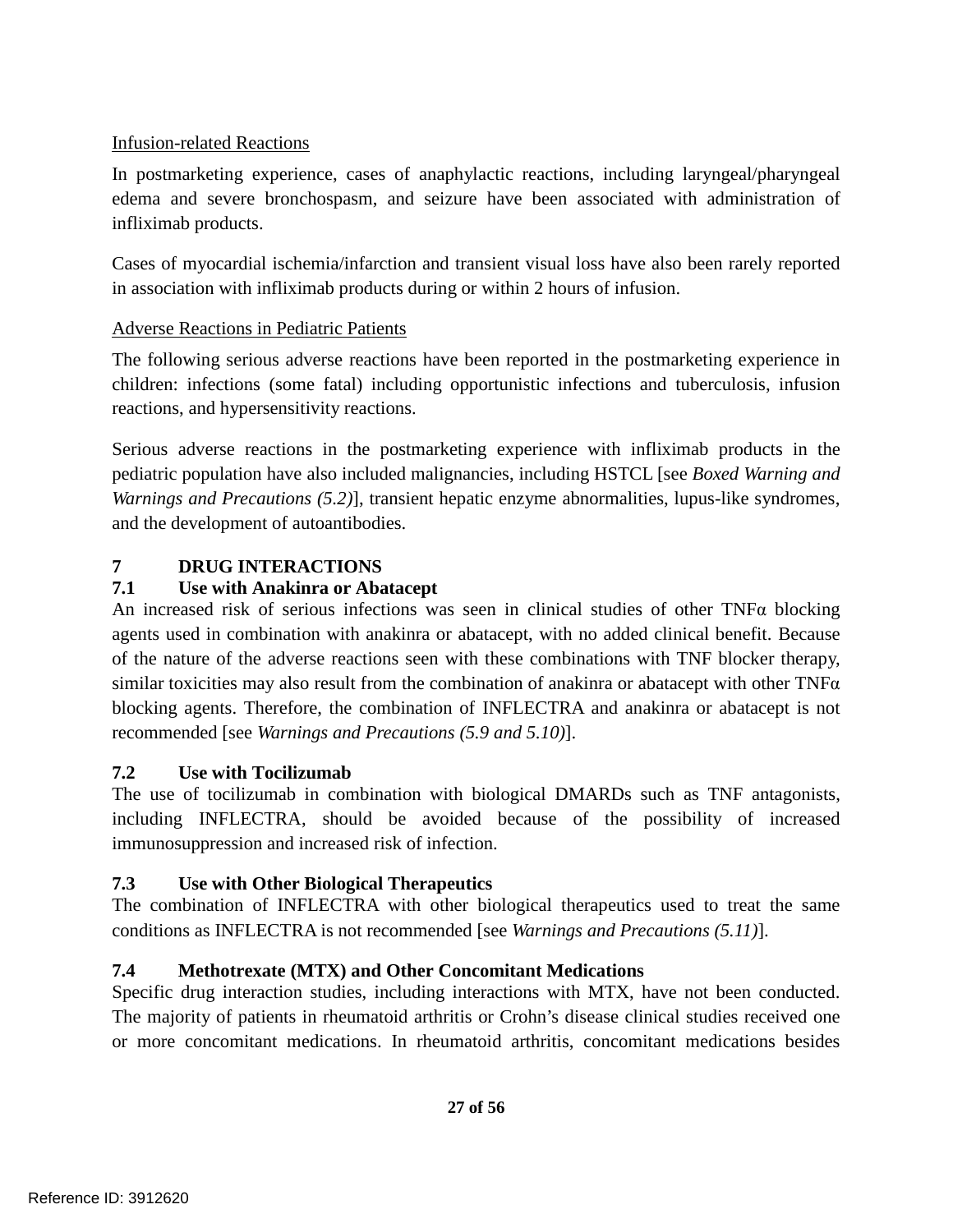MTX were nonsteroidal anti-inflammatory agents (NSAIDs), folic acid, corticosteroids and/or 6-MP/AZA and aminosalicylates. In psoriatic arthritis clinical trials, concomitant medications narcotics. Concomitant Crohn's disease medications were antibiotics, anti-virals, corticosteroids, included MTX in approximately half of the patients as well as NSAIDs, folic acid and corticosteroids. Concomitant MTX use may decrease the incidence of anti-infliximab antibody production and increase infliximab concentrations.

### **7.5 Immunosuppressants**

Patients with Crohn's disease who received immunosuppressants tended to experience fewer infusion reactions compared to patients on no immunosuppressants [see *Adverse Reactions (6.1)*]. Serum infliximab concentrations appeared to be unaffected by baseline use of medications for the treatment of Crohn's disease including corticosteroids, antibiotics (metronidazole or ciprofloxacin) and aminosalicylates.

#### **7.6 Cytochrome P450 Substrates**

 TNFα, interleukin-1 (IL-1), IL-6, IL-10, IFN) during chronic inflammation. Therefore, it is The formation of CYP450 enzymes may be suppressed by increased levels of cytokines (e.g., expected that for a molecule that antagonizes cytokine activity, such as infliximab products, the formation of CYP450 enzymes could be normalized. Upon initiation or discontinuation of INFLECTRA in patients being treated with CYP450 substrates with a narrow therapeutic index, monitoring of the effect (e.g., warfarin) or drug concentration (e.g., cyclosporine or theophylline) is recommended and the individual dose of the drug product may be adjusted as needed.

### **7.7 Live Vaccines/Therapeutic Infectious Agents**

It is recommended that live vaccines not be given concurrently with INFLECTRA. It is also recommended that live vaccines not be given to infants after *in utero* exposure to infliximab products for at least 6 months following birth [see *Warnings and Precautions (5.14)*].

 It is recommended that therapeutic infectious agents not be given concurrently with INFLECTRA [see *Warnings and Precautions (5.14)*].

### **8 USE IN SPECIFIC POPULATIONS**

### **8.1 Pregnancy**

**Pregnancy Category B.** It is not known whether infliximab products can cause fetal harm when administered to a pregnant woman or can affect reproduction capacity. INFLECTRA should be given to a pregnant woman only if clearly needed. Because infliximab products do not crossreact with  $TNF\alpha$  in species other than humans and chimpanzees, animal reproduction studies have not been conducted with infliximab products. No evidence of maternal toxicity, embryotoxicity or teratogenicity was observed in a developmental toxicity study conducted in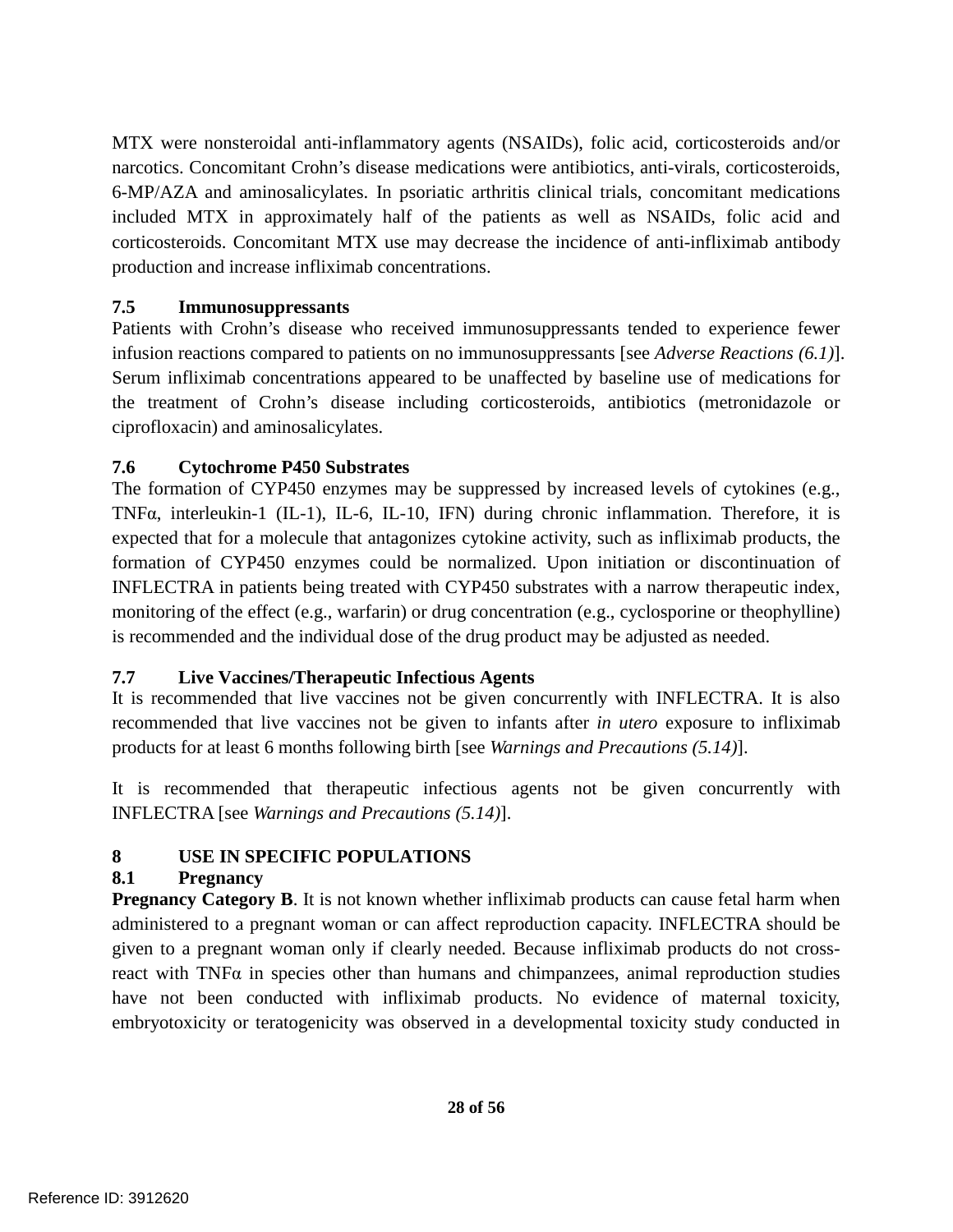mice using an analogous antibody that selectively inhibits the functional activity of mouse TNFα.

Doses of 10 to 15 mg/kg in pharmacodynamic animal models with the anti-TNF analogous antibody produced maximal pharmacologic effectiveness. Doses up to 40 mg/kg were shown to produce no adverse effects in animal reproduction studies.

 detected in the serum of infants at up to 6 months following birth. Consequently, these infants As with other IgG antibodies, infliximab products cross the placenta. Infliximab has been may be at increased risk of infection, including disseminated infection which can become fatal. At least a six month waiting period following birth is recommended before the administration of live vaccines (e.g., BCG vaccine or other live vaccines, such as the rotavirus vaccine) to these infants [see *Warnings and Precautions (5.14)*].

### **8.3 Nursing Mothers**

It is not known whether infliximab products are excreted in human milk or absorbed systemically after ingestion. Because many drugs and immunoglobulins are excreted in human milk, and because of the potential for adverse reactions in nursing infants from infliximab products, women should not breast-feed their infants while taking INFLECTRA. A decision should be made whether to discontinue nursing or to discontinue the drug, taking into account the importance of the drug to the mother.

## **8.4 Pediatric Use**

The safety and effectiveness of infliximab products have been established in pediatric patients 6 to 17 years of age for induction and maintenance treatment of Crohn's disease. However, infliximab products have not been studied in children with Crohn's disease or ulcerative colitis <6 years of age.

### Pediatric Crohn's Disease

 clinical remission in pediatric patients with moderately to severely active Crohn's disease who INFLECTRA is indicated for reducing signs and symptoms and inducing and maintaining have had an inadequate response to conventional therapy [see *Boxed Warning, Warnings and Precautions (5), Indications and Usage (1.2), Dosage and Administration (2.2), Clinical Studies (14.2) and Adverse Reactions (6.1)*].

Infliximab has been studied only in combination with conventional immunosuppressive therapy in pediatric Crohn's disease. The longer term (greater than 1 year) safety and effectiveness of infliximab products in pediatric Crohn's disease patients have not been established in clinical trials.

A pediatric assessment for INFLECTRA demonstrates that INFLECTRA is safe and effective in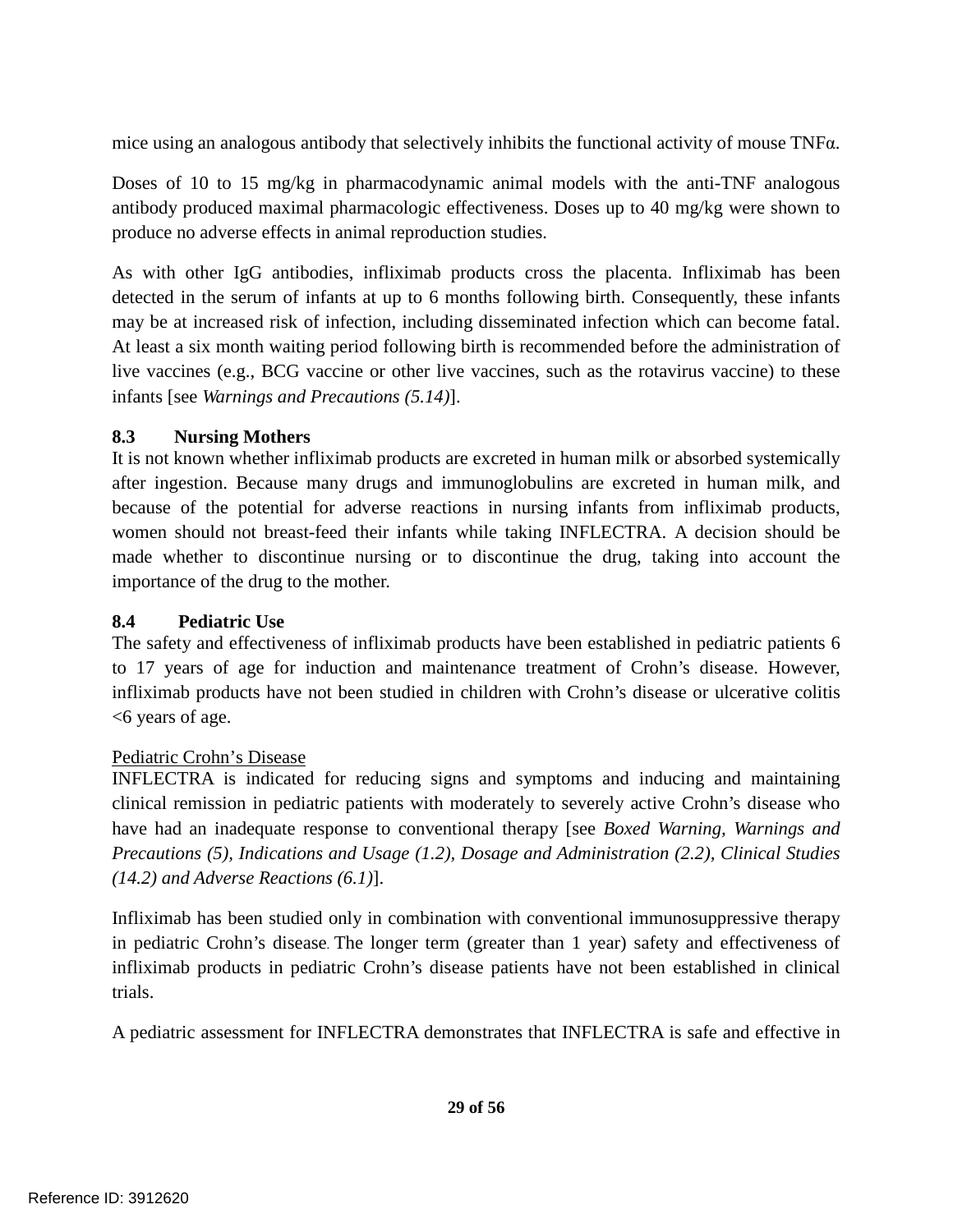another pediatric indication. However, INFLECTRA is not approved for such indication due to marketing exclusivity for REMICADE (infliximab).

## Juvenile Rheumatoid Arthritis (JRA)

 with active JRA between the ages of 4 and 17 years who had been treated with MTX for at least The safety and efficacy of infliximab in patients with juvenile rheumatoid arthritis (JRA) were evaluated in a multicenter, randomized, placebo-controlled, double-blind study for 14 weeks, followed by a double-blind, all-active treatment extension, for a maximum of 44 weeks. Patients 3 months were enrolled. Concurrent use of folic acid, oral corticosteroids (0.2 mg/kg/day of prednisone or equivalent), NSAIDs, and/or disease modifying antirheumatic drugs (DMARDs) was permitted.

 receive open-label treatment with infliximab for up to 2 years in a companion extension study. Doses of 3 mg/kg of infliximab or placebo were administered intravenously at Weeks 0, 2 and 6. Patients randomized to placebo crossed-over to receive 6 mg/kg of infliximab at Weeks 14, 16, and 20, and then every 8 weeks through Week 44. Patients who completed the study continued to

The study failed to establish the efficacy of infliximab in the treatment of JRA. Key observations in the study included a high placebo response rate and a higher rate of immunogenicity than what has been observed in adults. Additionally, a higher rate of clearance of infliximab was observed than had been observed in adults [see *Clinical Pharmacology (12.3)*].

 compared with 12% (6/49) of patients who received 6 mg/kg. A total of 60 patients with JRA were treated with doses of 3 mg/kg and 57 patients were treated with doses of 6 mg/kg. The proportion of patients with infusion reactions who received 3 mg/kg infliximab was 35% (21/60) over 52 weeks compared with 18% (10/57) in patients who received 6 mg/kg over 38 weeks. The most common infusion reactions reported were vomiting, fever, headache, and hypotension. In the 3 mg/kg infliximab group, 4 patients had a serious infusion reaction and 3 patients reported a possible anaphylactic reaction (2 of which were among the serious infusion reactions). In the 6 mg/kg infliximab group, 2 patients had a serious infusion reaction, 1 of whom had a possible anaphylactic reaction. Two of the 6 patients who experienced serious infusion reactions received infliximab by rapid infusion (duration of less than 2 hours). Antibodies to infliximab developed in 38% (20/53) of patients who received 3 mg/kg infliximab

A total of 68% (41/60) of patients who received 3 mg/kg of infliximab in combination with MTX experienced an infection over 52 weeks compared with 65% (37/57) of patients who received 6 mg/kg of infliximab in combination with MTX over 38 weeks. The most commonly reported infections were upper respiratory tract infection and pharyngitis, and the most commonly reported serious infection was pneumonia. Other notable infections included primary varicella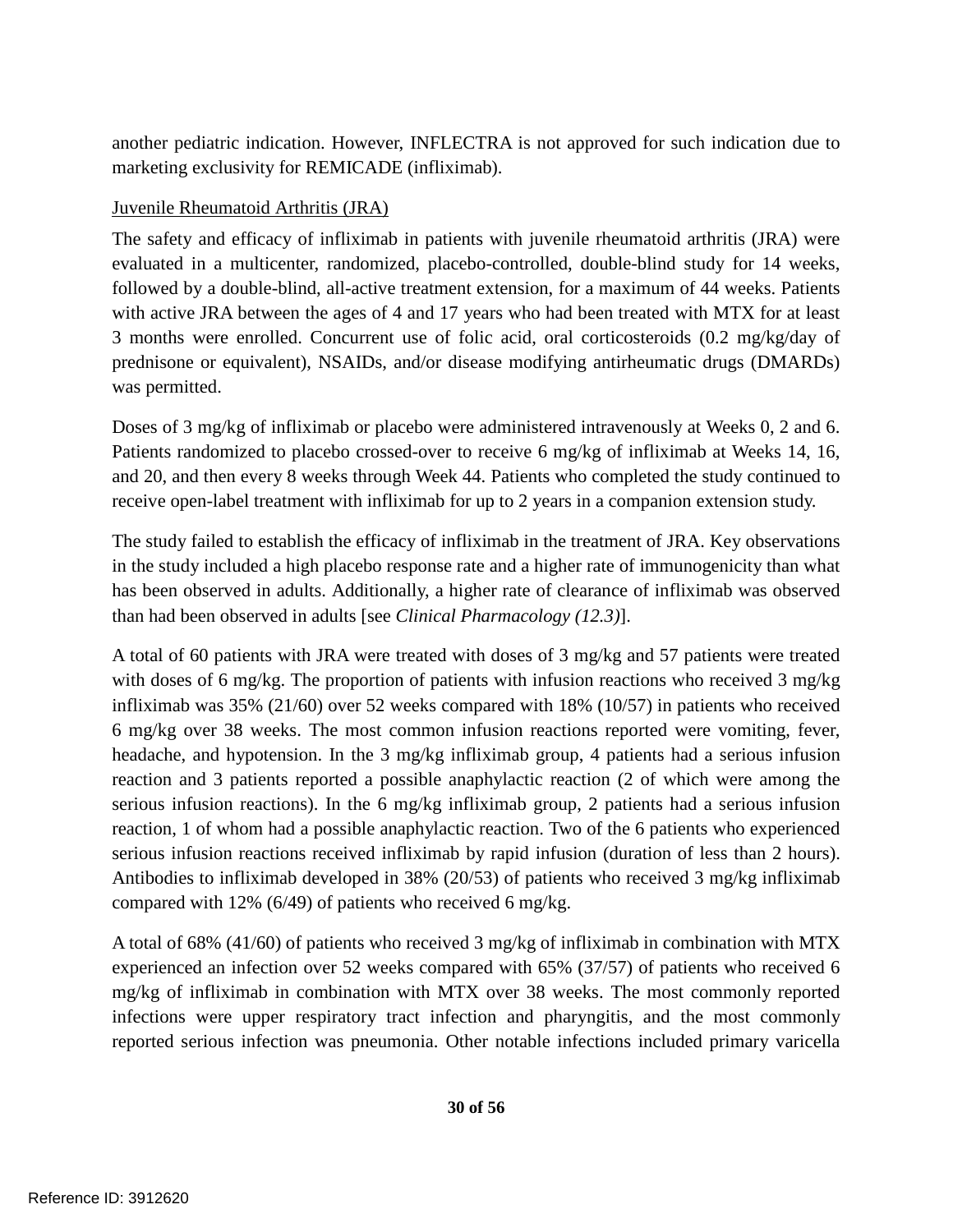infection in 1 patient and herpes zoster in 1 patient.

## **8.5 Geriatric Use**

 psoriasis, aged 65 or older who received infliximab, compared to younger patients – although the incidence of serious adverse reactions in patients aged 65 or older was higher in both infliximab and control groups compared to younger patients. In Crohn's disease, ulcerative colitis, aged 65 and over to determine whether they respond differently from patients aged 18 to 65. There is a greater incidence of infections in the elderly population in general. The incidence of under 65 years of age; therefore caution should be used in treating the elderly [see *Adverse*  In rheumatoid arthritis and plaque psoriasis clinical trials, no overall differences were observed in effectiveness or safety in 181 patients with rheumatoid arthritis and 75 patients with plaque ankylosing spondylitis and psoriatic arthritis studies, there were insufficient numbers of patients serious infections in patients 65 years and older treated with infliximab was greater than in those *Reactions (6.1)*].

## **10 OVERDOSAGE**

 Single doses up to 20 mg/kg of infliximab have been administered without any direct toxic effect. In case of overdosage, it is recommended that the patient be monitored for any signs or symptoms of adverse reactions or effects and appropriate symptomatic treatment instituted immediately.

### **11 DESCRIPTION**

 Infliximab-dyyb is produced by a recombinant cell line cultured by continuous perfusion and is Infliximab-dyyb, the active ingredient in INFLECTRA, is a chimeric IgG1κ monoclonal antibody (composed of human constant and murine variable regions) specific for human tumor necrosis factor-alpha (TNFα). It has a molecular weight of approximately 149.1 kilodaltons. purified by a series of steps that includes measures to inactivate and remove viruses.

INFLECTRA for injection is supplied as a sterile, white, lyophilized powder for intravenous infusion. Following reconstitution with 10 mL of Sterile Water for Injection, USP, the resulting pH is approximately 7.2. Each single-use vial contains 100 mg infliximab-dyyb, 500 mg sucrose, 0.5 mg polysorbate 80, 2.2 mg sodium dihydrogen phosphate monohydrate, and 6.1 mg di-Sodium hydrogen phosphate dihydrate. No preservatives are present.

## **12 CLINICAL PHARMACOLOGY**

## **12.1 Mechanism of Action**

Infliximab products neutralize the biological activity of  $TNF\alpha$  by binding with high affinity to the soluble and transmembrane forms of TNF $\alpha$  and inhibit binding of TNF $\alpha$  with its receptors. Infliximab products do not neutralize TNFβ (lymphotoxin-α), a related cytokine that utilizes the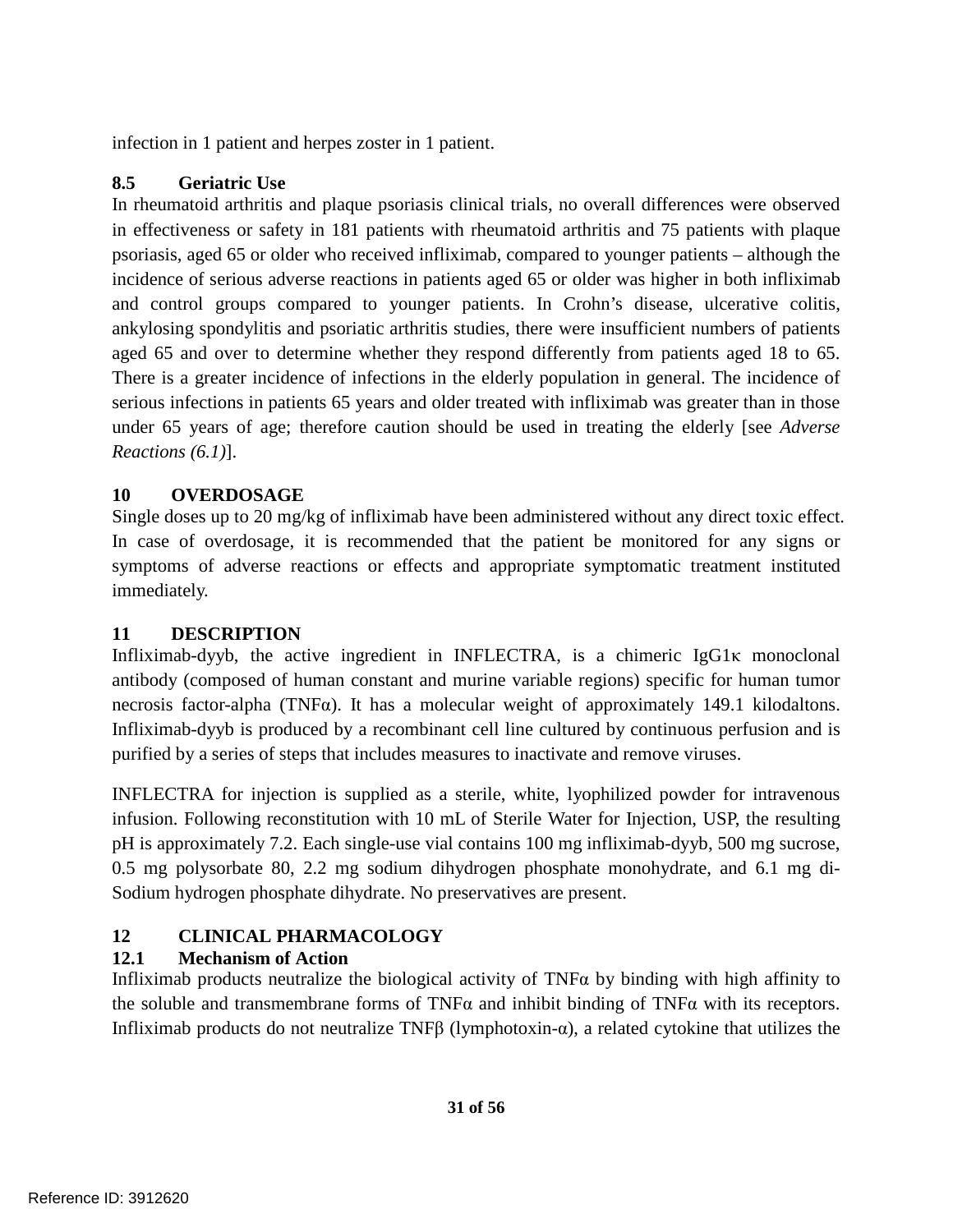TNFα in a wide variety of *in vitro* bioassays utilizing human fibroblasts, endothelial cells, Infliximab products prevent disease in transgenic mice that develop polyarthritis as a result of same receptors as TNF $\alpha$ . Biological activities attributed to TNF $\alpha$  include: induction of proinflammatory cytokines such as IL-1 and IL-6, enhancement of leukocyte migration by increasing endothelial layer permeability and expression of adhesion molecules by endothelial cells and leukocytes, activation of neutrophil and eosinophil functional activity, induction of acute phase reactants and other liver proteins, as well as tissue degrading enzymes produced by synoviocytes and/or chondrocytes. Cells expressing transmembrane  $TNF\alpha$  bound by infliximab products can be lysed *in vitro* or *in vivo*. Infliximab products inhibit the functional activity of neutrophils, B and T lymphocytes and epithelial cells. The relationship of these biological response markers to the mechanism(s) by which infliximab products exert their clinical effects is unknown. Anti-TNF $\alpha$  antibodies reduce disease activity in the cotton-top tamarin colitis model, and decrease synovitis and joint erosions in a murine model of collagen-induced arthritis. constitutive expression of human  $TNF\alpha$ , and when administered after disease onset, allows eroded joints to heal.

#### **12.2 Pharmacodynamics**

 and plaque psoriasis. In rheumatoid arthritis, treatment with infliximab products reduced infiltration of inflammatory cells into inflamed areas of the joint as well as expression of In Crohn's disease, treatment with infliximab products reduced infiltration of inflammatory cells from untreated patients. In psoriatic arthritis, treatment with infliximab products resulted in a well as a reduction of macrophages in the synovium. In plaque psoriasis, infliximab products treatment may reduce the epidermal thickness and infiltration of inflammatory cells. The Elevated concentrations of TNF $\alpha$  have been found in involved tissues and fluids of patients with rheumatoid arthritis, Crohn's disease, ulcerative colitis, ankylosing spondylitis, psoriatic arthritis molecules mediating cellular adhesion [E-selectin, intercellular adhesion molecule-1 (ICAM-1) and vascular cell adhesion molecule-1 (VCAM-1)], chemoattraction [IL-8 and monocyte chemotactic protein (MCP-1)] and tissue degradation [matrix metalloproteinase (MMP) 1 and 3]. and TNFα production in inflamed areas of the intestine, and reduced the proportion of mononuclear cells from the lamina propria able to express TNFα and interferon. After treatment with infliximab products, patients with rheumatoid arthritis or Crohn's disease exhibited decreased levels of serum IL-6 and C-reactive protein (CRP) compared to baseline. Peripheral blood lymphocytes from infliximab product-treated patients showed no significant decrease in number or in proliferative responses to *in vitro* mitogenic stimulation when compared to cells reduction in the number of T-cells and blood vessels in the synovium and psoriatic skin lesions as relationship between these pharmacodynamic activities and the mechanism(s) by which infliximab products exert their clinical effects is unknown.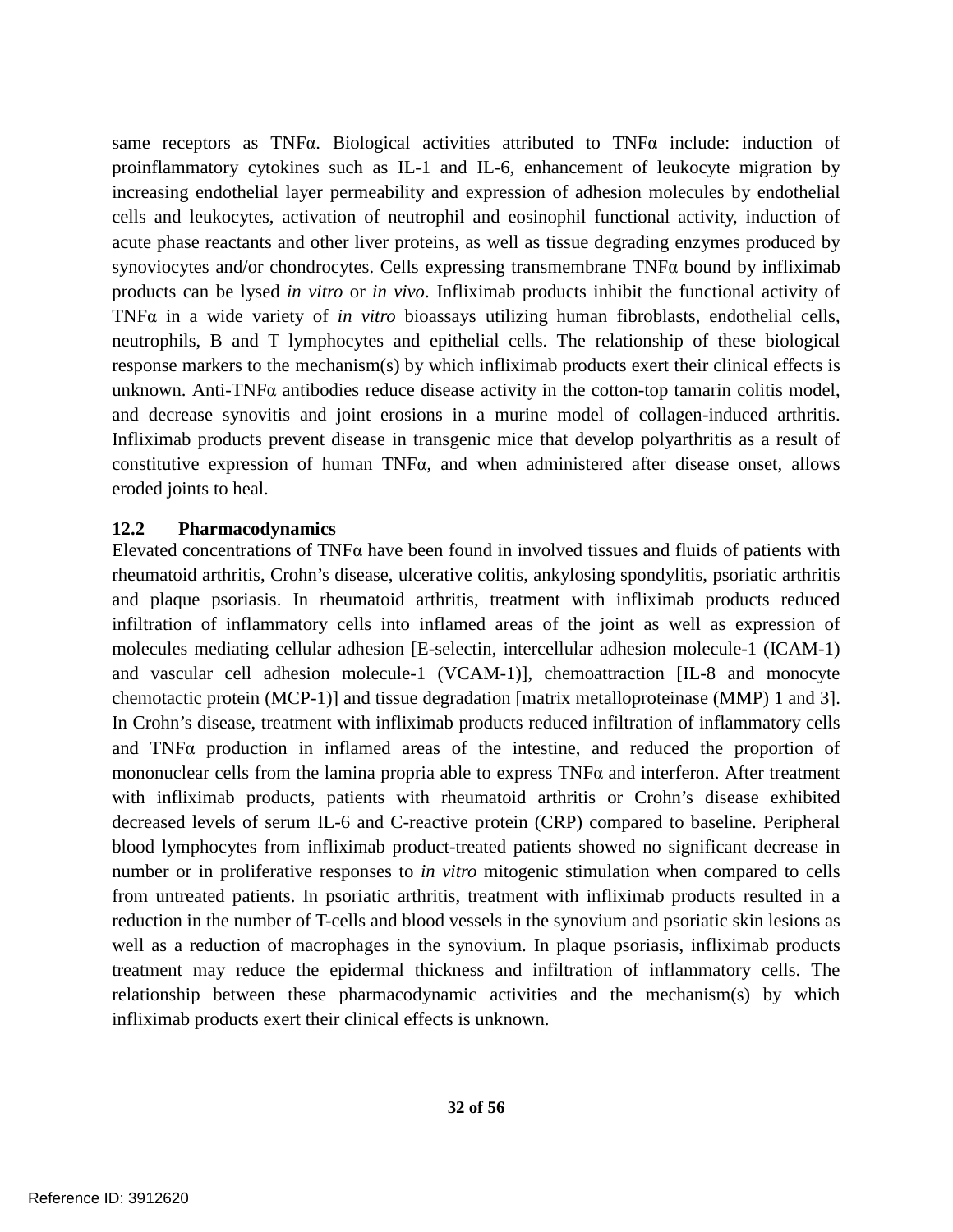### **12.3 Pharmacokinetics**

In adults, single intravenous infusions of 3 mg/kg to 20 mg/kg of infliximab showed a linear relationship between the dose administered and the maximum serum concentration. The volume of distribution at steady state was independent of dose and indicated that infliximab was distributed primarily within the vascular compartment. Pharmacokinetic results for single doses of 3 mg/kg to 10 mg/kg in rheumatoid arthritis, 5 mg/kg in Crohn's disease, and 3 mg/kg to 5 mg/kg in plaque psoriasis indicate that the median terminal half-life of infliximab is 7.7 to 9.5 days.

 of distribution in patients with marked impairment of hepatic or renal function. Following an initial dose of infliximab, repeated infusions at 2 and 6 weeks resulted in predictable concentration-time profiles following each treatment. No systemic accumulation of infliximab occurred upon continued repeated treatment with 3 mg/kg or 10 mg/kg at 4- or 8 week intervals. Development of antibodies to infliximab increased infliximab clearance. At 8 weeks after a maintenance dose of 3 to 10 mg/kg of infliximab, median infliximab serum concentrations ranged from approximately 0.5 to 6 mcg/mL; however, infliximab concentrations were not detectable  $(<0.1 \, \text{mcg/mL})$  in patients who became positive for antibodies to infliximab. No major differences in clearance or volume of distribution were observed in patient subgroups defined by age, weight, or gender. It is not known if there are differences in clearance or volume

Infliximab pharmacokinetic characteristics (including peak and trough concentrations and terminal half-life) were similar in pediatric (aged 6 to 17 years) and adult patients with Crohn's disease following the administration of 5 mg/kg of infliximab.

 to 35 kg receiving 6 mg/kg of infliximab and children with JRA with body weight greater than Population pharmacokinetic analysis showed that in children with JRA with a body weight of up 35 kg up to adult body weight receiving 3mg/kg infliximab product, the steady state area under the concentration curve  $(AUC_{ss})$  was similar to that observed in adults receiving 3 mg/kg of infliximab.

### **13 NONCLINICAL TOXICOLOGY**

### **13.1 Carcinogenesis, Mutagenesis, Impairment of Fertility**

 toxicity study was conducted with mice given cV1q anti-mouse TNFα to evaluate tumorigenicity. CV1q is an analogous antibody that inhibits the function of  $TNF\alpha$  in mice. Animals were assigned to 1 of 3 dose groups: control, 10 mg/kg or 40 mg/kg cV1q given weekly for 6 months. The significance of the results of nonclinical studies for human risk is unknown. A repeat dose The weekly doses of 10 mg/kg and 40 mg/kg are 2 and 8 times, respectively, the human dose of 5 mg/kg for Crohn's disease. Results indicated that cV1q did not cause tumorigenicity in mice. No clastogenic or mutagenic effects of infliximab were observed in the *in vivo* mouse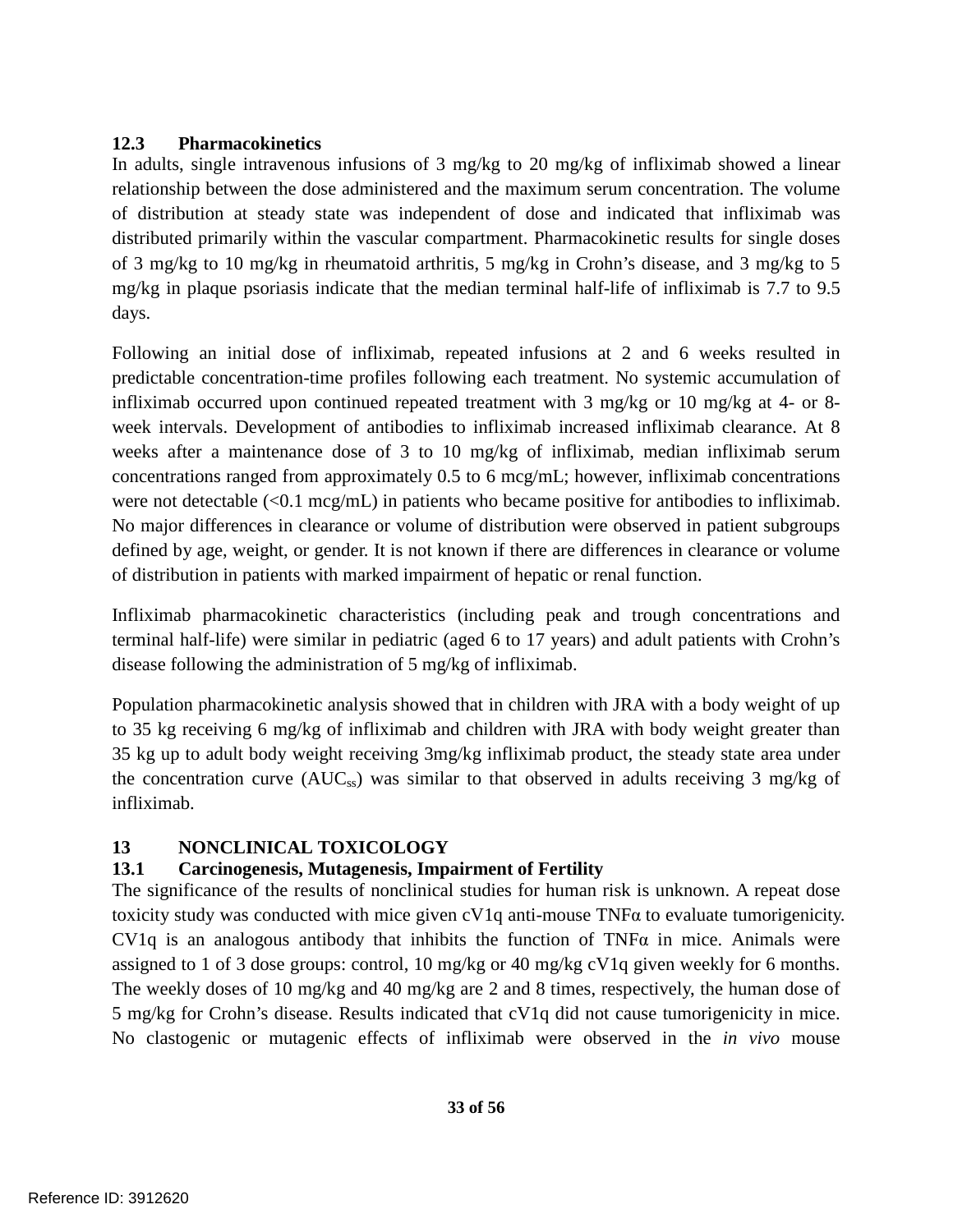micronucleus test or the *Salmonella-Escherichia coli* (Ames) assay, respectively. Chromosomal aberrations were not observed in an assay performed using human lymphocytes. It is not known whether infliximab products can impair fertility in humans. No impairment of fertility was observed in a fertility and general reproduction toxicity study with the analogous mouse antibody used in the 6-month chronic toxicity study.

# **14 CLINICAL STUDIES**

#### **14.1 Crohn's Disease**  *Active Crohn's Disease*

 The safety and efficacy of single and multiple doses of infliximab were assessed in 2 randomized, double-blind, placebo-controlled clinical studies in 653 patients with moderate to severely active Crohn's disease [Crohn's Disease Activity Index (CDAI)  $\geq$ 220 and  $\leq$ 400] with an inadequate response to prior conventional therapies. Concomitant stable doses of aminosalicylates, corticosteroids and/or immunomodulatory agents were permitted and 92% of patients continued to receive at least one of these medications.

In the single-dose trial of 108 patients, 16% (4/25) of placebo patients achieved a clinical response (decrease in CDAI  $\geq$ 70 points) at Week 4 vs. 81% (22/27) of patients receiving 5 mg/kg infliximab (P<0.001, two-sided, Fisher's Exact test). Additionally, 4% (1/25) of placebo patients and 48% (13/27) of patients receiving 5 mg/kg of infliximab achieved clinical remission (CDAI<150) at Week 4.

 In a multidose trial (ACCENT I [Study Crohn's I]), 545 patients received 5 mg/kg at Week 0 and were randomized and analyzed separately from those not in responses at Week 2. Corticosteroid were then randomized to one of three treatment groups; the placebo maintenance group received placebo at Weeks 2 and 6, and then every 8 weeks; the 5 mg/kg maintenance group received 5 mg/kg at Weeks 2 and 6, and then every 8 weeks; and the 10 mg/kg maintenance group received 5 mg/kg at Weeks 2 and 6, and then 10 mg/kg every 8 weeks. Patients in response at Week 2 taper was permitted after Week 6.

At Week 2, 57% (311/545) of patients were in clinical response. At Week 30, a significantly greater proportion of these patients in the 5 mg/kg and 10 mg/kg maintenance groups achieved clinical remission compared to patients in the placebo maintenance group [\(Table 3\)](#page-34-0).

 corticosteroid use compared to patients in the placebo maintenance group at Week 54 [\(Table 3\)](#page-34-0). Additionally, a significantly greater proportion of patients in the 5 mg/kg and 10 mg/kg maintenance groups of infliximab were in clinical remission and were able to discontinue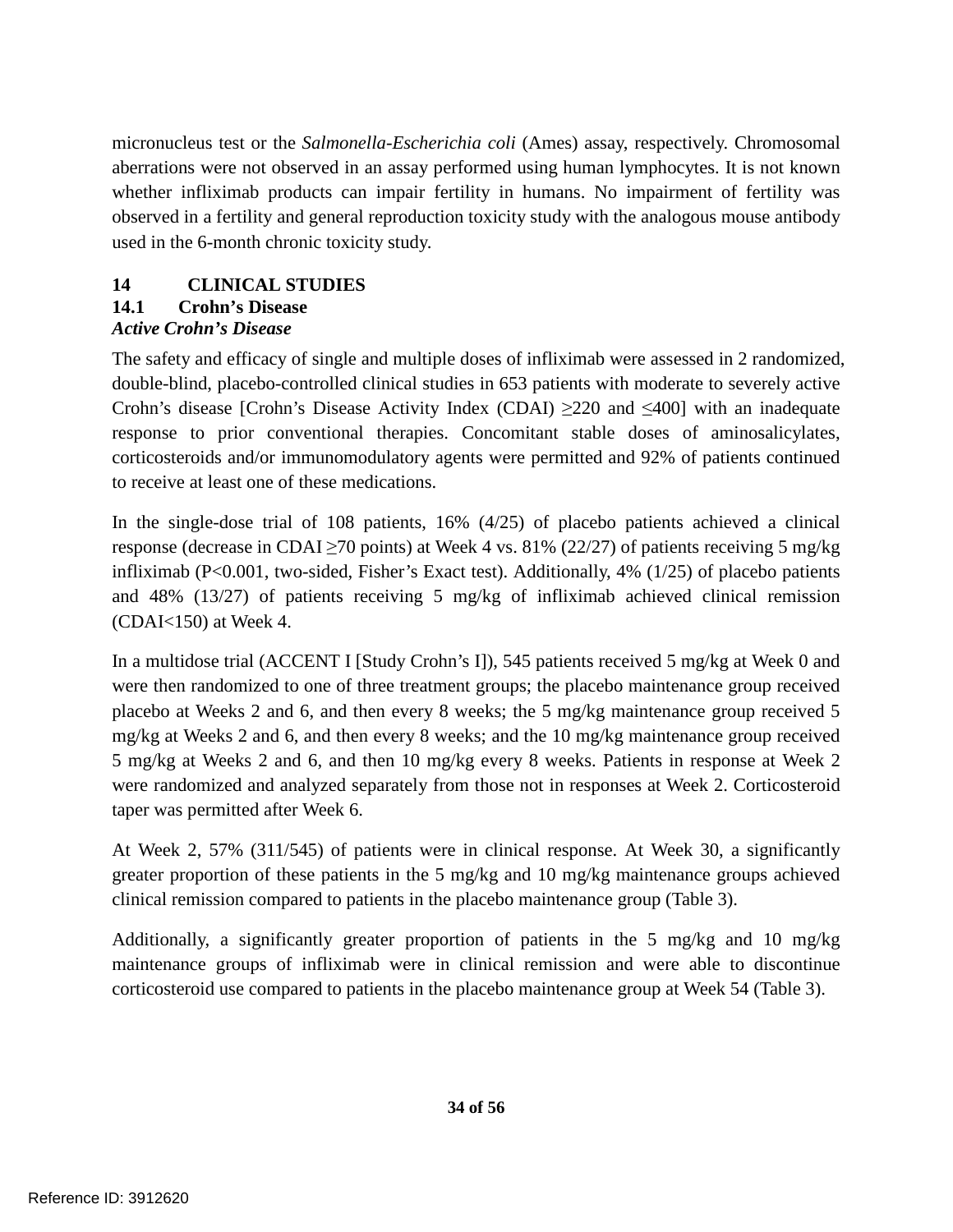# **Single 5-mg/kg Dose**<sup>a</sup> **Three-Dose Induction**<sup>b</sup> **Placebo Maintenance Infliximab Maintenance q 8wks 5 mg/kg 10 mg/kg**  Week 30 Clinical remission 25/102 41/104 48/105<br>25% 46% 46% 25% 39% 46%  $P-value<sup>c</sup>$  0.022 0.001

Patients in remission able to  $6/54$  14/56 18/53 discontinue corticosteroid use<sup>d</sup>  $11\%$  25% 25% 34%  $P-value<sup>c</sup>$  0.005

#### <span id="page-34-0"></span>**Table 3 Clinical remission and steroid withdrawal**

a Infliximab at Week 0

Week 54

b Infliximab 5 mg/kg administered at Weeks 0, 2 and 6

c P-values represent pairwise comparisons to placebo

d Of those receiving corticosteroids at baseline

 Patients in infliximab maintenance groups (5 mg/kg and 10 mg/kg) had a longer time to loss of significant improvement from baseline was seen among the 5 mg/kg and 10 mg/kg groups response than patients in the placebo maintenance group [\(Figure 1\)](#page-35-0). At Weeks 30 and 54, treated with infliximab compared to the placebo group in the disease-specific inflammatory bowel disease questionnaire (IBDQ), particularly the bowel and systemic components, and in the physical component summary score of the general health-related quality of life questionnaire SF-36.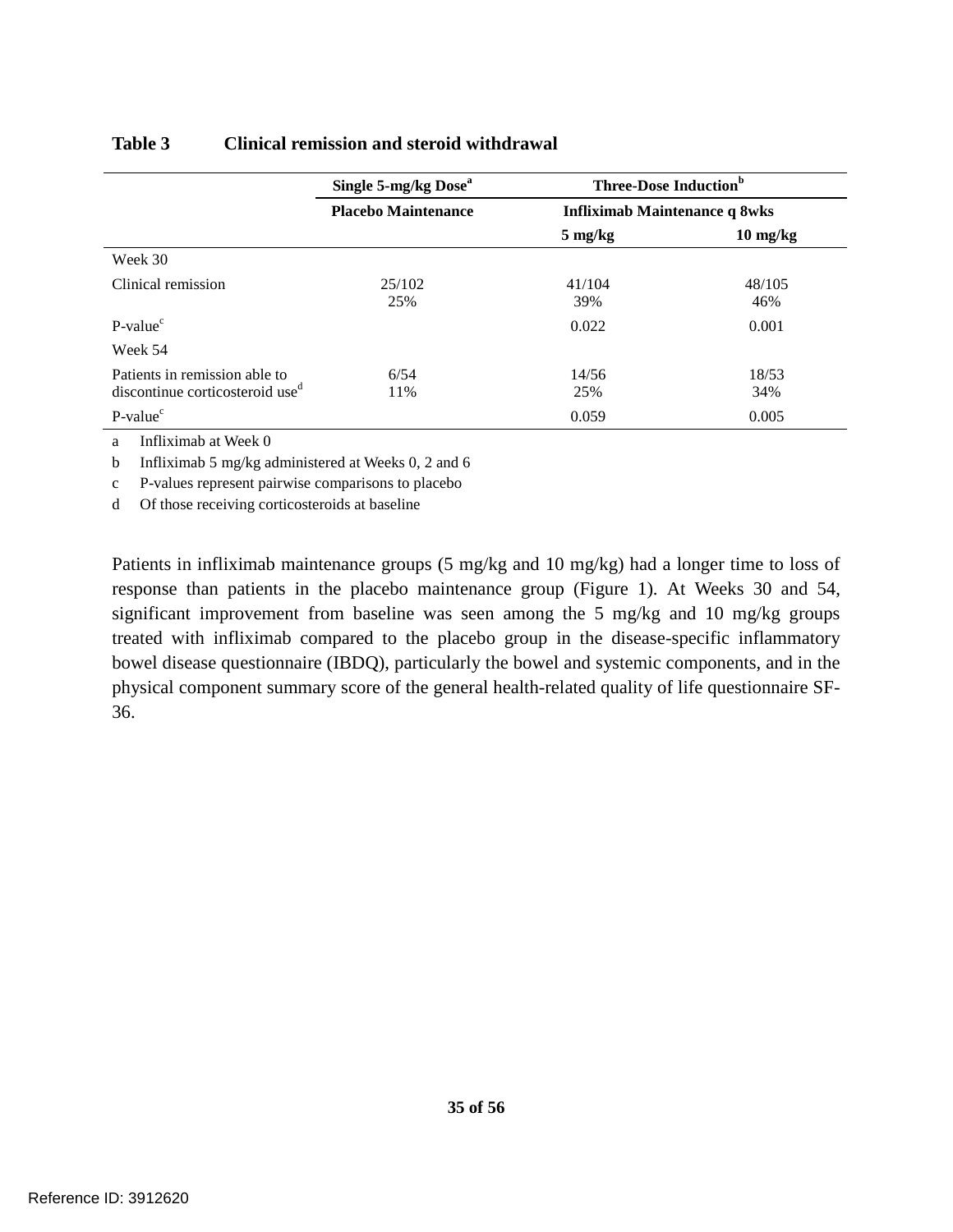

<span id="page-35-0"></span> **Figure 1 Kaplan-Meier estimate of the proportion of patients who had not lost response through Week 54** 

 showed mucosal healing at Week 54. In a subset of 78 patients who had mucosal ulceration at baseline and who participated in an endoscopic substudy, 13 of 43 patients in infliximab maintenance group had endoscopic evidence of mucosal healing compared to 1 of 28 patients in the placebo group at Week 10. Of the patients treated with infliximab showing mucosal healing at Week 10, 9 of 12 patients also

Patients who achieved a response and subsequently lost response were eligible to receive infliximab on an episodic basis at a dose that was 5 mg/kg higher than the dose to which they were randomized. The majority of such patients responded to the higher dose. Among patients who were not in response at Week 2, 59% (92/157) of maintenance patients on infliximab responded by Week 14 compared to 51% (39/77) of placebo maintenance patients. Among patients who did not respond by Week 14, additional therapy did not result in significantly more responses [see *Dosage and Administration (2)*].

#### *Fistulizing Crohn's Disease*

The safety and efficacy of infliximab were assessed in 2 randomized, double-blind, placebocontrolled studies in patients with fistulizing Crohn's disease with fistula(s) that were of at least 3 months duration. Concurrent use of stable doses of corticosteroids, 5-aminosalicylates, antibiotics, MTX, 6-MP and/or AZA was permitted.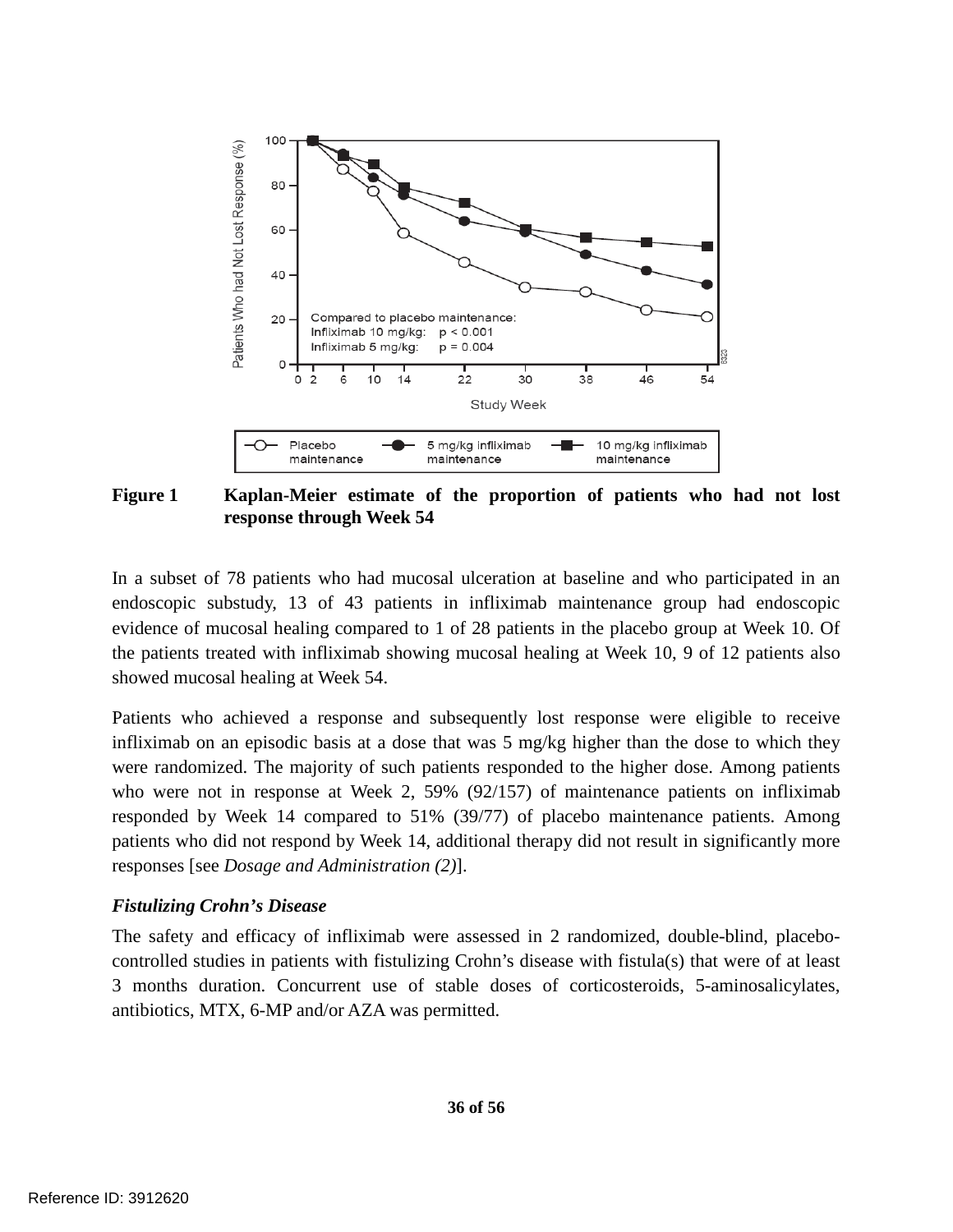Crohn's disease) was seen in 68% (21/31) of patients in the 5 mg/kg infliximab group (*P=*0.002) In the first trial, 94 patients received 3 doses of either placebo or infliximab at Weeks 0, 2 and 6. Fistula response (≥50% reduction in number of enterocutaneous fistulas draining upon gentle compression on at least 2 consecutive visits without an increase in medication or surgery for and 56% (18/32) of patients in the 10 mg/kg infliximab group  $(P=0.021)$  vs. 26% (8/31) of patients in the placebo arm. The median time to onset of response and median duration of response in patients treated with infliximab was 2 and 12 weeks, respectively. Closure of all fistulas was achieved in 52% patients treated with infliximab compared with 13% of placebotreated patients (*P*<0.001).

 In the second trial (ACCENT II [Study Crohn's II]), patients who were enrolled had to have at response. The primary endpoint was time from randomization to loss of response among those least 1 draining enterocutaneous (perianal, abdominal) fistula. All patients received 5 mg/kg of infliximab at Weeks 0, 2 and 6. Patients were randomized to placebo or 5 mg/kg maintenance with infliximab at Week 14. Patients received maintenance doses at Week 14 and then every 8 weeks through Week 46. Patients who were in fistula response (fistula response was defined the same as in the first trial) at both Weeks 10 and 14 were randomized separately from those not in patients who were in fistula response.

Among the randomized patients (273 of the 296 initially enrolled), 87% had perianal fistulas and 14% had abdominal fistulas. Eight percent also had rectovaginal fistulas. Greater than 90% of the patients had received previous immunosuppressive and antibiotic therapy.

At Week 14, 65% (177/273) of patients were in fistula response. Patients randomized to maintenance with infliximab had a longer time to loss of fistula response compared to the placebo maintenance group [\(Figure 2\)](#page-37-0). At Week 54, 38% (33/87) of patients treated with infliximab had no draining fistulas compared with 22% (20/90) of placebo-treated patients (*P*=0.02). Compared to placebo maintenance, patients on maintenance treatment with infliximab had a trend toward fewer hospitalizations.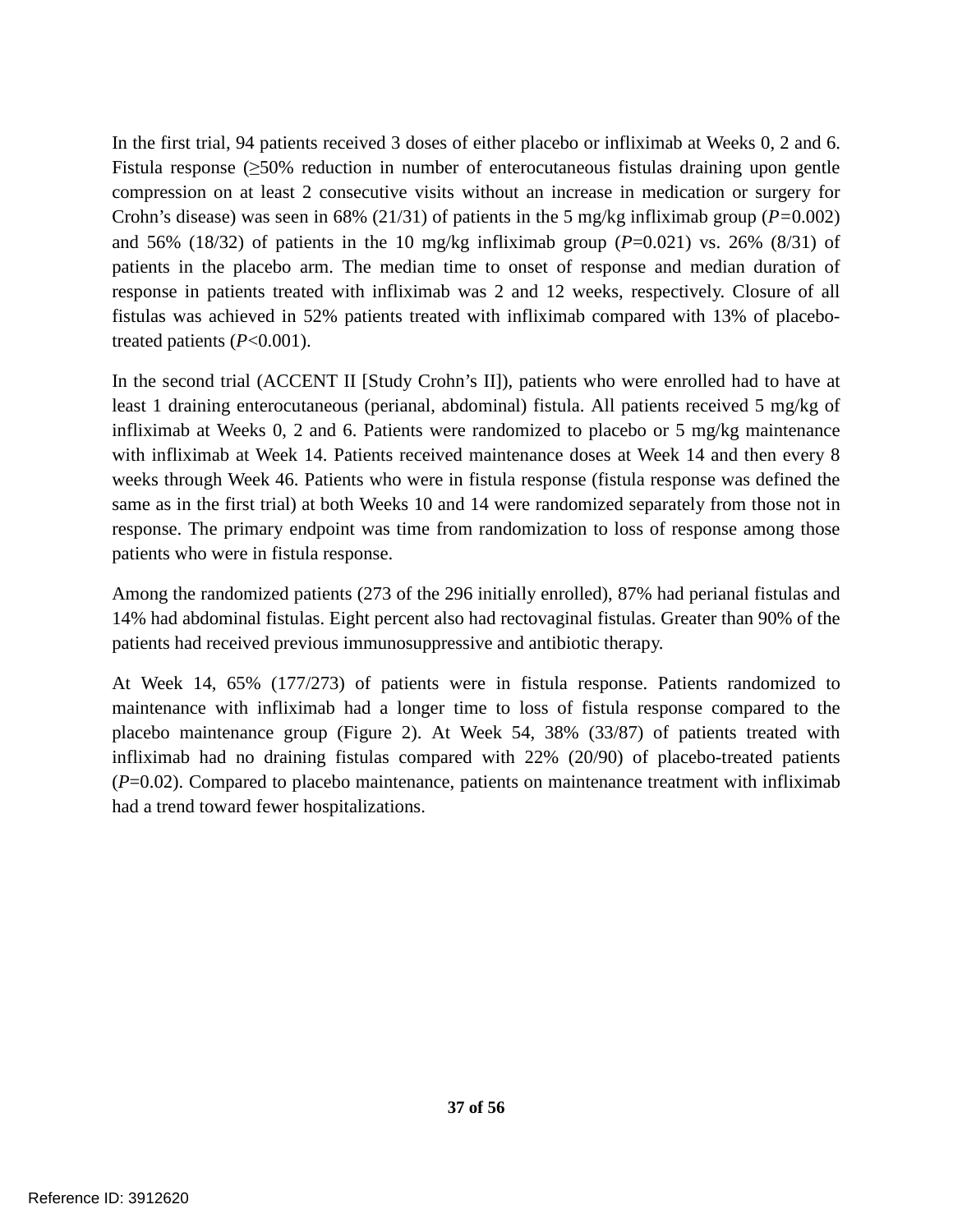

<span id="page-37-0"></span>**Figure 2 Life table estimates of the proportion of patients who had not lost fistula response through Week 54** 

Patients who achieved a fistula response and subsequently lost response were eligible to receive maintenance therapy with infliximab at a dose that was 5 mg/kg higher than the dose to which they were randomized. Of the placebo maintenance patients, 66% (25/38) responded to 5 mg/kg infliximab, and 57% (12/21) of maintenance patients on infliximab responded to 10 mg/kg.

 doses of infliximab. Patients who had not achieved a response by Week 14 were unlikely to respond to additional

Similar proportions of patients in either group developed new fistulas (17% overall) and similar numbers developed abscesses (15% overall).

### **14.2 Pediatric Crohn's Disease**

 The safety and efficacy of infliximab were assessed in a randomized, open-label study (Study Peds Crohn's) in 112 pediatric patients aged 6 to 17 years old with moderately to severely active Crohn's disease and an inadequate response to conventional therapies. The median age was 13 years and the median Pediatric Crohn's Disease Activity Index (PCDAI) was 40 (on a scale of 0 to 100). All patients were required to be on a stable dose of 6-MP, AZA, or MTX; 35% were also receiving corticosteroids at baseline.

 103 patients were randomized to a maintenance regimen of 5 mg/kg of infliximab given either All patients received induction dosing of 5 mg/kg of infliximab at Weeks 0, 2, and 6. At Week 10,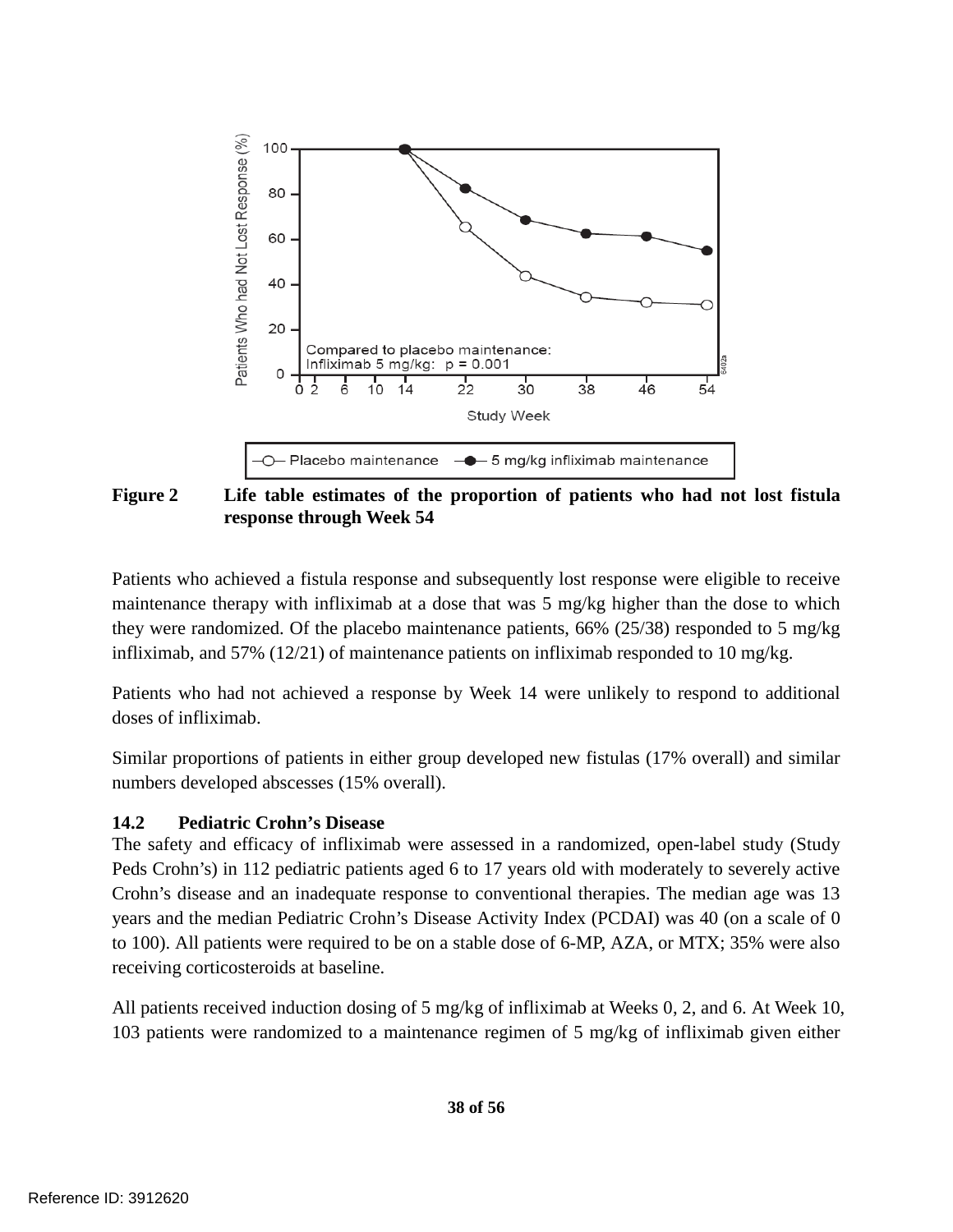every 8 weeks or every 12 weeks.

 At Week 10, 88% of patients were in clinical response (defined as a decrease from baseline in the remission (defined as PCDAI score of  $\leq$ 10 points). PCDAI score of  $\geq$ 15 points and total PCDAI score of  $\leq$ 30 points), and 59% were in clinical

 with the proportion of adults achieving a clinical response in Study Crohn's I. The study CDAI score was used in the adult Study Crohn's I. The proportion of pediatric patients achieving clinical response at Week 10 compared favorably definition of clinical response in Study Peds Crohn's was based on the PCDAI score, whereas the

 clinical remission was also greater in the every 8-week treatment group than in the every 12 At both Week 30 and Week 54, the proportion of patients in clinical response was greater in the every 8-week treatment group than in the every 12-week treatment group (73% vs. 47% at Week 30, and 64% vs. 33% at Week 54). At both Week 30 and Week 54, the proportion of patients in week treatment group (60% vs. 35% at Week 30, and 56% vs. 24% at Week 54), [\(Table 4\)](#page-38-0).

 patients able to discontinue corticosteroids while in remission at Week 30 was 46% for the every every 8-week maintenance group and 17% for the every 12-week maintenance group. For patients in Study Peds Crohn's receiving corticosteroids at baseline, the proportion of 8-week maintenance group and 33% for the every 12-week maintenance group. At Week 54, the proportion of patients able to discontinue corticosteroids while in remission was 46% for the

|                                 | 5 mg/kg Infliximab     |                        |  |  |  |
|---------------------------------|------------------------|------------------------|--|--|--|
|                                 | <b>Every 8 Week</b>    | <b>Every 12 Week</b>   |  |  |  |
|                                 | <b>Treatment Group</b> | <b>Treatment Group</b> |  |  |  |
| Patients randomized             | 52                     | 51                     |  |  |  |
| Clinical Response <sup>a</sup>  |                        |                        |  |  |  |
| Week 30                         | $73\%$ <sup>d</sup>    | 47%                    |  |  |  |
| Week 54                         | $64\%$ <sup>d</sup>    | 33%                    |  |  |  |
| Clinical Remission <sup>b</sup> |                        |                        |  |  |  |
| Week 30                         | $60\%$ <sup>c</sup>    | 35%                    |  |  |  |
| Week 54                         | $56\%$ <sup>d</sup>    | 24%                    |  |  |  |

### <span id="page-38-0"></span>**Table 4 Response and remission in study peds Crohn's**

a Defined as a decrease from baseline in the PCDAI score of  $\geq$ 15 points and total score of  $\leq$ 30 points.

b Defined as a PCDAI score of  $\leq 10$  points.

c *P*-value <0.05

d  $P$ -value < $0.01$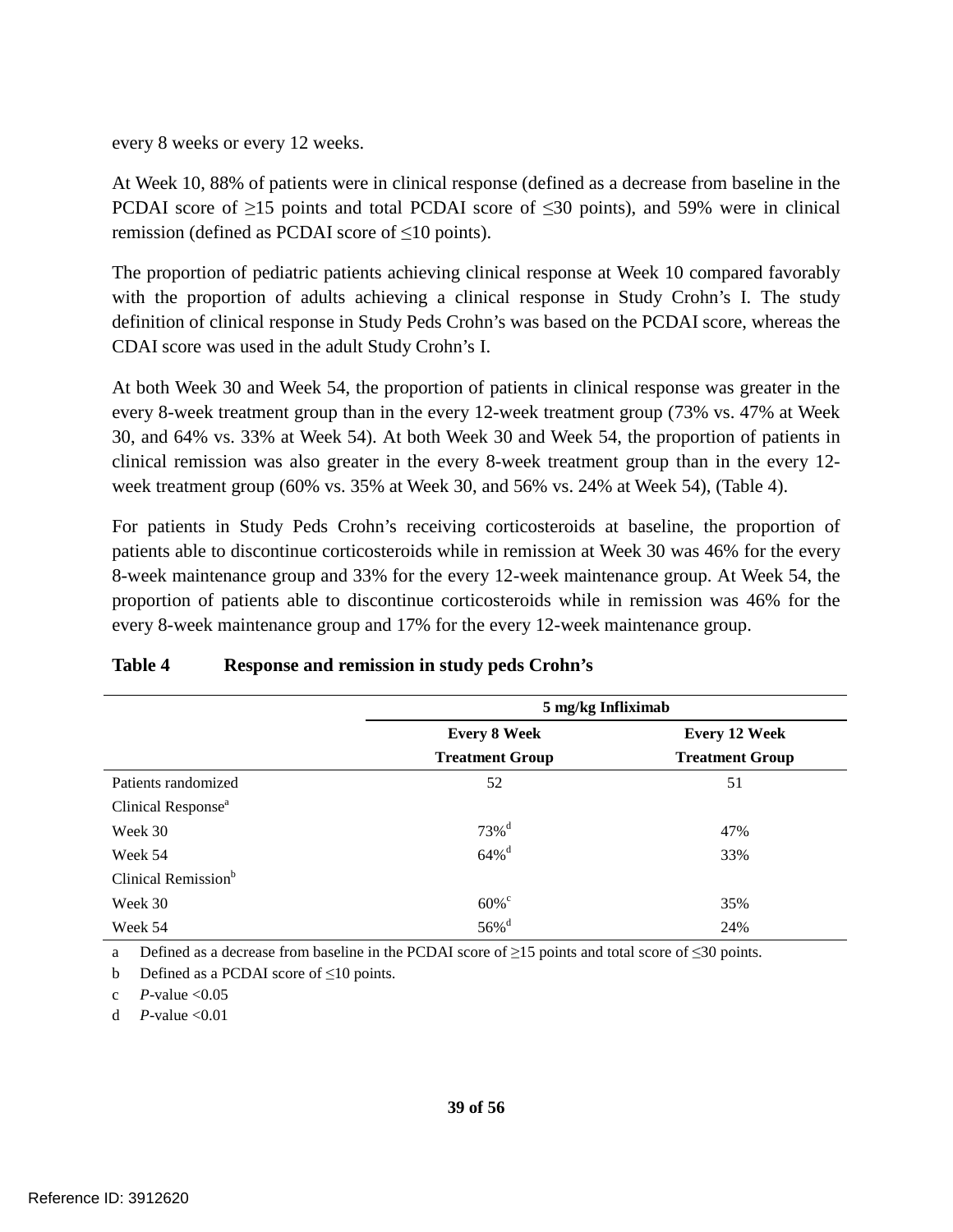### **14.3 Ulcerative Colitis**

(UC) (Mayo score<sup>5</sup> 6 to 12 [of possible range 0 to 12], Endoscopy subscore  $\geq$ 2) with an inadequate response to conventional oral therapies (Studies UC I and UC II). Concomitant agents was permitted. Corticosteroid taper was permitted after Week 8. Patients were randomized weeks thereafter through Week 22 in Study UC II. In Study UC II, patients were allowed to The safety and efficacy of infliximab were assessed in 2 randomized, double-blind, placebocontrolled clinical studies in 728 patients with moderately to severely active ulcerative colitis treatment with stable doses of aminosalicylates, corticosteroids and/or immunomodulatory at Week 0 to receive either placebo, 5 mg/kg infliximab or 10 mg/kg infliximab at Weeks 0, 2, 6, and every 8 weeks thereafter through Week 46 in Study UC I, and at Weeks 0, 2, 6, and every 8 continue blinded therapy to Week 46 at the investigator's discretion.

 Patients in Study UC I had failed to respond or were intolerant to oral corticosteroids, 6-MP, or AZA. Patients in Study UC II had failed to respond or were intolerant to the above treatments and/or aminosalicylates. Similar proportions of patients in Studies UC I and UC II were aminosalicylates (70% and 75%) at baseline. More patients in Study UC II than UC I were defined as a decrease from baseline in the Mayo score by ≥30% and ≥3 points, accompanied by a decrease in the rectal bleeding subscore of  $\geq 1$  or a rectal bleeding subscore of 0 or 1. receiving corticosteroids (61% and 51%, respectively), 6-MP/AZA (49% and 43%) and taking solely aminosalicylates for UC (26% vs. 11%, respectively). Clinical response was

### *Clinical Response, Clinical Remission, and Mucosal Healing*

 achieved clinical response, clinical remission and mucosal healing than in the placebo group. Each of these effects was maintained through the end of each trial (Week 54 in Study UC I, and demonstrated sustained response and sustained remission than in the placebo groups [\(Table 5\)](#page-40-0). In both Study UC I and Study UC II, greater percentages of patients in both infliximab groups Week 30 in Study UC II). In addition, a greater proportion of patients in infliximab groups

 compared with the patients in the placebo treatment groups (22% in infliximab treatment groups vs. 10% in placebo group in Study UC I; 23% in infliximab treatment groups vs. 3% in placebo group in Study UC II). In Study UC I, this effect was maintained through Week 54 (21% in Of patients on corticosteroids at baseline, greater proportions of patients in groups treated with infliximab were in clinical remission and able to discontinue corticosteroids at Week 30 infliximab treatment groups vs. 9% in placebo group). The infliximab-associated response was generally similar in the 5 mg/kg and 10 mg/kg dose groups.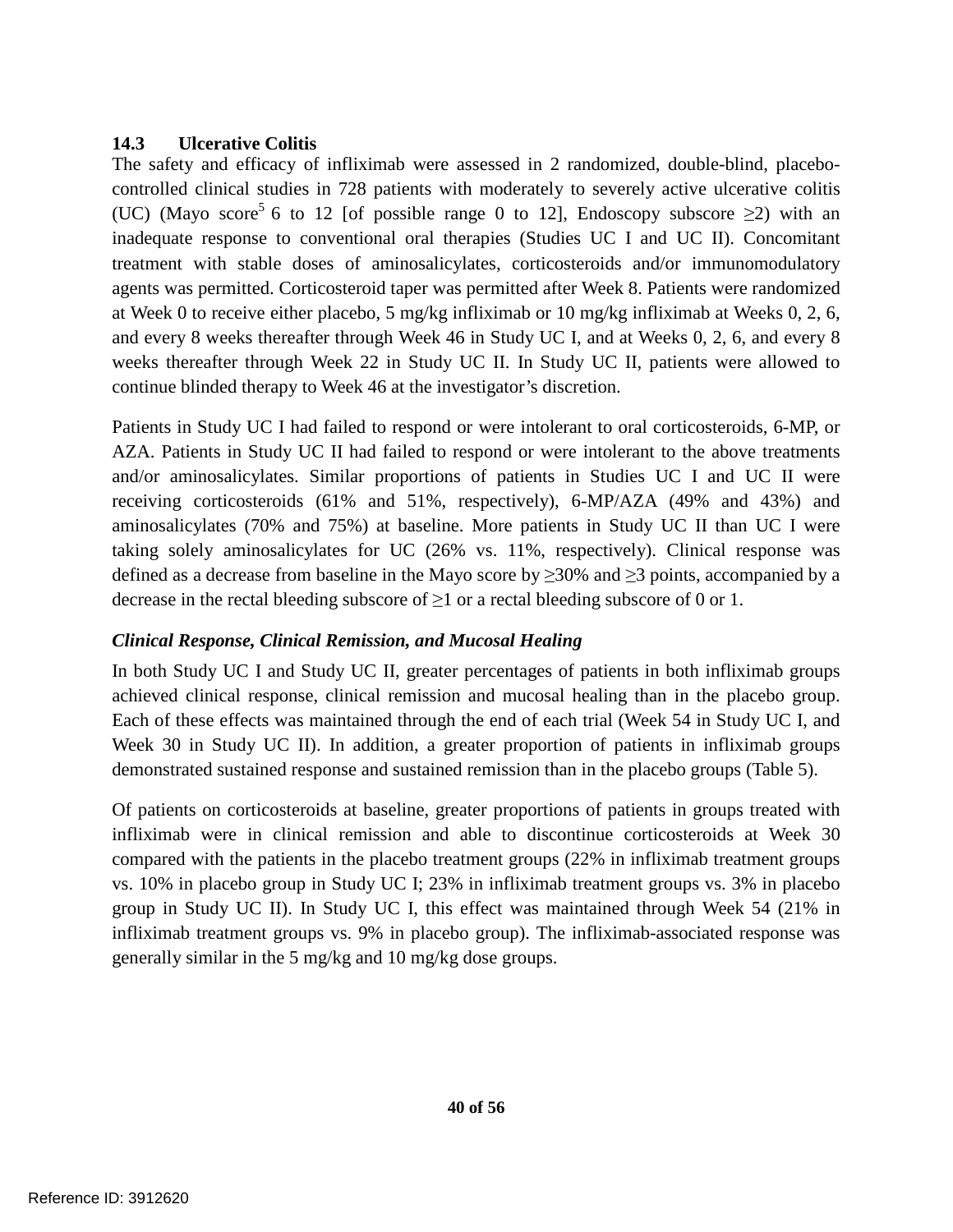|                                                  | <b>Study UC I</b><br><b>Study UC II</b> |                                        |                                 |                |                                        |                                 |
|--------------------------------------------------|-----------------------------------------|----------------------------------------|---------------------------------|----------------|----------------------------------------|---------------------------------|
|                                                  | <b>Placebo</b>                          | $5 \text{ mg/kg}$<br><b>Infliximab</b> | $10$ mg/kg<br><b>Infliximab</b> | <b>Placebo</b> | $5 \text{ mg/kg}$<br><b>Infliximab</b> | $10$ mg/kg<br><b>Infliximab</b> |
| Patients randomized                              | 121                                     | 121                                    | 122                             | 123            | 121                                    | 120                             |
| <b>Clinical Response</b> <sup>a,d</sup>          |                                         |                                        |                                 |                |                                        |                                 |
| Week 8                                           | 37%                                     | $69\% *$                               | $62\% *$                        | 29%            | 65%*                                   | 69%*                            |
| Week 30                                          | 30%                                     | 52%*                                   | 51%**                           | 26%            | 47%*                                   | $60\% *$                        |
| Week 54                                          | 20%                                     | 45%*                                   | 44%*                            | <b>NA</b>      | <b>NA</b>                              | <b>NA</b>                       |
| <b>Sustained Responsed</b>                       |                                         |                                        |                                 |                |                                        |                                 |
| (Clinical response at both<br>Week 8 and 30)     | 23%                                     | 49%*                                   | 46%*                            | 15%            | $41\% *$                               | 53%*                            |
| (Clinical response at both<br>Week 8, 30 and 54) | 14%                                     | 39%*                                   | 37%*                            | <b>NA</b>      | <b>NA</b>                              | NA                              |
| <b>Clinical Remission</b> <sup>b,d</sup>         |                                         |                                        |                                 |                |                                        |                                 |
| Week 8                                           | 15%                                     | 39%*                                   | 32%**                           | 6%             | 34%*                                   | 28%*                            |
| Week 30                                          | 16%                                     | 34%**                                  | 37%*                            | 11%            | 26%**                                  | 36%*                            |
| Week 54                                          | 17%                                     | 35%**                                  | $34\%$ **                       | NA             | NA                                     | NA                              |
| Sustained $\mathbf{Remission}^\mathbf{d}$        |                                         |                                        |                                 |                |                                        |                                 |
| (Clinical remission at both<br>Week 8 and 30)    | 8%                                      | 23%**                                  | 26%*                            | 2%             | 15%*                                   | 23%*                            |
| (Clinical remission at<br>Weeks 8, 30 and 54)    | 7%                                      | 20%**                                  | 20%**                           | <b>NA</b>      | NA                                     | NA                              |
| Mucosal Healing <sup>c,d</sup>                   |                                         |                                        |                                 |                |                                        |                                 |
| Week 8                                           | 34%                                     | $62\% *$                               | 59%*                            | 31%            | $60\% *$                               | 62%*                            |
| Week 30                                          | 25%                                     | 50%*                                   | 49%*                            | 30%            | 46%**                                  | 57%*                            |
| Week 54                                          | 18%                                     | 45%*                                   | 47%*                            | NA             | NA                                     | NA                              |

#### <span id="page-40-0"></span>**Table 5 Response, remission and mucosal healing in ulcerative colitis studies**

\* *P*<0.001, \*\* *P*<0.01

the rectal bleeding subscore of  $\geq 1$  or a rectal bleeding subscore of 0 or 1. (The Mayo score consists of the sum a Defined as a decrease from baseline in the Mayo score by  $\geq$ 30% and  $\geq$ 3 points, accompanied by a decrease in of four subscores: stool frequency, rectal bleeding, physician's global assessment and endoscopy findings.)

b Defined as a Mayo score  $\leq$ 2 points, no individual subscore  $>$ 1.

c Defined as a 0 or 1 on the endoscopy subscore of the Mayo score.

 d Patients who had a prohibited change in medication, had an ostomy or colectomy, or discontinued study infusions due to lack of efficacy are considered to not be in clinical response, clinical remission or mucosal healing from the time of the event onward.

 (Study UC I shown in [Table 6;](#page-41-0) Study UC II through Week 30 was similar). The improvement with infliximab was consistent across all Mayo subscores through Week 54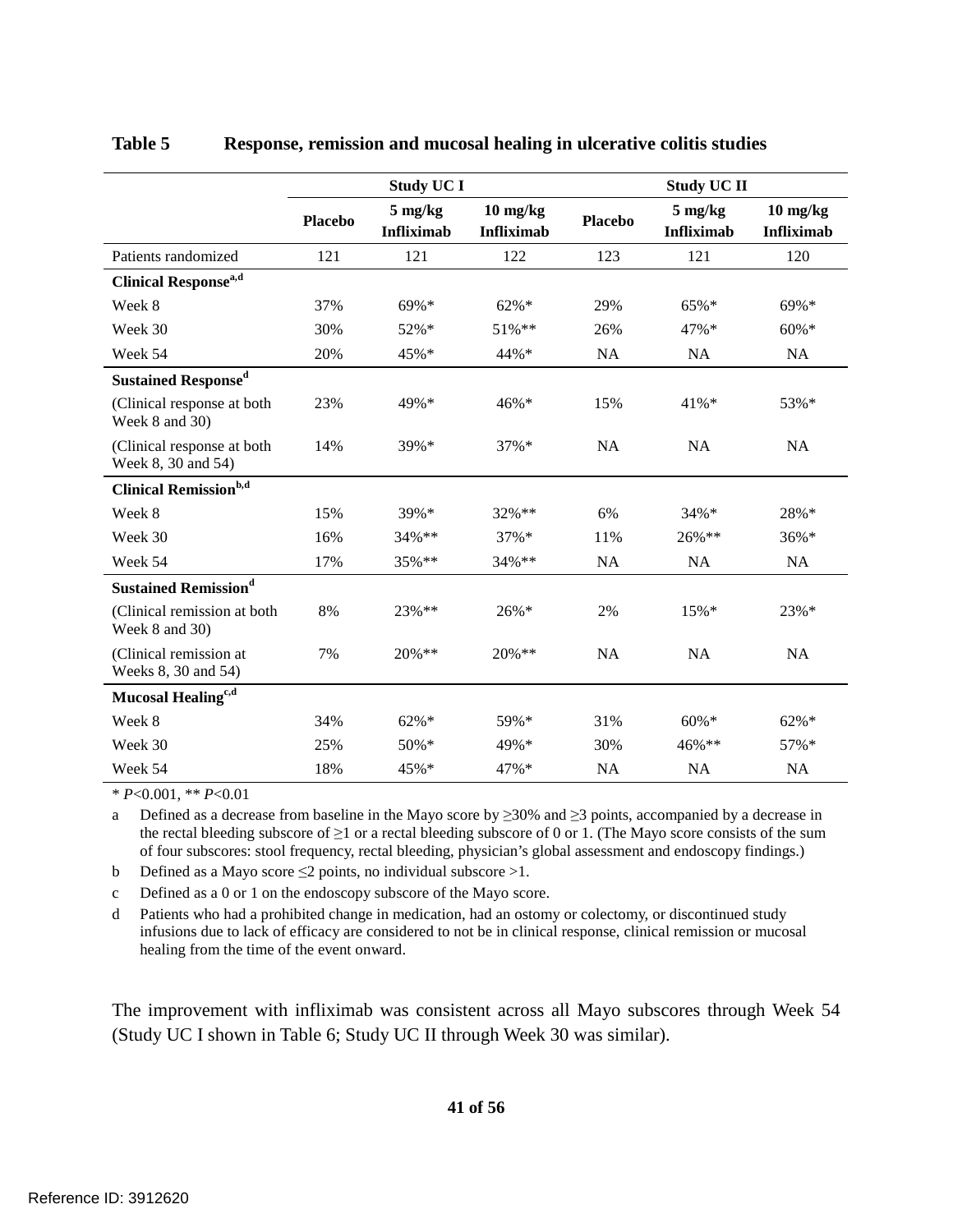|                               |                | Study UC I        |                   |
|-------------------------------|----------------|-------------------|-------------------|
|                               |                |                   | <b>Infliximab</b> |
|                               | <b>Placebo</b> | $5 \text{ mg/kg}$ | $10$ mg/kg        |
|                               | $(n=121)$      | $(n=121)$         | $(n=122)$         |
| Stool frequency               |                |                   |                   |
| <b>Baseline</b>               | 17%            | 17%               | 10%               |
| Week 8                        | 35%            | 60%               | 58%               |
| Week 30                       | 35%            | 51%               | 53%               |
| Week 54                       | 31%            | 52%               | 51%               |
| Rectal bleeding               |                |                   |                   |
| <b>Baseline</b>               | 54%            | 40%               | 48%               |
| Week 8                        | 74%            | 86%               | 80%               |
| Week 30                       | 65%            | 74%               | 71%               |
| Week 54                       | 62%            | 69%               | 67%               |
| Physician's Global Assessment |                |                   |                   |
| <b>Baseline</b>               | 4%             | 6%                | 3%                |
| Week 8                        | 44%            | 74%               | 64%               |
| Week 30                       | 36%            | 57%               | 55%               |
| Week 54                       | 26%            | 53%               | 53%               |
| Endoscopy findings            |                |                   |                   |
| <b>Baseline</b>               | 0%             | $0\%$             | 0%                |
| Week 8                        | 34%            | 62%               | 59%               |
| Week 30                       | 26%            | 51%               | 52%               |
| Week 54                       | 21%            | 50%               | 51%               |

## <span id="page-41-0"></span>Table 6 Proportion of patients in Study US I with Mayo subscores indicating inactive **or mild disease through Week 54**

### **14.4 Rheumatoid Arthritis**

 The safety and efficacy of infliximab were assessed in 2 multicenter, randomized, double-blind, pivotal trials: ATTRACT (Study RA I) and ASPIRE (Study RA II). Concurrent use of stable doses of folic acid, oral corticosteroids  $(\leq 10 \text{ mg/day})$  and/or non-steroidal anti-inflammatory drugs (NSAIDs) was permitted.

Study RA I was a placebo-controlled study of 428 patients with active rheumatoid arthritis despite treatment with MTX. Patients enrolled had a median age of 54 years, median disease duration of 8.4 years, median swollen and tender joint count of 20 and 31 respectively, and were on a median dose of 15 mg/wk of MTX. Patients received either placebo + MTX or one of 4 doses/schedules of the infliximab + MTX: 3 mg/kg or 10 mg/kg infliximab by intravenous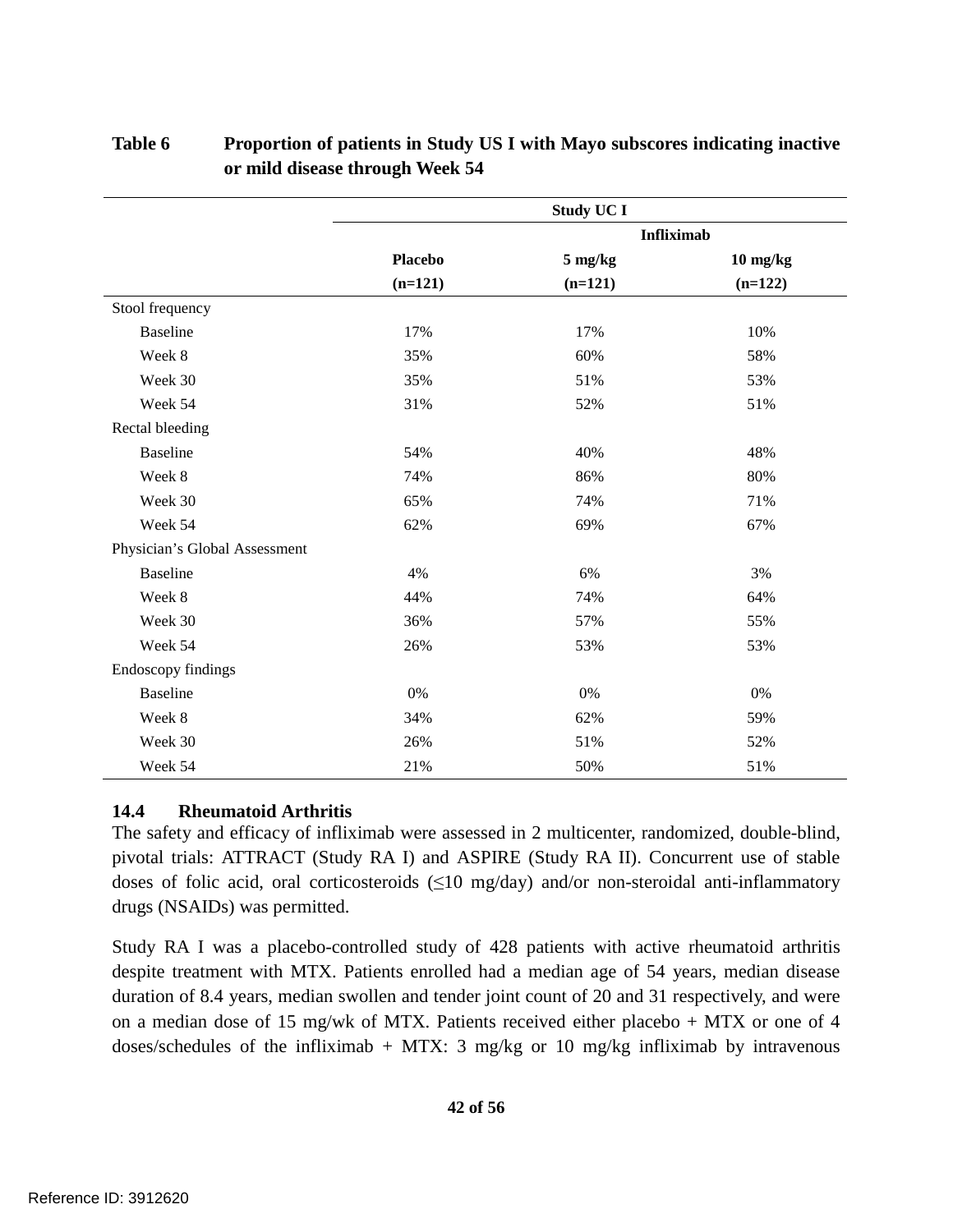infusion at Weeks 0, 2 and 6 followed by additional infusions every 4 or 8 weeks in combination with MTX.

Study RA II was a placebo-controlled study of 3 active treatment arms in 1004 MTX naïve patients of 3 or fewer years' duration active rheumatoid arthritis. Patients enrolled had a median age of 51 years with a median disease duration of 0.6 years, median swollen and tender joint count of 19 and 31, respectively, and >80% of patients had baseline joint erosions. At randomization, all patients received MTX (optimized to 20 mg/wk by Week 8) and either placebo, 3 mg/kg or 6 mg/kg of infliximab at Weeks 0, 2, and 6 and every 8 weeks thereafter.

Data on use of infliximab products without concurrent MTX are limited [see *Adverse Reactions (6.1)*].

## Clinical Response

In Study RA I, all doses/schedules of infliximab + MTX resulted in improvement in signs and symptoms as measured by the American College of Rheumatology response criteria (ACR 20) with a higher percentage of patients achieving an ACR 20, 50 and 70 compared to placebo + MTX [\(Table 7\)](#page-42-0). This improvement was observed at Week 2 and maintained through Week 102. Greater effects on each component of the ACR 20 were observed in all patients treated with infliximab  $+$  MTX compared to placebo  $+$  MTX [\(Table 8\)](#page-43-0). More patients treated with infliximab reached a major clinical response than placebo-treated patients [\(Table 7\)](#page-42-0).

 statistically significantly greater response in signs and symptoms compared to MTX alone as [\(Table 7\)](#page-42-0). In Study RA II, after 54 weeks of treatment, both doses of infliximab + MTX resulted in measured by the proportion of patients achieving ACR 20, 50 and 70 responses [\(Table 7\)](#page-42-0). More patients treated with infliximab reached a major clinical response than placebo-treated patients

|               | <b>Study RAI</b> |                     |                     |                     |                    | <b>Study RA II</b> |                    |                                 |  |
|---------------|------------------|---------------------|---------------------|---------------------|--------------------|--------------------|--------------------|---------------------------------|--|
|               |                  |                     |                     | Infliximab $+$ MTX  |                    |                    | Infliximab $+$ MTX |                                 |  |
|               |                  |                     | $3 \text{ mg/kg}$   |                     | $10 \text{ mg/kg}$ |                    | $3 \text{ mg/kg}$  | $6 \frac{\text{mg}}{\text{kg}}$ |  |
|               | Placebo          | q8                  | q <sub>4</sub>      | q8                  | q <sub>4</sub>     | Placebo            | q8                 | q8                              |  |
| Response      | $+MTX$           | wks                 | wks                 | wks                 | wks                | $+MTX$             | wks                | wks                             |  |
|               | $(n=88)$         | $(n=86)$            | $(n=86)$            | $(n=87)$            | $(n=81)$           | $(n=274)$          | $(n=351)$          | $(n=355)$                       |  |
| <b>ACR 20</b> |                  |                     |                     |                     |                    |                    |                    |                                 |  |
| Week 30       | 20%              | $50\%$ <sup>a</sup> | $50\%$ <sup>a</sup> | $52\%$ <sup>a</sup> | 58% <sup>a</sup>   | N/A                | N/A                | N/A                             |  |
| Week 54       | 17%              | $42\%$ <sup>a</sup> | $48\%$ <sup>a</sup> | 59% <sup>a</sup>    | 59% <sup>a</sup>   | 54%                | $62\%$             | 66% <sup>a</sup>                |  |

#### <span id="page-42-0"></span>**Table 7** ACR response (percent of patients) for infliximab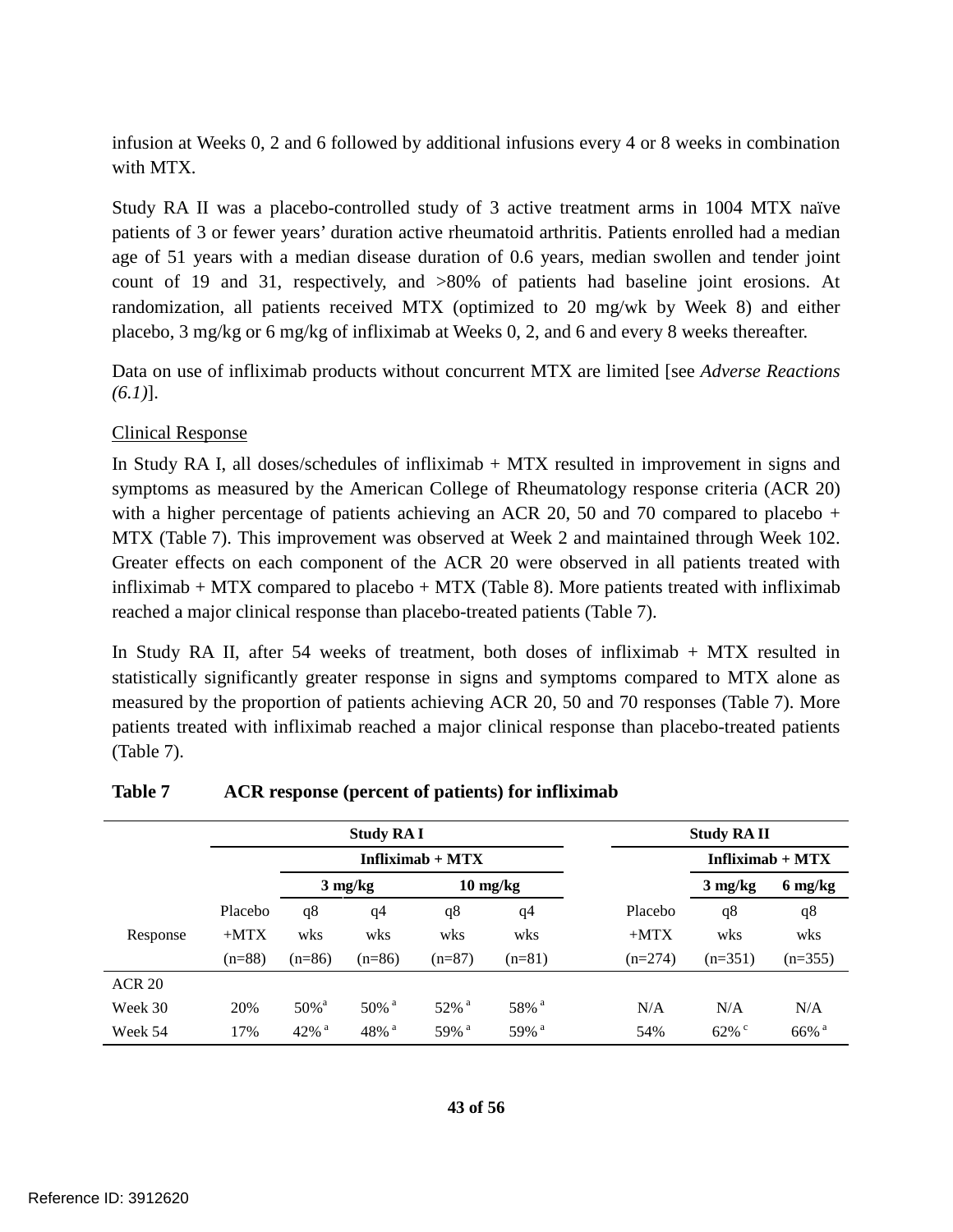| N/A                 |
|---------------------|
| 50% <sup>a</sup>    |
|                     |
| N/A                 |
| $37\%$ <sup>a</sup> |
| $17\%$ <sup>a</sup> |
|                     |

# A major clinical response was defined as a 70% ACR response for 6 consecutive months (consecutive visits spanning at least 26 weeks) through Week 102 for Study RA I and Week 54 for Study RA II.

 $\mathbf{a}$ *P*≤0.001

b *P*<0.01

 $\mathbf{c}$  $P < 0.05$ 

#### <span id="page-43-0"></span>**Table 8** Components of ACR 20 at baseline and 54 weeks (Study RA I)

|                                            | $Placebo + MTX$ |         | Infliximab + $MTX^a$ |         |  |
|--------------------------------------------|-----------------|---------|----------------------|---------|--|
|                                            | $(n=88)$        |         | $(n=340)$            |         |  |
| <b>Parameter (medians)</b>                 | <b>Baseline</b> | Week 54 | <b>Baseline</b>      | Week 54 |  |
| No. of Tender Joints                       | 24              | 16      | 32                   | 8       |  |
| No. of Swollen Joints                      | 19              | 13      | 20                   |         |  |
| Pain <sup>b</sup>                          | 6.7             | 6.1     | 6.8                  | 3.3     |  |
| Physician's Global Assessment <sup>b</sup> | 6.5             | 5.2     | 6.2                  | 2.1     |  |
| Patient's Global Assessment <sup>b</sup>   | 6.2             | 6.2     | 6.3                  | 3.2     |  |
| Disability Index $(HAQ-DI)^c$              | 1.8             | 1.5     | 1.8                  | 1.3     |  |
| $CRP$ (mg/dL)                              | 3.0             | 2.3     | 2.4                  | 0.6     |  |

a All doses/schedules of infliximab + MTX

b Visual Analog Scale (0=best, 10=worst)

c Health Assessment Questionnaire, measurement of 8 categories: dressing and grooming, arising, eating, walking, hygiene, reach, grip, and activities (0=best, 3=worst)

#### Radiographic Response

 structural damage that measures the number and size of joint erosions and the degree of joint Structural damage in both hands and feet was assessed radiographically at Week 54 by the change from baseline in the van der Heijde-modified Sharp (vdH-S) score, a composite score of space narrowing in hands/wrists and feet.<sup>3</sup>

In Study RA I, approximately 80% of patients had paired X-ray data at 54 weeks and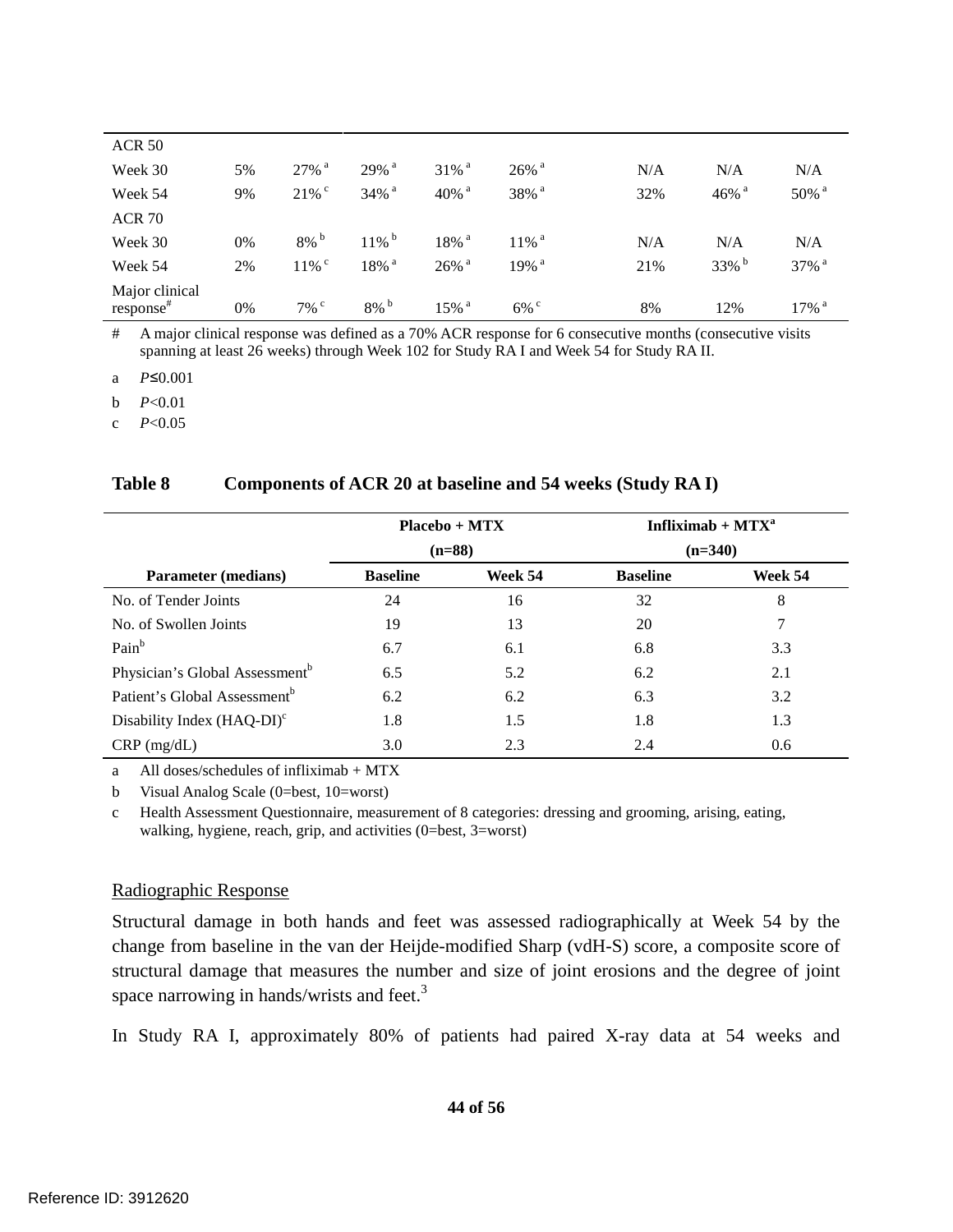approximately 70% at 102 weeks. The inhibition of progression of structural damage was observed at 54 weeks [\(Table 9\)](#page-44-0) and maintained through 102 weeks.

 In Study RA II, >90% of patients had at least 2 evaluable X-rays. Inhibition of progression of structural damage was observed at Weeks 30 and 54 [\(Table 9\)](#page-44-0) in infliximab + MTX groups Of patients receiving infliximab + MTX, 59% had no progression (vdH-S score  $\leq$  0 unit) of structural damage compared to 45% of patients receiving MTX alone. In a subset of patients who began the study without erosions, infliximab + MTX maintained an erosion-free state at 1 year in a greater proportion of patients than MTX alone, 79% (77/98) vs. 58% (23/40), respectively compared to MTX alone. Patients treated with infliximab + MTX demonstrated less progression of structural damage compared to MTX alone, whether baseline acute-phase reactants (ESR and CRP) were normal or elevated: patients with elevated baseline acute-phase reactants treated with MTX alone demonstrated a mean progression in vdH-S score of 4.2 units compared to patients treated with infliximab + MTX who demonstrated 0.5 units of progression; patients with normal baseline acute phase reactants treated with MTX alone demonstrated a mean progression in vdH-S score of 1.8 units compared to infliximab + MTX who demonstrated 0.2 units of progression.  $(P<0.01)$ . Fewer patients in infliximab + MTX groups (47%) developed erosions in uninvolved joints compared to MTX alone (59%).

|                      | <b>Study RAI</b>          |                   |                    |                           | <b>Study RAII</b> |                    |  |  |
|----------------------|---------------------------|-------------------|--------------------|---------------------------|-------------------|--------------------|--|--|
|                      |                           |                   | $Infliximab + MTX$ |                           |                   | $Infliximab + MTX$ |  |  |
|                      |                           | $3 \text{ mg/kg}$ | $10 \text{ mg/kg}$ |                           | $3 \text{ mg/kg}$ | 6 mg/kg            |  |  |
|                      | <b>Placebo</b><br>$+$ MTX | q8<br>wks         | q8<br>wks          | <b>Placebo</b><br>$+$ MTX | q8<br>wks         | q8<br>wks          |  |  |
|                      | $(n=64)$                  | $(n=71)$          | $(n=77)$           | $(n=282)$                 | $(n=359)$         | $(n=363)$          |  |  |
| <b>Total Score</b>   |                           |                   |                    |                           |                   |                    |  |  |
| <b>Baseline</b>      |                           |                   |                    |                           |                   |                    |  |  |
| Mean                 | 79                        | 78                | 65                 | 11.3                      | 11.6              | 11.2               |  |  |
| Median               | 55                        | 57                | 56                 | 5.1                       | 5.2               | 5.3                |  |  |
| Change from baseline |                           |                   |                    |                           |                   |                    |  |  |
| Mean                 | 6.9                       | 1.3 <sup>a</sup>  | 0.2 <sup>a</sup>   | 3.7                       | 0.4 <sup>a</sup>  | $0.5^{\text{a}}$   |  |  |
| Median               | 4.0                       | 0.5               | 0.5                | 0.4                       | 0.0               | 0.0                |  |  |
| <b>Erosion Score</b> |                           |                   |                    |                           |                   |                    |  |  |
| <b>Baseline</b>      |                           |                   |                    |                           |                   |                    |  |  |
| Mean                 | 44                        | 44                | 33                 | 8.3                       | 8.8               | 8.3                |  |  |
| Median               | 25                        | 29                | 22                 | 3.0                       | 3.8               | 3.8                |  |  |

<span id="page-44-0"></span>

| Table 9 | Radiographic change from baseline to Week 54 |
|---------|----------------------------------------------|
|         |                                              |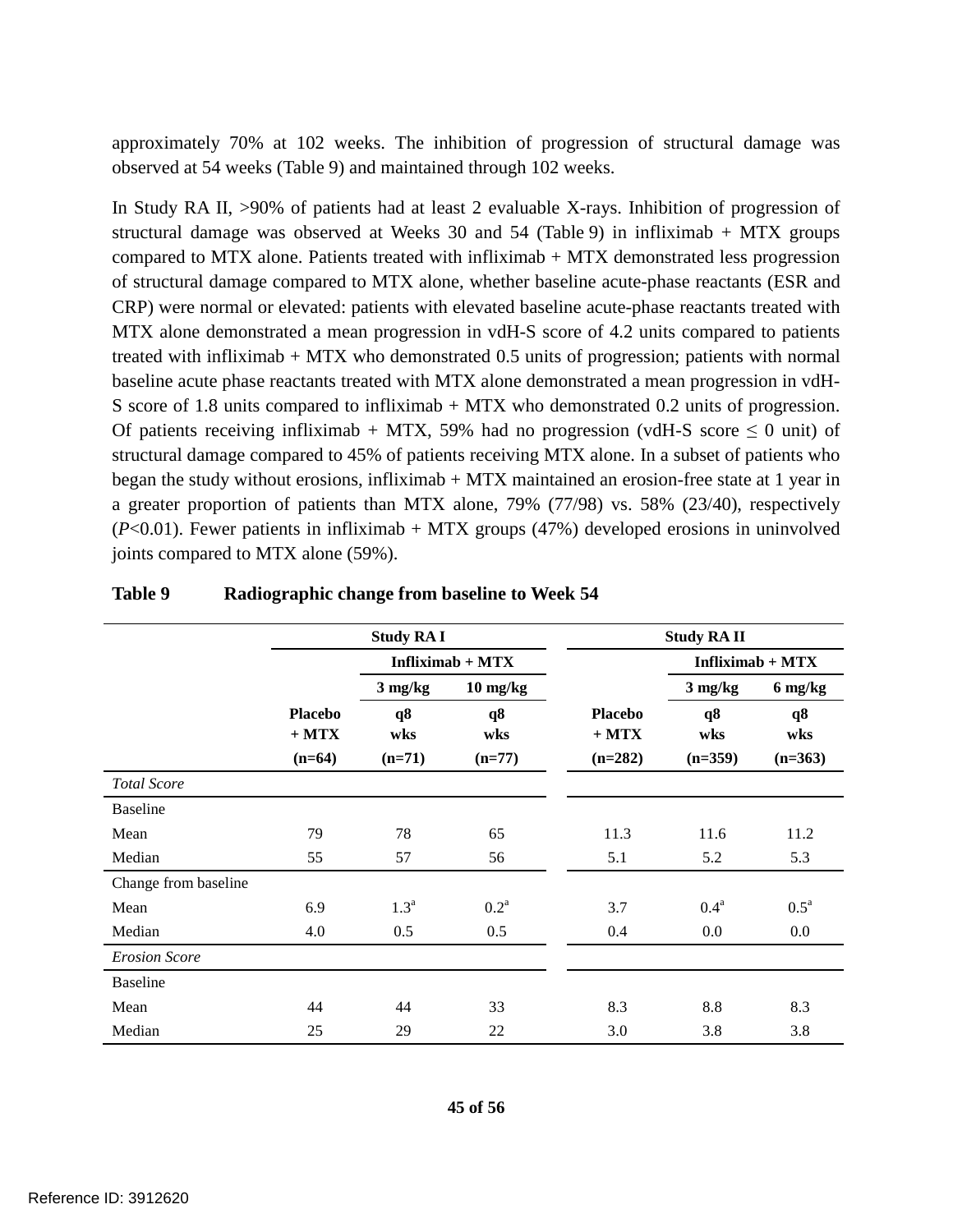| Change from baseline |     |                  |                  |     |                  |                  |
|----------------------|-----|------------------|------------------|-----|------------------|------------------|
| Mean                 | 4.1 | 0.2 <sup>a</sup> | 0.2 <sup>a</sup> | 3.0 | 0.3 <sup>a</sup> | 0.1 <sup>a</sup> |
| Median               | 2.0 | $0.0\,$          | 0.5              | 0.3 | 0.0              | 0.0              |
| <b>JSN</b> Score     |     |                  |                  |     |                  |                  |
| <b>Baseline</b>      |     |                  |                  |     |                  |                  |
| Mean                 | 36  | 34               | 31               | 3.0 | 2.9              | 2.9              |
| Median               | 26  | 29               | 24               | 1.0 | 1.0              | 1.0              |
| Change from baseline |     |                  |                  |     |                  |                  |
| Mean                 | 2.9 | 1.1 <sup>a</sup> | 0.0 <sup>a</sup> | 0.6 | 0.1 <sup>a</sup> | 0.2              |
| Median               | 1.5 | 0.0              | 0.0              | 0.0 | 0.0              | 0.0              |

P<0.001 for each outcome against placebo.

#### Physical Function Response

 (HAQ-DI) and the general health-related quality of life questionnaire SF-36. Physical function and disability were assessed using the Health Assessment Questionnaire

 In Study RA I, all doses/schedules of infliximab + MTX showed significantly greater improvement from baseline in HAQ-DI and SF-36 physical component summary score averaged over time through Week 54 compared to placebo + MTX, and no worsening in the SF-36 mental component summary score. The median (interquartile range) improvement from baseline to Week 54 in HAQ-DI was 0.1 (-0.1, 0.5) for the placebo  $+$  MTX group and 0.4 (0.1, 0.9) for infliximab + MTX ( $p<0.001$ ). Both HAQ-DI and SF-36 effects were maintained through Week 102. Approximately 80% of patients in all doses/schedules of infliximab + MTX remained in the trial through 102 weeks.

In Study RA II, both treatment groups of infliximab showed greater improvement in HAQ-DI from baseline averaged over time through Week 54 compared to MTX alone; 0.7 for infliximab + MTX vs. 0.6 for MTX alone (*P*≤0.001). No worsening in the SF-36 mental component summary score was observed.

#### **14.5 Ankylosing Spondylitis**

 placebo-controlled study in 279 patients with active ankylosing spondylitis. Patients were by both a Bath Ankylosing Spondylitis Disease Activity Index (BASDAI) score >4 (possible The safety and efficacy of infliximab were assessed in a randomized, multicenter, double-blind, between 18 and 74 years of age, and had ankylosing spondylitis as defined by the modified New York criteria for Ankylosing Spondylitis.<sup>4</sup> Patients were to have had active disease as evidenced range 0-10) and spinal pain >4 (on a Visual Analog Scale [VAS] of 0-10). Patients with complete ankylosis of the spine were excluded from study participation, and the use of Disease Modifying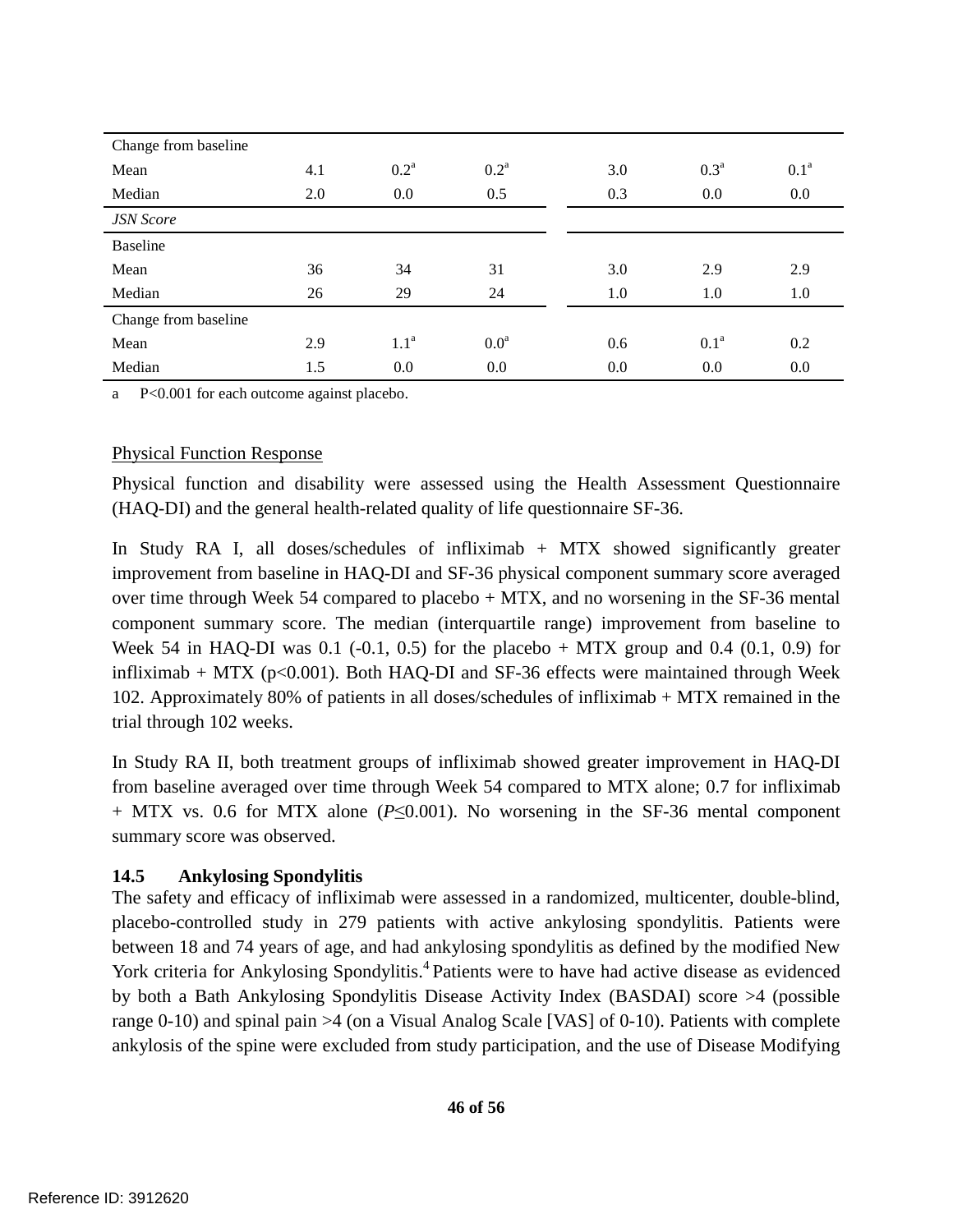mg/kg of infliximab or placebo were administered intravenously at Weeks 0, 2, 6, 12 and 18. Anti-Rheumatic Drugs (DMARDs) and systemic corticosteroids were prohibited. Doses of 5

At 24 weeks, improvement in the signs and symptoms of ankylosing spondylitis, as measured by the proportion of patients achieving a 20% improvement in ASAS response criteria (ASAS 20), was seen in 60% of patients in infliximab group vs. 18% of patients in the placebo group (p<0.001). Improvement was observed at Week 2 and maintained through Week 24 [\(Figure 3](#page-46-0) and [Table 10\)](#page-47-0).



<span id="page-46-0"></span>**Figure 3 Proportion of patients achieving ASAS 20 response** 

 placebo). A low level of disease activity (defined as a value <20 [on a scale of 0 - 100 mm] in At 24 weeks, the proportions of patients achieving a 50% and a 70% improvement in the signs and symptoms of ankylosing spondylitis, as measured by ASAS response criteria (ASAS 50 and ASAS 70, respectively), were 44% and 28%, respectively, for patients receiving infliximab, compared to 9% and 4%, respectively, for patients receiving placebo (*P*<0.001, infliximab vs. each of the 4 ASAS response parameters) was achieved in 22% of patients treated with infliximab vs. 1% in placebo-treated patients (*P*<0.001).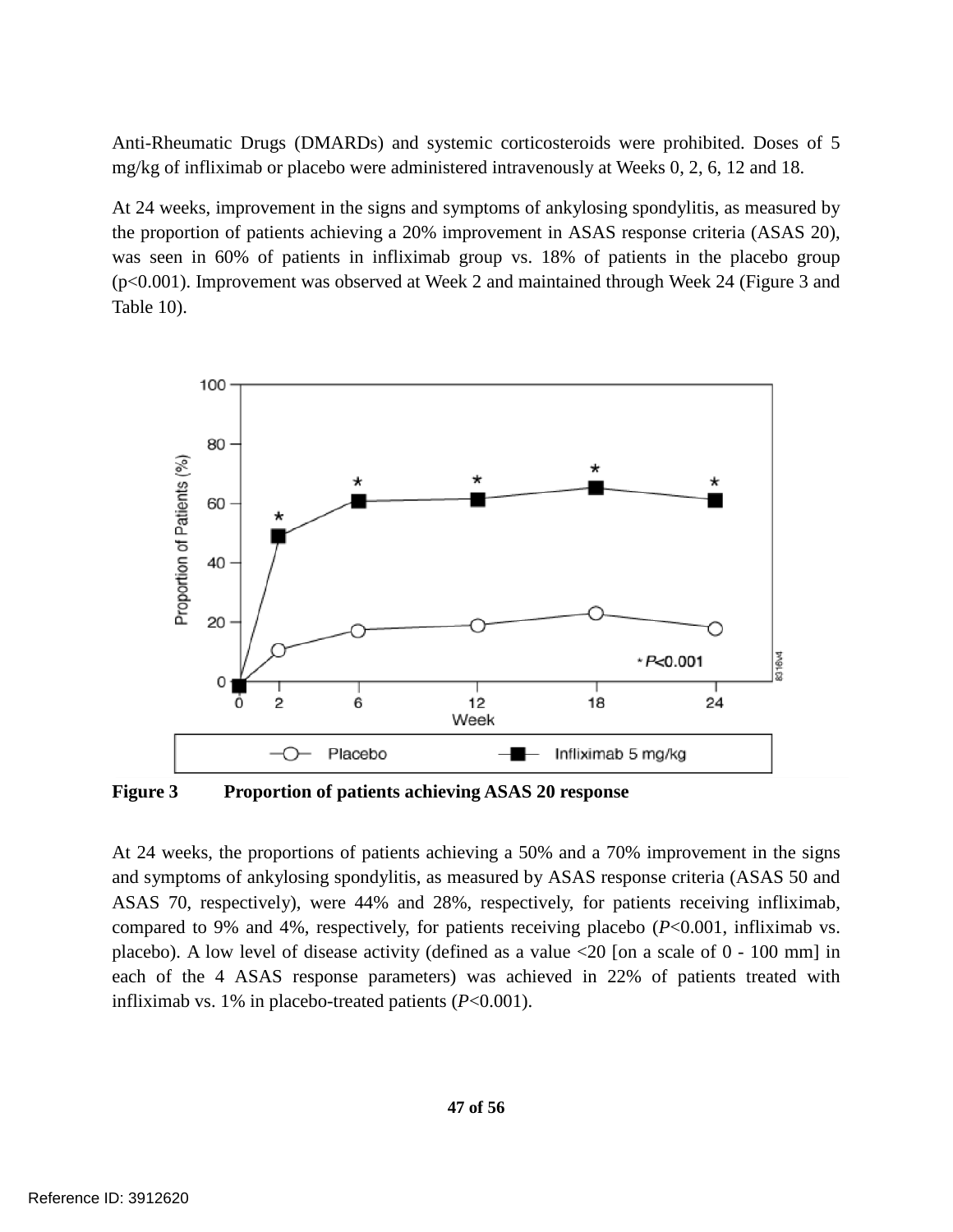|                                        | <b>Placebo</b><br>$(n=78)$ |          | Infliximab 5 mg/kg<br>$(n=201)$ |          |                |
|----------------------------------------|----------------------------|----------|---------------------------------|----------|----------------|
|                                        | <b>Baseline</b>            | 24 Weeks | <b>Baseline</b>                 | 24 Weeks | <b>P-value</b> |
| ASAS 20 response                       |                            |          |                                 |          |                |
| Criteria (Mean)                        |                            |          |                                 |          |                |
| Patient Global Assessment <sup>a</sup> | 6.6                        | 6.0      | 6.8                             | 3.8      | < 0.001        |
| Spinal pain <sup>a</sup>               | 7.3                        | 6.5      | 7.6                             | 4.0      | < 0.001        |
| BASFI <sup>b</sup>                     | 5.8                        | 5.6      | 5.7                             | 3.6      | < 0.001        |
| Inflammation <sup>c</sup>              | 6.9                        | 5.8      | 6.9                             | 3.4      | < 0.001        |
| <b>Acute Phase Reactants</b>           |                            |          |                                 |          |                |
| Median $CRPd$ (mg/dL)                  | 1.7                        | 1.5      | 1.5                             | 0.4      | < 0.001        |
| Spinal Mobility (cm, Mean)             |                            |          |                                 |          |                |
| Modified Schober's test <sup>e</sup>   | 4.0                        | 5.0      | 4.3                             | 4.4      | 0.75           |
| Chest expansion <sup>e</sup>           | 3.6                        | 3.7      | 3.3                             | 3.9      | 0.04           |
| Tragus to wall <sup>e</sup>            | 17.3                       | 17.4     | 16.9                            | 15.7     | 0.02           |
| Lateral spinal flexion <sup>e</sup>    | 10.6                       | 11.0     | 11.4                            | 12.9     | 0.03           |

#### <span id="page-47-0"></span>**Table 10 Components of ankylosing spondylitis disease activity**

a Measured on a VAS with 0="none" and 10="severe"

b Bath Ankylosing Spondylitis Functional Index (BASFI), average of 10 questions

c Inflammation, average of last 2 questions on the 6-question BASDAI

d CRP normal range 0–1.0 mg/dL

e Spinal mobility normal values: modified Schober's test: >4 cm; chest expansion:>6 cm; tragus to wall: <15 cm; lateral spinal flexion: >10 cm

The median improvement from baseline in the general health-related quality-of-life questionnaire SF-36 physical component summary score at Week 24 was 10.2 for infliximab group vs. 0.8 for the placebo group  $(P<0.001)$ . There was no change in the SF-36 mental component summary score in either infliximab group or the placebo group.

Results of this study were similar to those seen in a multicenter double-blind, placebo-controlled study of 70 patients with ankylosing spondylitis.

#### **14.6 Psoriatic Arthritis**

Safety and efficacy of infliximab were assessed in a multicenter, double-blind, placebocontrolled study in 200 adult patients with active psoriatic arthritis despite DMARD or NSAID therapy ( $\geq$ 5 swollen joints and  $\geq$ 5 tender joints) with 1 or more of the following subtypes: arthritis involving DIP joints (n=49), arthritis mutilans (n=3), asymmetric peripheral arthritis  $(n=40)$ , polyarticular arthritis  $(n=100)$ , and spondylitis with peripheral arthritis  $(n=8)$ . Patients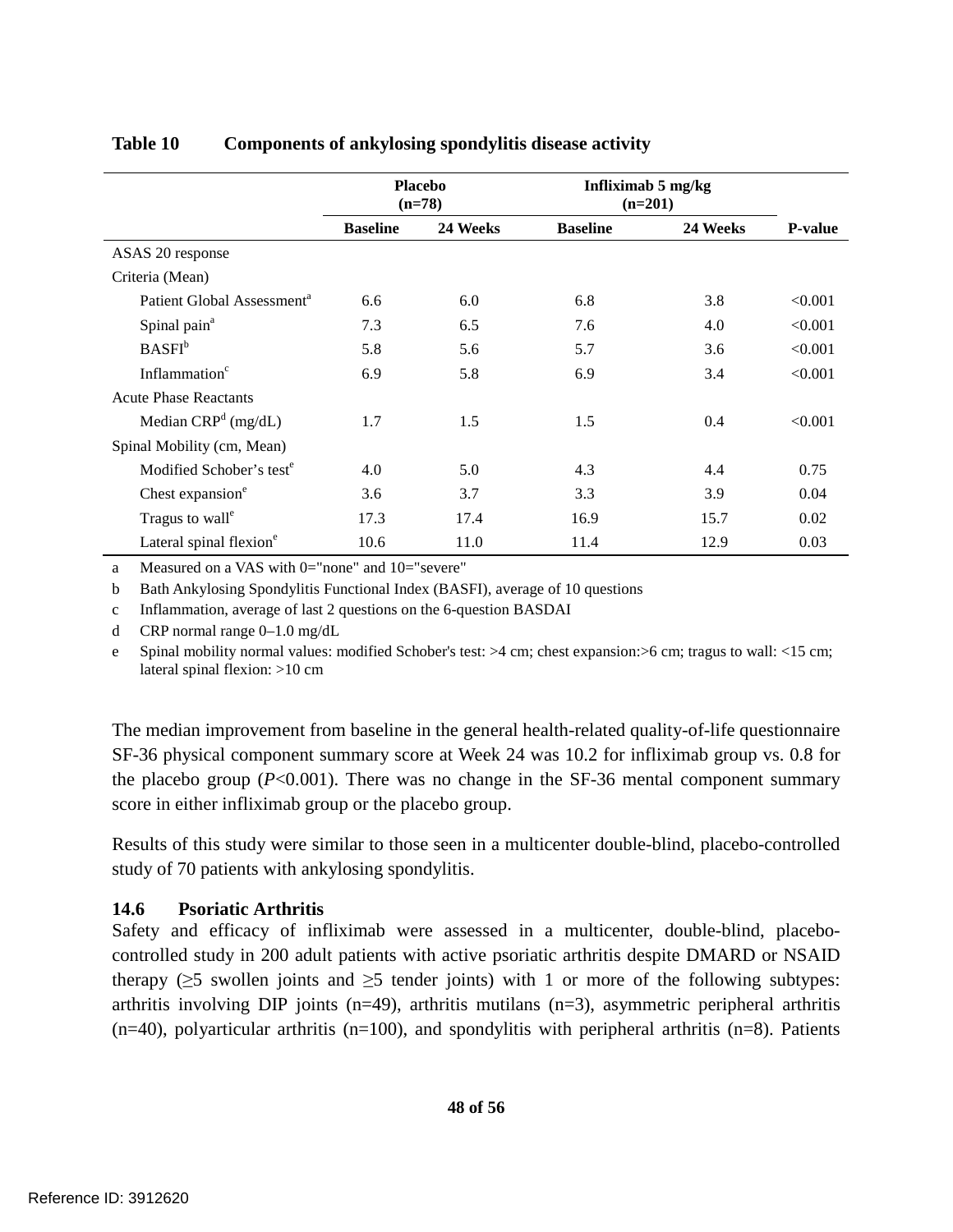also had plaque psoriasis with a qualifying target lesion  $\geq$  2 cm in diameter. Forty-six percent of patients continued on stable doses of methotrexate ( $\leq$ 25 mg/week). During the 24-week doubleblind phase, patients received either 5 mg/kg infliximab or placebo at Weeks 0, 2, 6, 14, and 22 (100 patients in each group). At Week 16, placebo patients with <10% improvement from baseline in both swollen and tender joint counts were switched to infliximab induction (early escape). At Week 24, all placebo-treated patients crossed over to infliximab induction. Dosing continued for all patients through Week 46.

#### *Clinical response*

 of concomitant use of methotrexate. Improvement was observed as early as Week 2. At 6 months, the ACR 20/50/70 responses were achieved by 54%, 41%, and 27%, respectively, of patients Treatment with infliximab resulted in improvement in signs and symptoms, as assessed by the ACR criteria, with 58% of patients treated with infliximab achieving ACR 20 at Week 14, compared with 11% of placebo-treated patients (*P*< 0.001). The response was similar regardless receiving infliximab compared to 16%, 4%, and 2%, respectively, of patients receiving placebo. Similar responses were seen in patients with each of the subtypes of psoriatic arthritis, although few patients were enrolled with the arthritis mutilans and spondylitis with peripheral arthritis subtypes.

Compared to placebo, treatment with infliximab resulted in improvements in the components of the ACR response criteria, as well as in dactylitis and enthesopathy [\(Table 11\)](#page-49-0). The clinical response was maintained through Week 54. Similar ACR responses were observed in an earlier randomized, placebo-controlled study of 104 psoriatic arthritis patients, and the responses were maintained through 98 weeks in an open-label extension phase.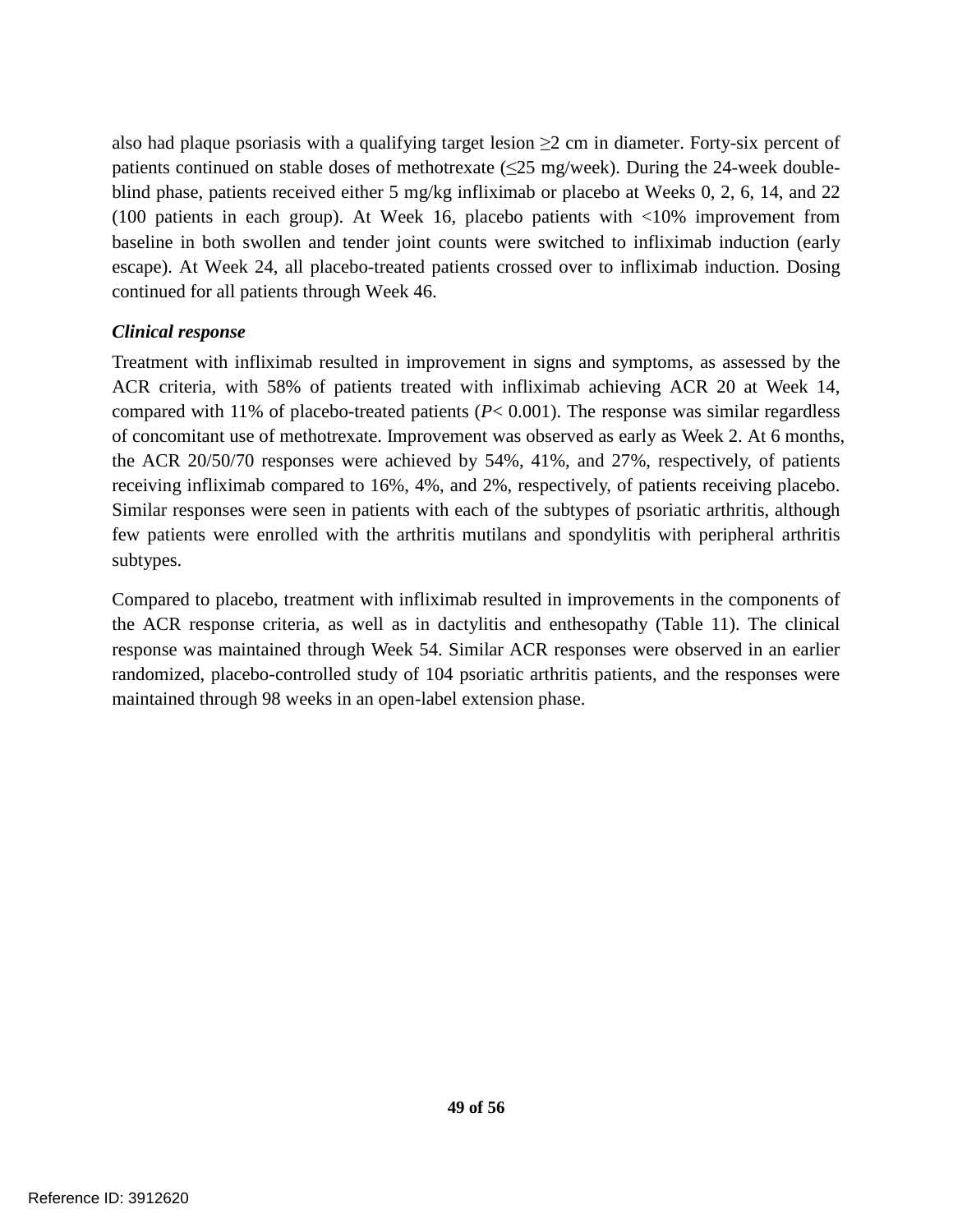# <span id="page-49-0"></span>**Table 11 Components of ACR 20 and percentage of patients with 1 or more joints with dactylitis and percentage of patients with enthesopathy at baseline and Week 24**

|                                                  | <b>Placebo</b>  |         | Infliximab 5mg/kg <sup>a</sup> |         |  |
|--------------------------------------------------|-----------------|---------|--------------------------------|---------|--|
| <b>Patients Randomized</b>                       | $(n=100)$       |         | $(n=100)$                      |         |  |
|                                                  | <b>Baseline</b> | Week 24 | <b>Baseline</b>                | Week 24 |  |
| Parameter (medians)                              | 24              | 20      | 20                             | 6       |  |
| No. of Tender Joints <sup>b</sup>                | 12              | 9       | 12                             | 3       |  |
| No. of Swollen Joints <sup>c</sup>               | 6.4             | 5.6     | 5.9                            | 2.6     |  |
| Pain <sup>d</sup>                                | 6.0             | 4.5     | 5.6                            | 1.5     |  |
| Physician's Global Assessment <sup>d</sup>       | 6.1             | 5.0     | 5.9                            | 2.5     |  |
| Disability Index $(HAQ-DI)^e$                    | 1.1             | 1.1     | 1.1                            | 0.5     |  |
| $CRP (mg/dL)^f$                                  | 1.2             | 0.9     | 1.0                            | 0.4     |  |
| % Patients with 1 or more digits with dactylitis | 41              | 33      | 40                             | 15      |  |
| % Patients with enthesopathy                     | 35              | 36      | 42                             | 22      |  |

 a P<0.001 for percent change from baseline in all components of ACR 20 at Week 24, P<0.05 for % of patients with dactylitis, and P=0.004 for % of patients with enthesopathy at Week 24

b Scale 0-68

c Scale 0-66

d Visual Analog Scale (0=best, 10=worst)

e Health Assessment Questionnaire, measurement of 8 categories: dressing and grooming, arising, eating, walking, hygiene, reach, grip, and activities (0=best, 3=worst)

f Normal range 0-0.6 mg/dL

Improvement in Psoriasis Area and Severity Index (PASI) in psoriatic arthritis patients with baseline body surface area (BSA)  $\geq$ 3% (n=87 placebo, n=83 infliximab) was achieved at Week 14, regardless of concomitant methotrexate use, with 64% of patients treated with infliximab achieving at least 75% improvement from baseline vs. 2% of placebo-treated patients; improvement was observed in some patients as early as Week 2. At 6 months, the PASI 75 and PASI 90 responses were achieved by 60% and 39%, respectively, of patients receiving infliximab compared to 1% and 0%, respectively, of patients receiving placebo. The PASI response was generally maintained through Week 54. [See also *Clinical Studies (14.8)*].

### *Radiographic response*

 Structural damage in both hands and feet was assessed radiographically by the change from baseline in the van der Heijde-Sharp (vdH-S) score, modified by the addition of hand DIP joints. The total modified vdH-S score is a composite score of structural damage that measures the number and size of joint erosions and the degree of joint space narrowing (JSN) in the hands and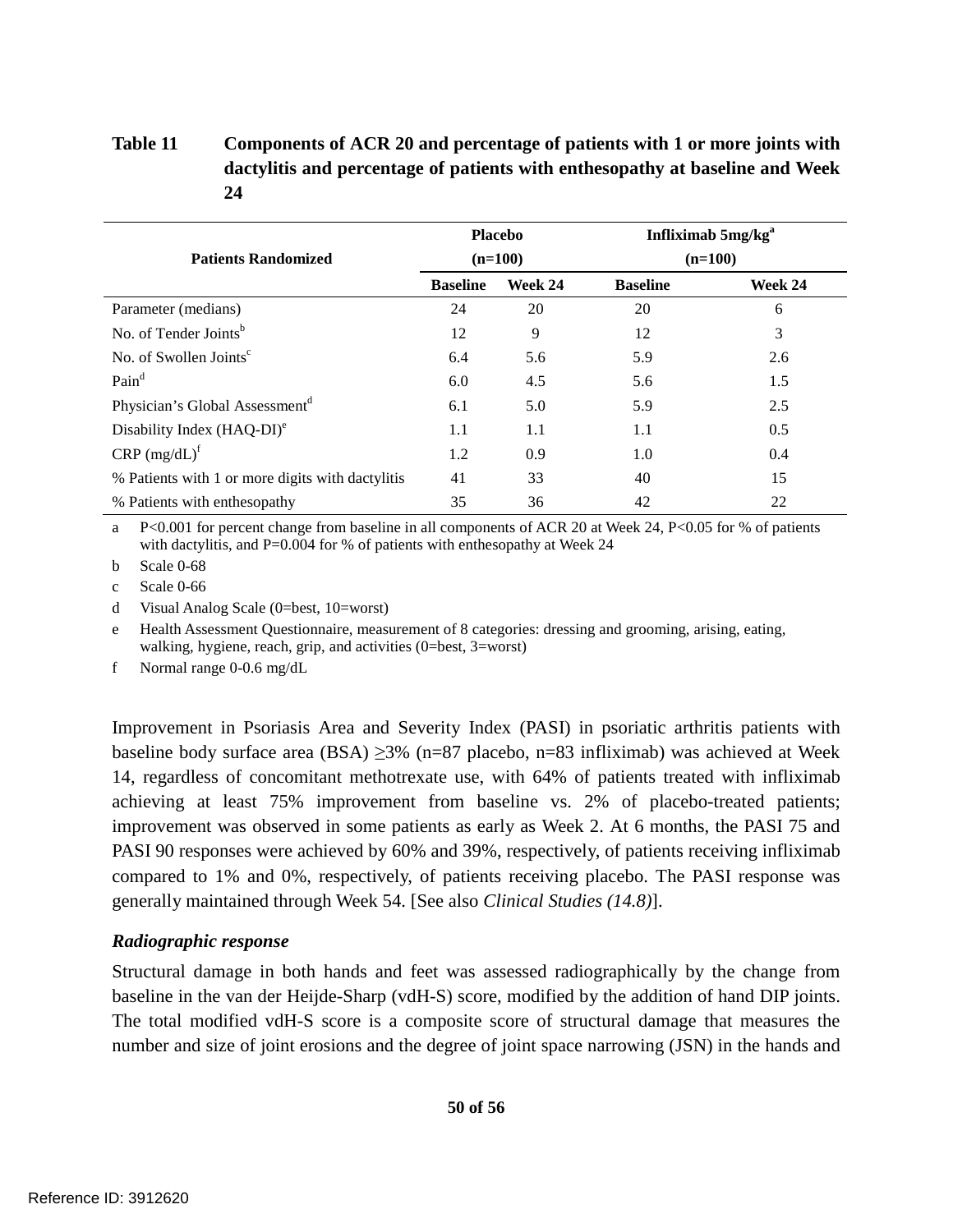month study (median change of 0 in both patients who initially received infliximab or placebo). compared with infliximab group (3%). feet. At Week 24, patients treated with infliximab had less radiographic progression than placebo-treated patients (mean change of -0.70 vs. 0.82, *P*<0.001). Patients treated with infliximab also had less progression in their erosion scores (-0.56 vs 0.51) and JSN scores (-0.14 vs 0.31). The patients in infliximab group demonstrated continued inhibition of structural damage at Week 54. Most patients showed little or no change in the vdH-S score during this 12 More patients in the placebo group (12%) had readily apparent radiographic progression

## *Physical function*

 physical function as assessed by HAQ-DI (median percent improvement in HAQ-DI score from Physical function status was assessed using the HAQ Disability Index (HAQ-DI) and the SF-36 Health Survey. Patients treated with infliximab demonstrated significant improvement in baseline to Week 14 and 24 of 43% for infliximab-treated patients vs 0% for placebo-treated patients).

 During the placebo-controlled portion of the trial (24 weeks), 54% of patients treated with infliximab achieved a clinically meaningful improvement in  $HAO-DI$  ( $\geq 0.3$  unit decrease) compared to 22% of placebo-treated patients. Patients treated with infliximab also demonstrated greater improvement in the SF-36 physical and mental component summary scores than placebotreated patients. The responses were maintained for up to 2 years in an open-label extension study.

## **14.7 Plaque Psoriasis**

 involving ≥10% BSA, a minimum PASI score of 12, and who were candidates for systemic The safety and efficacy of infliximab were assessed in 3 randomized, double-blind, placebocontrolled studies in patients 18 years of age and older with chronic, stable plaque psoriasis therapy or phototherapy. Patients with guttate, pustular, or erythrodermic psoriasis were excluded from these studies. No concomitant anti-psoriatic therapies were allowed during the study, with the exception of low-potency topical corticosteroids on the face and groin after Week 10 of study initiation.

 At Week 24, the placebo group crossed over to infliximab induction therapy (5 mg/kg), followed receive infliximab 5 mg/kg every 8 weeks through Week 46. Across all treatment groups, the Study I (EXPRESS) evaluated 378 patients who received placebo or infliximab at a dose of 5 mg/kg at Weeks 0, 2, and 6 (induction therapy), followed by maintenance therapy every 8 weeks. by maintenance therapy every 8 weeks. Patients originally randomized to infliximab continued to median baseline PASI score was 21 and the baseline Static Physician Global Assessment (sPGA)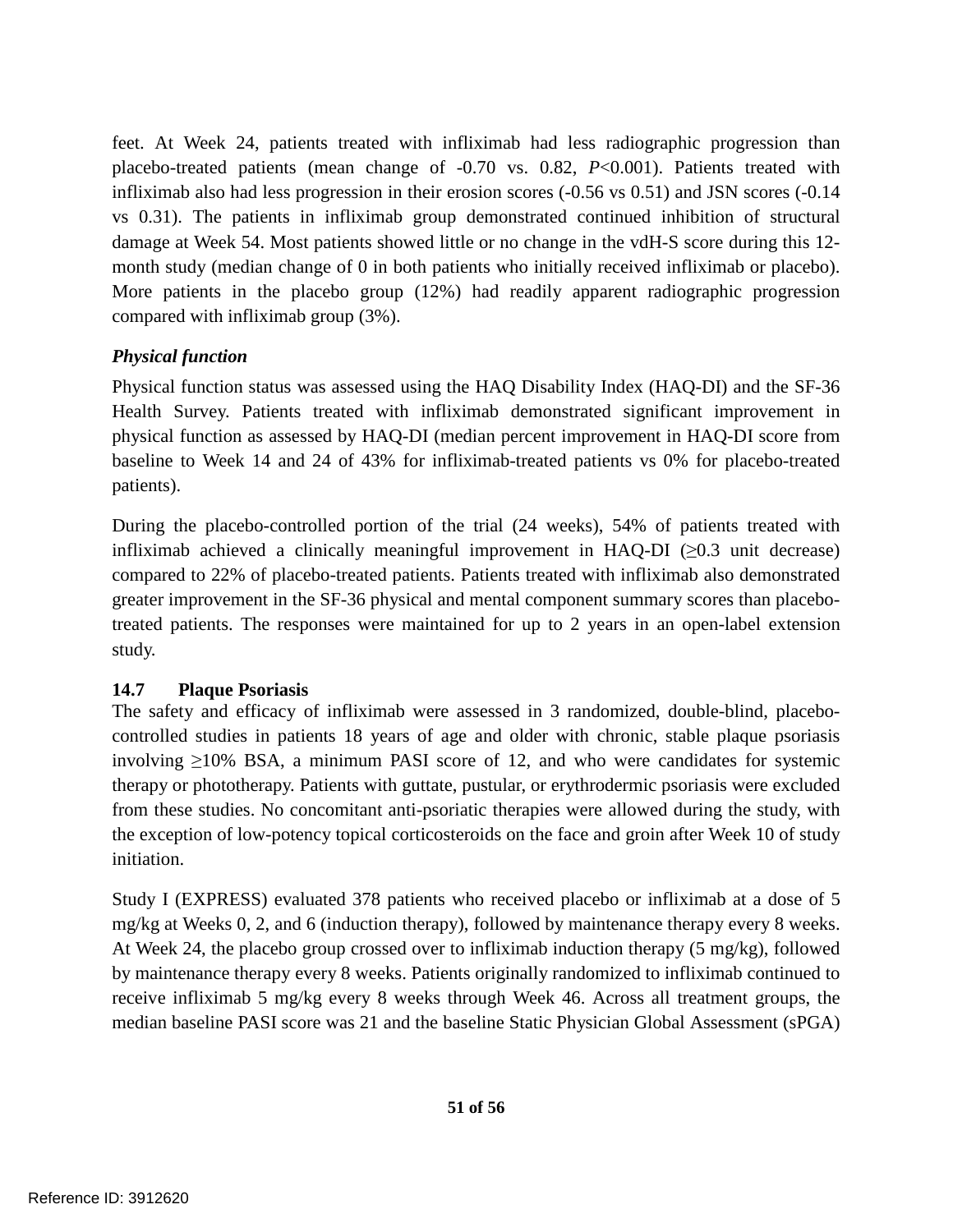of patients had a BSA >20%. Seventy-one percent of patients previously received systemic score ranged from moderate (52% of patients) to marked (36%) to severe (2%). In addition, 75% therapy, and 82% received phototherapy.

 Study II (EXPRESS II) evaluated 835 patients who received placebo or infliximab at doses of 3 treatment through Week 46. At Week 16, the placebo group crossed over to infliximab induction mg/kg or 5 mg/kg at Weeks 0, 2, and 6 (induction therapy). At Week 14, within each dose group, patients were randomized to either scheduled (every 8 weeks) or as needed (PRN) maintenance therapy (5 mg/kg), followed by maintenance therapy every 8 weeks. Across all treatment groups, the median baseline PASI score was 18, and 63% of patients had a BSA >20%. Fifty-five percent of patients previously received systemic therapy, and 64% received a phototherapy.

 Study III (SPIRIT) evaluated 249 patients who had previously received either psoralen plus ultraviolet A treatment (PUVA) or other systemic therapy for their psoriasis. These patients were randomized to receive either placebo or infliximab at doses of 3 mg/kg or 5 mg/kg at Weeks 0, 2, and 6. At Week 26, patients with a sPGA score of moderate or worse (greater than or equal to 3 on a scale of 0 to 5) received an additional dose of the randomized treatment. Across all treatment groups, the median baseline PASI score was 19, and the baseline sPGA score ranged from moderate (62% of patients) to marked (22%) to severe (3%). In addition, 75% of patients had a BSA > 20%. Of the enrolled patients, 114 (46%) received the Week 26 additional dose.

 In Studies I, II and III, the primary endpoint was the proportion of patients who achieved a reduction in score of at least 75% from baseline at Week 10 by the PASI (PASI 75). In Study I focusing on induration, erythema, and scaling. Treatment success, defined as "cleared" or and Study III, another evaluated outcome included the proportion of patients who achieved a score of "cleared" or "minimal" by the sPGA. The sPGA is a 6-category scale ranging from " $5 =$ severe" to " $0 =$  cleared" indicating the physician's overall assessment of the psoriasis severity "minimal," consisted of none or minimal elevation in plaque, up to faint red coloration in erythema, and none or minimal fine scale over <5% of the plaque.

 Study II also evaluated the proportion of patients who achieved a score of "clear" or "excellent" by the relative Physician's Global Assessment (rPGA). The rPGA is a 6-category scale ranging from " $6 = \text{worse}$ " to " $1 = \text{clear}$ " that was assessed relative to baseline. Overall lesions were graded with consideration to the percent of body involvement as well as overall induration, scaling, and erythema. Treatment success, defined as "clear" or "excellent," consisted of some residual pinkness or pigmentation to marked improvement (nearly normal skin texture; some erythema may be present). The results of these studies are presented in [Table 12.](#page-52-0)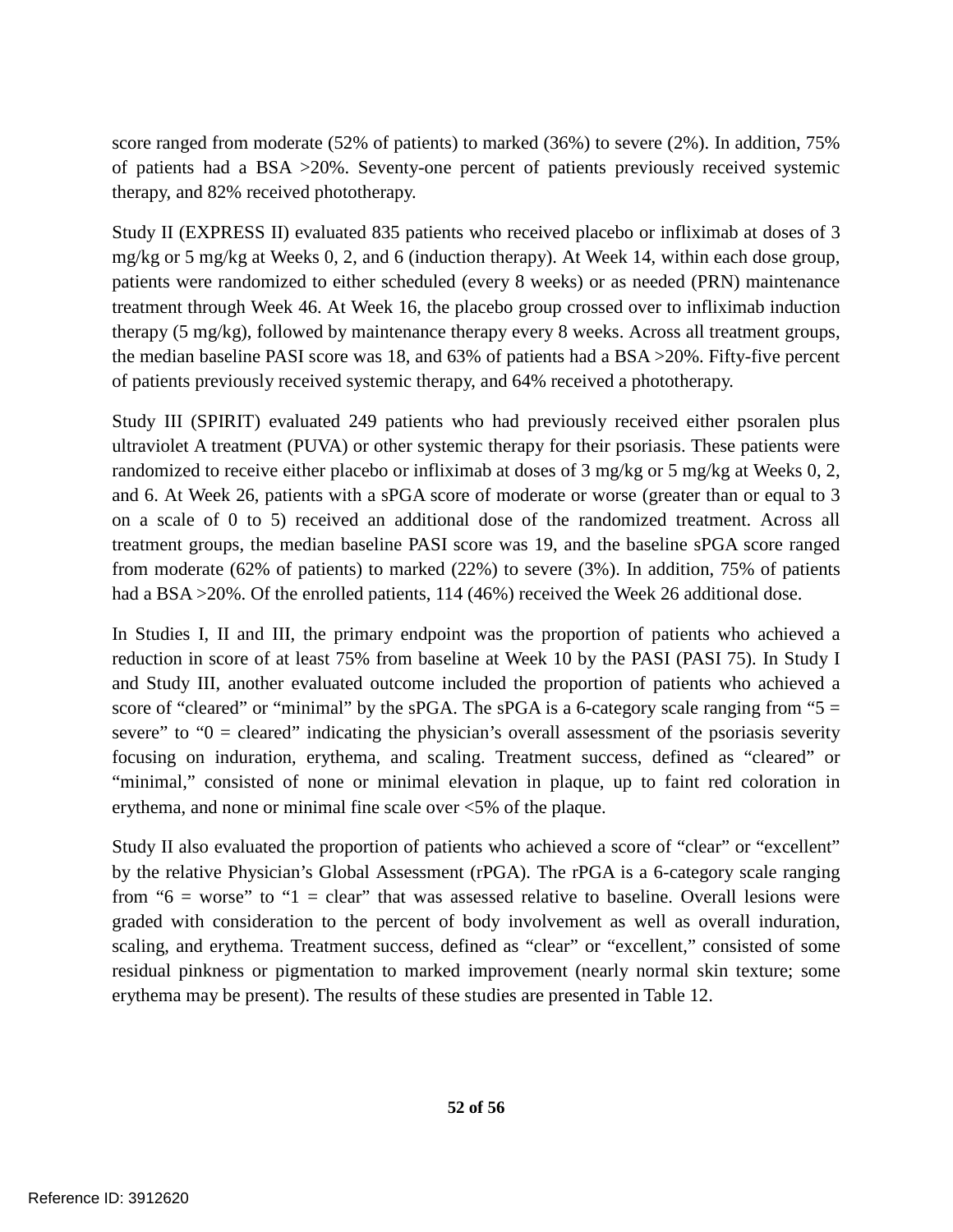## <span id="page-52-0"></span> **PASI75 and percentage who achieved treatment "success" with Physician's Table 12 Psoriasis studies I, II, and III, Week 10 percentage of patients who achieved Global Assessment**

|                                                         | <b>Placebo</b> | <b>Infliximab</b> |                   |  |
|---------------------------------------------------------|----------------|-------------------|-------------------|--|
|                                                         |                | $3 \text{ mg/kg}$ | $5 \text{ mg/kg}$ |  |
| Psoriasis Study I - patients randomized <sup>a</sup>    | 77             |                   | 301               |  |
| PASI 75                                                 | 2(3%)          | ---               | 242 (80%)*        |  |
| s <sub>P</sub> G <sub>A</sub>                           | 3(4%)          |                   | 242 (80%)*        |  |
| Psoriasis Study II - patients randomized <sup>a</sup>   | 208            | 313               | 314               |  |
| PASI 75                                                 | 4(2%)          | 220 (70%)*        | 237 (75%)*        |  |
| rPGA                                                    | $2(1\%)$       | $217(69%)$ *      | 234 (75%)*        |  |
| Psoriasis Study IIII - patients randomized <sup>b</sup> | 51             | 99                | 99                |  |
| PASI 75                                                 | 3(6%)          | $71(72%)$ *       | $87(88%)*$        |  |
| sPGA                                                    | $5(10\%)$      | $71(72%)$ *       | 89 (90%)*         |  |

\* *P*<0.001 compared with placebo

a Patients with missing data at Week 10 were considered as nonresponders.

b Patients with missing data at Week 10 were imputed by last observation.

In Study I, in the subgroup of patients with more extensive psoriasis who had previously received phototherapy, 85% of patients on 5 mg/kg infliximab achieved a PASI 75 at Week 10 compared with 4% of patients on placebo.

 PASI 75 at Week 10 respectively compared with 1% on placebo. In Study II, among patients with more extensive psoriasis who had failed or were intolerant to phototherapy, 70% and 78% of patients on 3 mg/kg and 5 mg/kg infliximab achieved a PASI 75 at Week 10 respectively, In Study II, in the subgroup of patients with more extensive psoriasis who had previously received phototherapy, 72% and 77% of patients on 3 mg/kg and 5 mg/kg infliximab achieved a compared with 2% on placebo.

 Maintenance of response was studied in a subset of 292 and 297 patients treated with infliximab in the 3 mg/kg and 5 mg/kg groups; respectively, in Study II. Stratified by PASI response at Week 10 and investigational site, patients in the active treatment groups were re-randomized to either a scheduled or as needed maintenance (PRN) therapy, beginning on Week 14.

The groups that received a maintenance dose every 8 weeks appear to have a greater percentage of patients maintaining a PASI 75 through week 50 as compared to patients who received the as-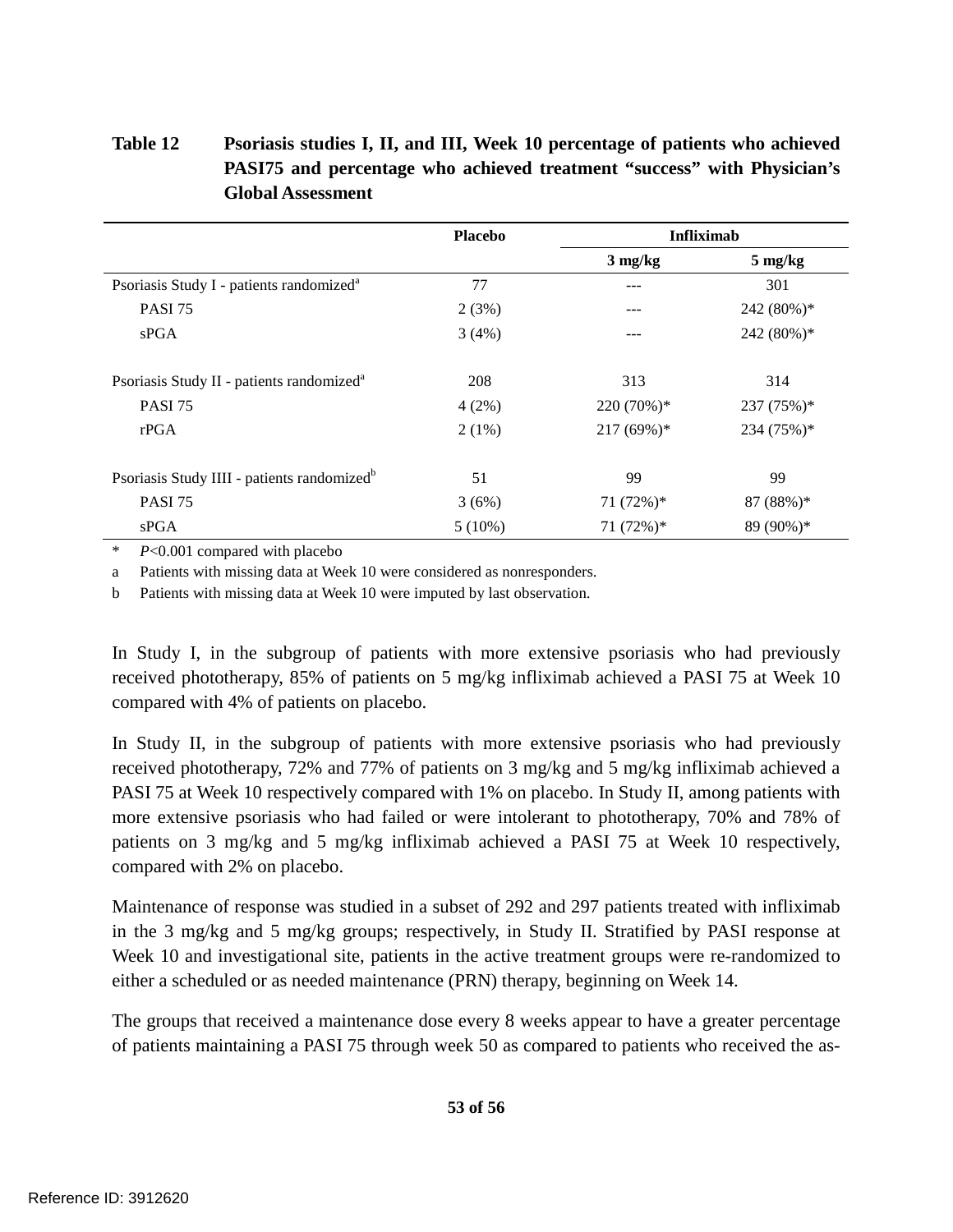needed or PRN doses, and the best response was maintained with the 5 mg/kg every 8-week dose. These results are shown in Figure 4. At Week 46, when infliximab serum concentrations were at trough level, in the every 8-week dose group, 54% of patients in the 5 mg/kg group compared to 36% in the 3 mg/kg group achieved PASI 75. The lower percentage of PASI 75 responders in the 3 mg/kg every 8-week dose group compared to the 5 mg/kg group was associated with a lower percentage of patients with detectable trough serum infliximab levels.

 This may be related in part to higher antibody rates [see *Adverse Reactions (6.1)*]. In addition, in a subset of patients who had achieved a response at Week 10, maintenance of response appears to 5 mg/kg every 8 weeks maintenance dose group were similar to the results from Study II. be greater in patients who received infliximab every 8 weeks at the 5 mg/kg dose. Regardless of whether the maintenance doses are PRN or every 8 weeks, there is a decline in response in a subpopulation of patients in each group over time. The results of Study I through Week 50 in the



**Figure 4 Proportion of patients achieving ≥75% improvement in PASI from baseline through Week 50; patients randomized at Week 14** 

Efficacy and safety of infliximab treatment beyond 50 weeks have not been evaluated in patients with plaque psoriasis.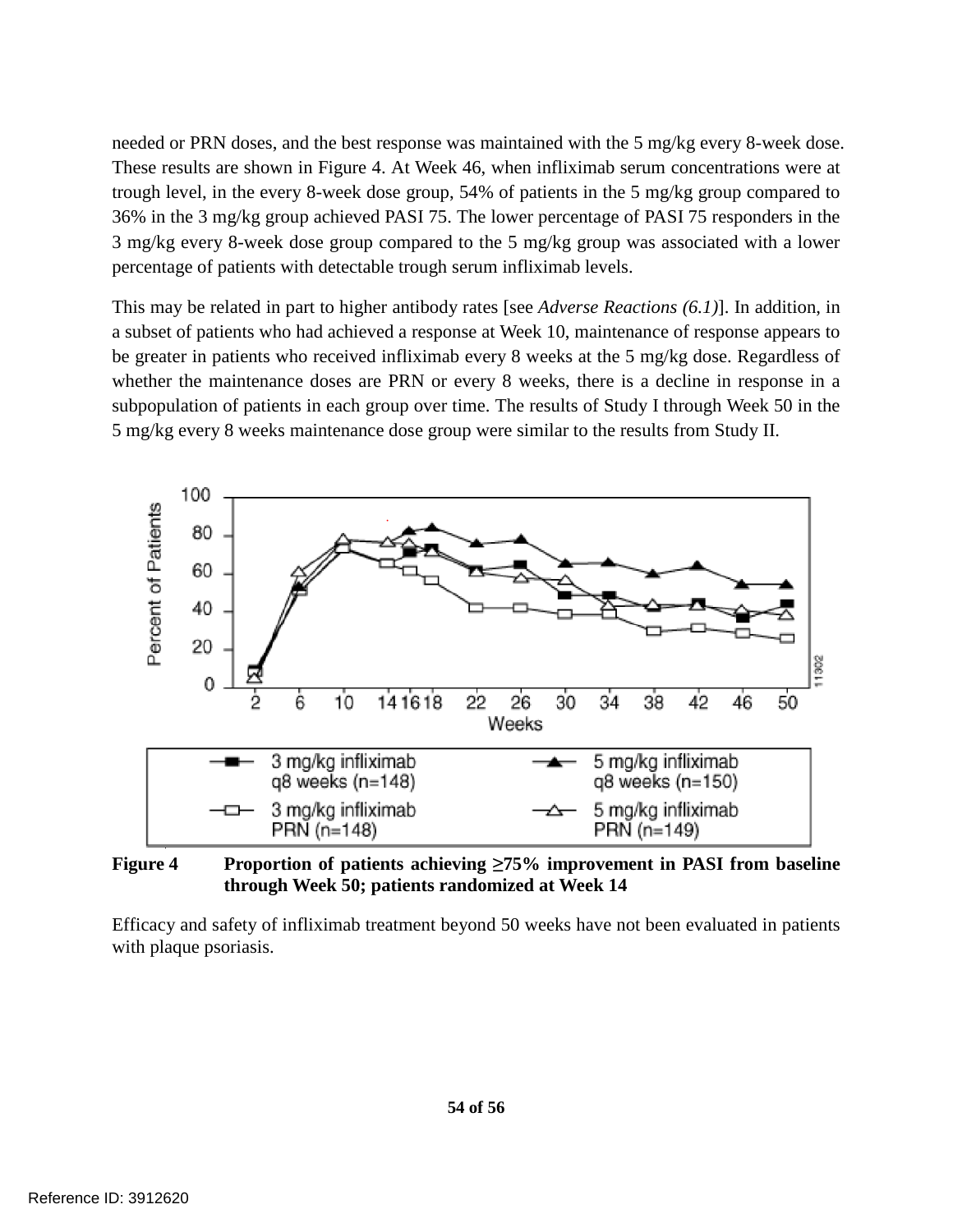#### **15 REFERENCES**

- 1. American Thoracic Society, Centers for Disease Control and Prevention. Targeted tuberculin testing and treatment of latent tuberculosis infection. *Am J Respir Crit Care Med* 2000;161:S221-S247.
- 2. See latest Centers for Disease Control guidelines and recommendations for tuberculosis testing in immunocompromised patients.
- 3. van der Heijde DM, van Leeuwen MA, van Riel PL, et al. Biannual radiographic assessments of hands and feet in a three-year prospective follow-up of patients with early rheumatoid arthritis. *Arthritis Rheum.* 1992;35(1):26-34.
- 4. van der Linden S, Valkenburg HA, Cats A. Evaluation of diagnostic criteria for ankylosing spondylitis. A proposal for modification of the New York criteria. *Arthritis Rheum.* 1984;27(4):361-368.
- 5. Schroeder KW, Tremaine WJ, Ilstrup DM. Coated oral 5-aminosalicylic acid therapy for mildly to moderately active ulcerative colitis. A randomized study. *N Engl J Med*. 1987;317(26):1625-1629.

### **16 HOW SUPPLIED/STORAGE AND HANDLING**

Each INFLECTRA 20 mL vial is individually packaged in a carton. INFLECTRA for injection is supplied in an accumulator carton containing 10 vials.

NDC 32228-001-01 100 mg vial

 Each single use vial contains 100 mg of infliximab-dyyb for final reconstitution volume of 10 mL.

Storage and Stability

 INFLECTRA must be refrigerated at 2ºC to 8ºC (36ºF to 46ºF). Do not use INFLECTRA beyond the expiration date (Exp) located on the carton and the vial. This product contains no preservative.

### **17 PATIENT COUNSELING INFORMATION**

See FDA-Approved Patient Labeling (Medication Guide)

### **Patient Counseling**

 the patient's or their caregiver's reading of the Medication Guide be discussed. Patients or their caregivers should be advised of the potential benefits and risks of INFLECTRA. Physicians should instruct their patients to read the Medication Guide before starting INFLECTRA therapy and to reread it each time they receive an infusion. It is important that the patient's overall health be assessed at each treatment visit and that any questions resulting from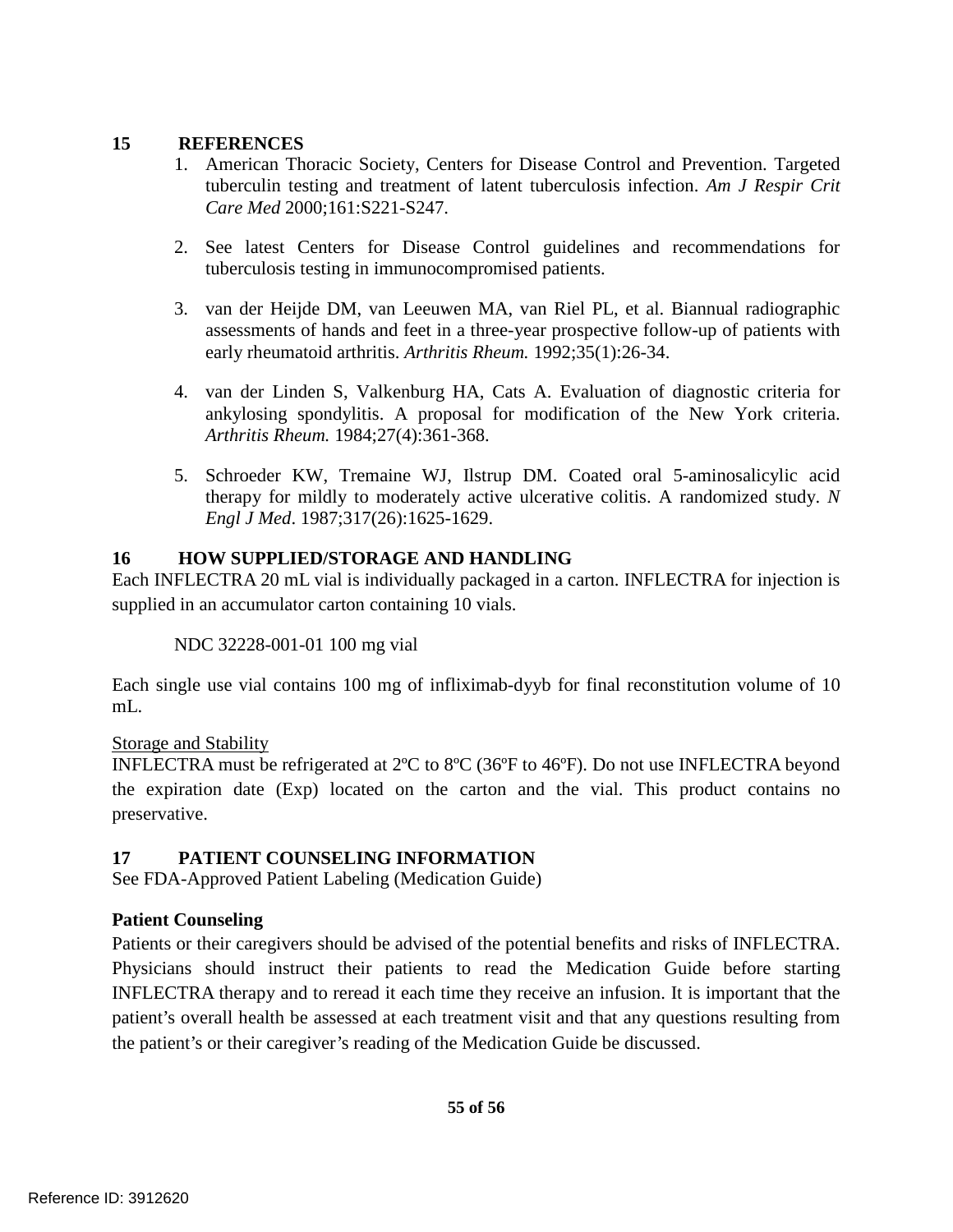#### • Immunosuppression

Inform patients that INFLECTRA may lower the ability of their immune system to fight infections. Instruct patients of the importance of contacting their doctors if they develop any symptoms of an infection, including tuberculosis and reactivation of hepatitis B virus infections. Patients should be counseled about the risk of lymphoma and other malignancies while receiving INFLECTRA.

#### • Other Medical Conditions

Advise patients to report any signs of new or worsening medical conditions such as heart disease, neurological disease, or autoimmune disorders. Advise patients to report any symptoms of a cytopenia such as bruising, bleeding or persistent fever.

Manufactured by: CELLTRION, Inc. 23, Academy-ro, Yeonsu-gu, Incheon 406-840, Republic of Korea U.S. License No. 1996

for Hospira, a Pfizer Company 275 Field Drive Lake Forest, IL 60045

<sup>©</sup>CELLTRION, Inc. 2016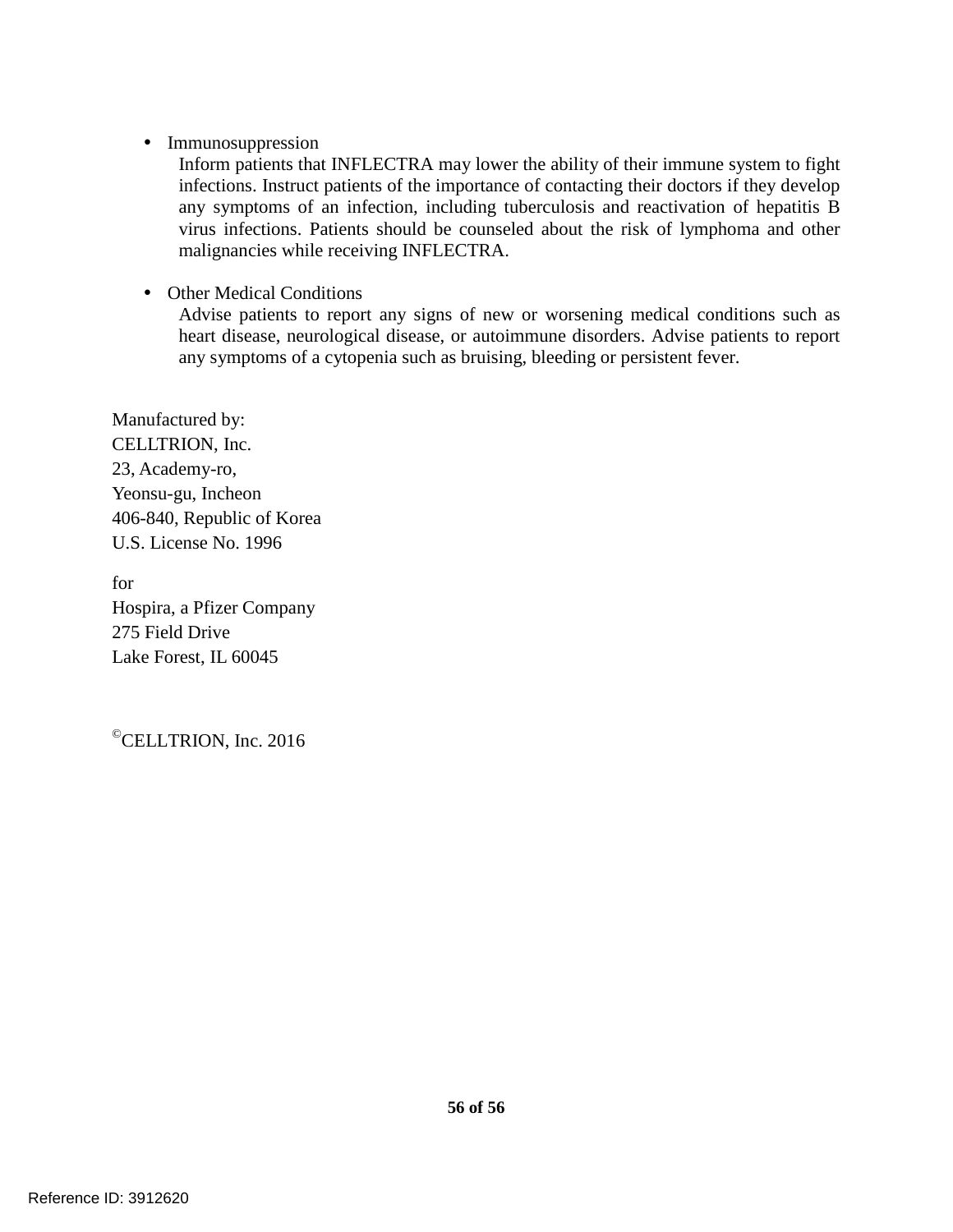#### **MEDICATION GUIDE INFLECTRATM (In-flec-tra) (infliximab-dyyb)**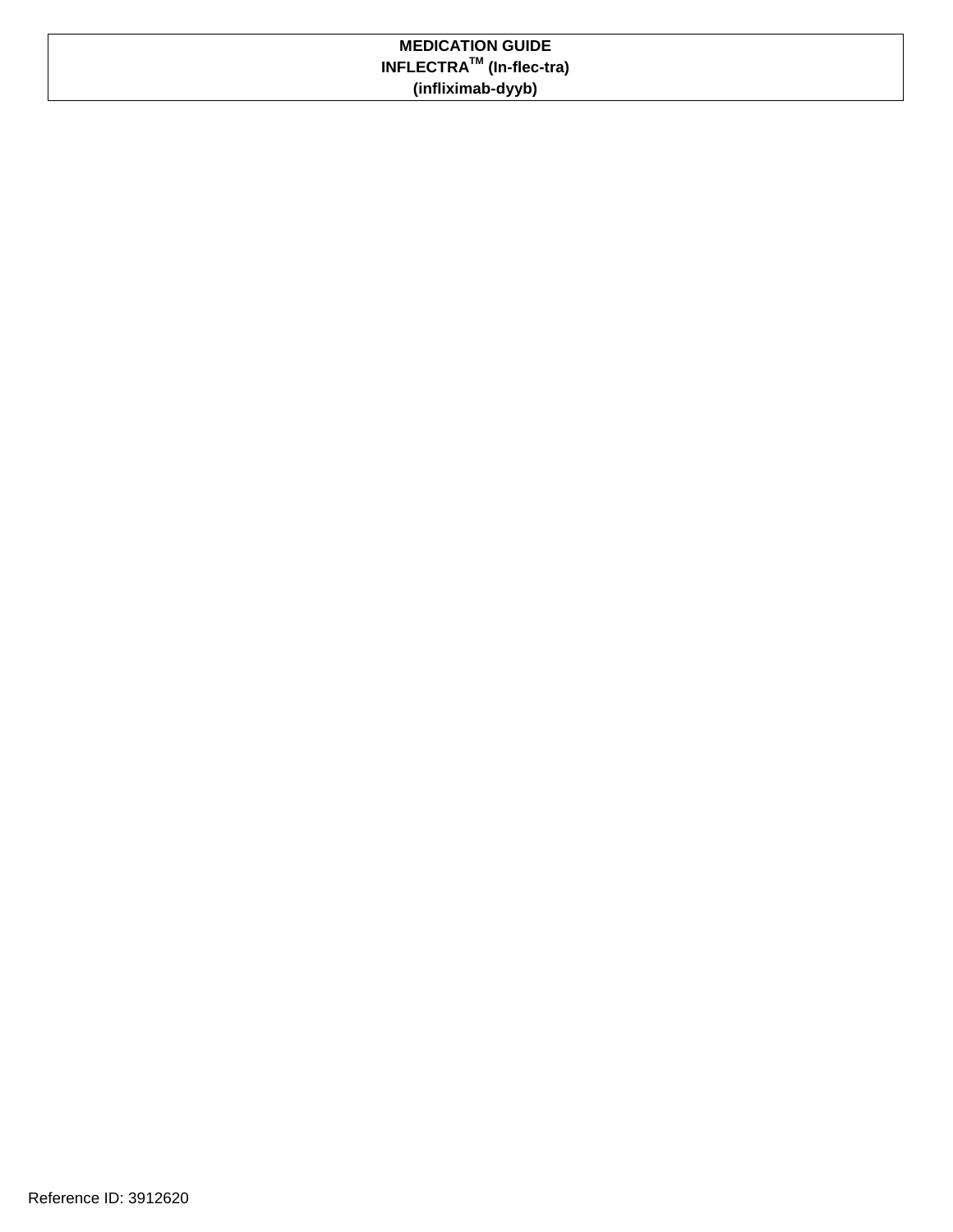#### **What is the most important information I should know about INFLECTRA? INFLECTRA may cause serious side effects, including:**

#### **1. Risk of infection**

 INFLECTRA is a medicine that affects your immune system. INFLECTRA can lower the ability of your immune system to fight infections. Serious infections have happened in patients receiving INFLECTRA. These infections include tuberculosis (TB) and infections caused by viruses, fungi, or bacteria that have spread throughout the body. Some patients have died from these infections.

- Your doctor should test you for TB before starting INFLECTRA.
- Your doctor should monitor you closely for signs and symptoms of TB during treatment with INFLECTRA.

#### **Before starting INFLECTRA, tell your doctor if you:**

- think you have an infection. You should not start taking INFLECTRA if you have any kind of infection.
- are being treated for an infection.
- have signs of an infection, such as a fever, cough, flu-like symptoms.
- have any open cuts or sores on your body.
- get a lot of infections or have infections that keep coming back.
- have diabetes or an immune system problem. People with these conditions have a higher chance for infections.
- have TB, or have been in close contact with someone with TB.
- These infections may develop or become more severe if you take INFLECTRA. If you do not know if you have lived in live or have lived in certain parts of the country (such as the Ohio and Mississippi River valleys) where there is an increased risk for getting certain kinds of fungal infections (histoplasmosis, coccidioidomycosis, or blastomycosis). an area where histoplasmosis, coccidioidomycosis, or blastomycosis is common, ask your doctor.
- have or have had hepatitis B.
- use the medicines KINERET (anakinra), ORENCIA (abatacept), ACTEMRA (tocilizumab), or other medicines called biologics used to treat the same conditions as INFLECTRA.

 or have open cuts or sores on your body, call your doctor right away. INFLECTRA can make you more likely to get **After starting INFLECTRA**, if you have an infection, any sign of an infection including a fever, cough, flu-like symptoms, infections or make any infection that you have worse.

#### **2. Risk of Cancer**

- There have been cases of unusual cancers in children and teenage patients using TNF blocking agents, such as INFLECTRA.
- For children and adults taking TNF blocker medicines, the chances of getting lymphoma or other cancers may increase.
- Some people receiving TNF-blockers developed a rare type of cancer called hepatosplenic T-cell lymphoma. This type of cancer often results in death. Most of these people were male teenagers or young men. Also, most people were being treated for Crohn's disease or ulcerative colitis with a TNF-blocker and another medicine called azathioprine or 6-mercaptopurine.
- People who have been treated for rheumatoid arthritis, Crohn's disease, ulcerative colitis, ankylosing spondylitis, psoriatic arthritis and plaque psoriasis for a long time may be more likely to develop lymphoma. This is especially true for people with very active disease.
- Some people treated with infliximab products, such as INFLECTRA have developed certain kinds of skin cancer. If any changes in the appearance of your skin or growths on your skin occur during or after your treatment with INFLECTRA, tell your doctor.
- Patients with COPD (a specific type of lung disease) may have an increased risk for getting cancer while being treated with INFLECTRA.
- Tell your doctor if you have ever had any type of cancer. Discuss with your doctor any need to adjust medicines you may be taking.

#### See the section "**What are the possible side effects of INFLECTRA?**" below for more information.

### **What is INFLECTRA?**

INFLECTRA is a prescription medicine that is approved for patients with:

- Rheumatoid Arthritis adults with moderately to severely active rheumatoid arthritis, along with the medicine methotrexate
- Crohn's Disease children 6 years and older and adults with Crohn's disease who have not responded well to other medicines
- Ankylosing Spondylitis
- Psoriatic Arthritis
- Plaque Psoriasis adult patients with plaque psoriasis that is chronic (doesn't go away) severe, extensive, and/or disabling.
- Ulcerative Colitis adults with moderately to severely active ulcerative colitis who have not responded well to other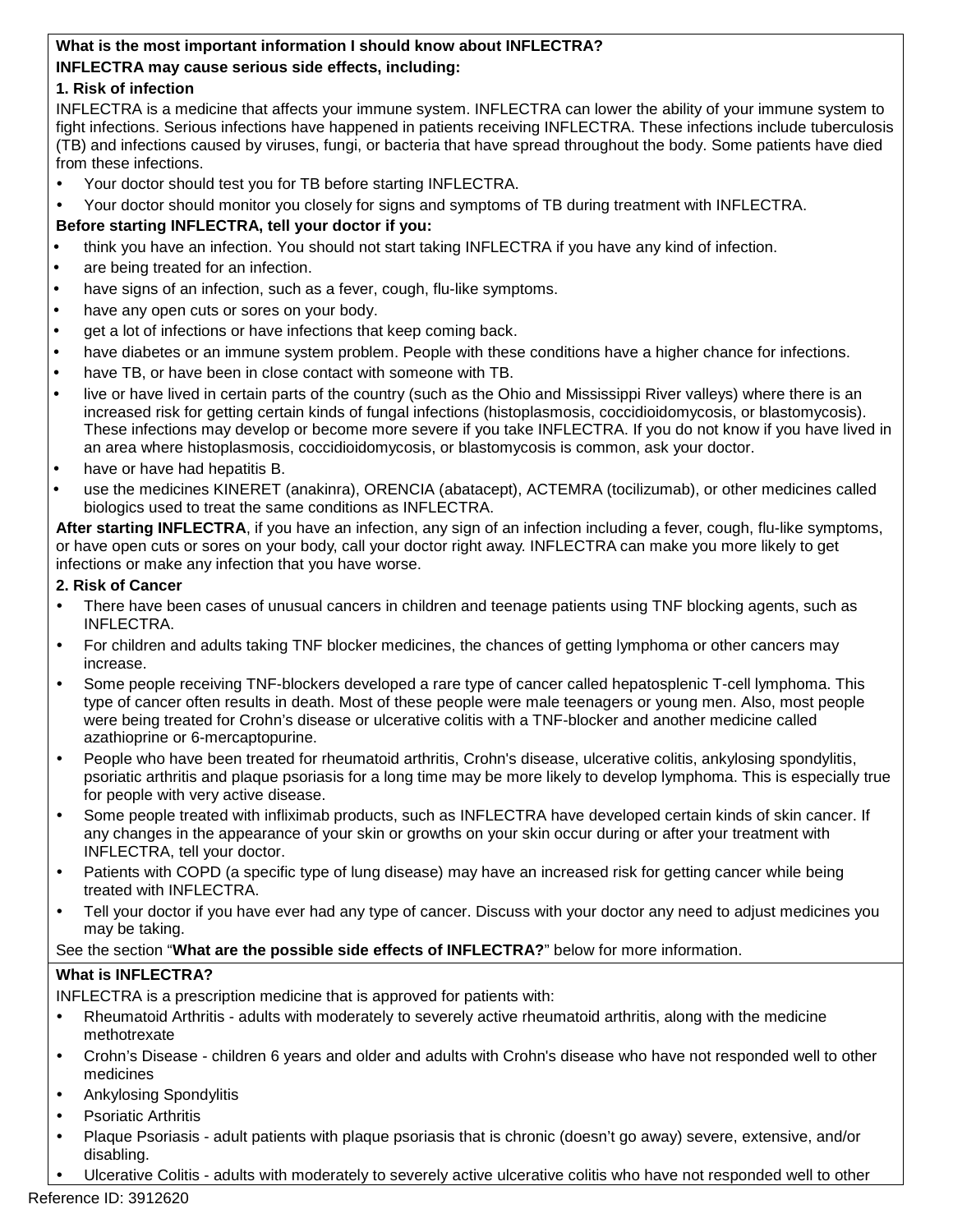medicines.

INFLECTRA blocks the action of a protein in your body called tumor necrosis factor-alpha (TNF-alpha). TNF-alpha is made by your body's immune system. People with certain diseases have too much TNF-alpha that can cause the immune system to attack normal healthy parts of the body. INFLECTRA can block the damage caused by too much TNF-alpha.

#### **Who should not receive INFLECTRA?**

You should not receive INFLECTRA if you have:

- heart failure, unless your doctor has examined you and decided that you are able to take INFLECTRA. Talk to your doctor about your heart failure.
- had an allergic reaction to infliximab products or any of the ingredients in INFLECTRA. See the end of this Medication Guide for a complete list of ingredients in INFLECTRA.

#### **What should I tell my doctor before starting treatment with INFLECTRA?**

Your doctor will assess your health before each treatment.

Tell your doctor about all of your medical conditions, including if you:

- have an infection (see "**What is the most important information I should know about INFLECTRA?**").
- have other liver problems including liver failure.
- have heart failure or other heart conditions. If you have heart failure, it may get worse while you take INFLECTRA.
- have or have had any type of cancer.
- have had phototherapy (treatment with ultraviolet light or sunlight along with a medicine to make your skin sensitive to light) for psoriasis. You may have a higher chance of getting skin cancer while receiving INFLECTRA.
- have COPD (Chronic Obstructive Pulmonary Disease), a specific type of lung disease. Patients with COPD may have an increased risk of getting cancer while taking INFLECTRA.
- have or have had a condition that affects your nervous system such as
	- o multiple sclerosis, or Guillain-Barré syndrome, or
	- o if you experience any numbness or tingling, or
	- o if you have had a seizure.
- starting treatment with INFLECTRA. have recently received or are scheduled to receive a vaccine. **Adults and children taking INFLECTRA should not receive live vaccines (for example, the Bacille Calmette-Guerin [BCG] vaccine) or treatment with a weakened bacteria** (such as BCG for bladder cancer). Children should have all of their vaccines brought up to date before
- are pregnant or planning to become pregnant. It is not known if INFLECTRA harms your unborn baby. INFLECTRA should be given to a pregnant woman only if clearly needed. Talk to your doctor about stopping INFLECTRA if you are pregnant or planning to become pregnant.
- are breast-feeding or planning to breast-feed. It is not known whether INFLECTRA passes into your breast milk. Talk to your doctor about the best way to feed your baby while taking INFLECTRA. You should not breast-feed while taking INFLECTRA.

 If you have a baby and you were using INFLECTRA during your pregnancy, it is important to tell your baby's doctor and other health care professionals about your INFLECTRA use so they can decide when your baby should receive any vaccine. Certain vaccinations can cause infections.

 If you received INFLECTRA while you were pregnant, your baby may be at higher risk for getting an infection. If your baby receives a live vaccine within 6 months after birth, your baby may develop infections with serious complications that can lead to death. This includes live vaccines such as the BCG, rotavirus, or any other live vaccines. For other types of vaccines, talk with your doctor.

#### **How should I receive INFLECTRA?**

- You will be given INFLECTRA through a needle placed in a vein (IV or intravenous infusion) in your arm.
- Your doctor may decide to give you medicine before starting the INFLECTRA infusion to prevent or lessen side effects.
- Only a healthcare professional should prepare the medicine and administer it to you.
- INFLECTRA will be given to you over a period of about 2 hours.
- • If you have side effects from INFLECTRA, the infusion may need to be adjusted or stopped. In addition, your healthcare professional may decide to treat your symptoms.
- effects. Your doctor may do certain tests while you are taking INFLECTRA to monitor you for side effects and to see how well you respond to the treatment. • A healthcare professional will monitor you during the INFLECTRA infusion and for a period of time afterward for side
- • Your doctor will determine the right dose of INFLECTRA for you and how often you should receive it. Make sure to discuss with your doctor when you will receive infusions and to come in for all your infusions and follow-up appointments.

#### **What should I avoid while receiving INFLECTRA?**

 Do not take INFLECTRA together with medicines such as KINERET (anakinra), ORENCIA (abatacept), ACTEMRA Reference ID: 3912620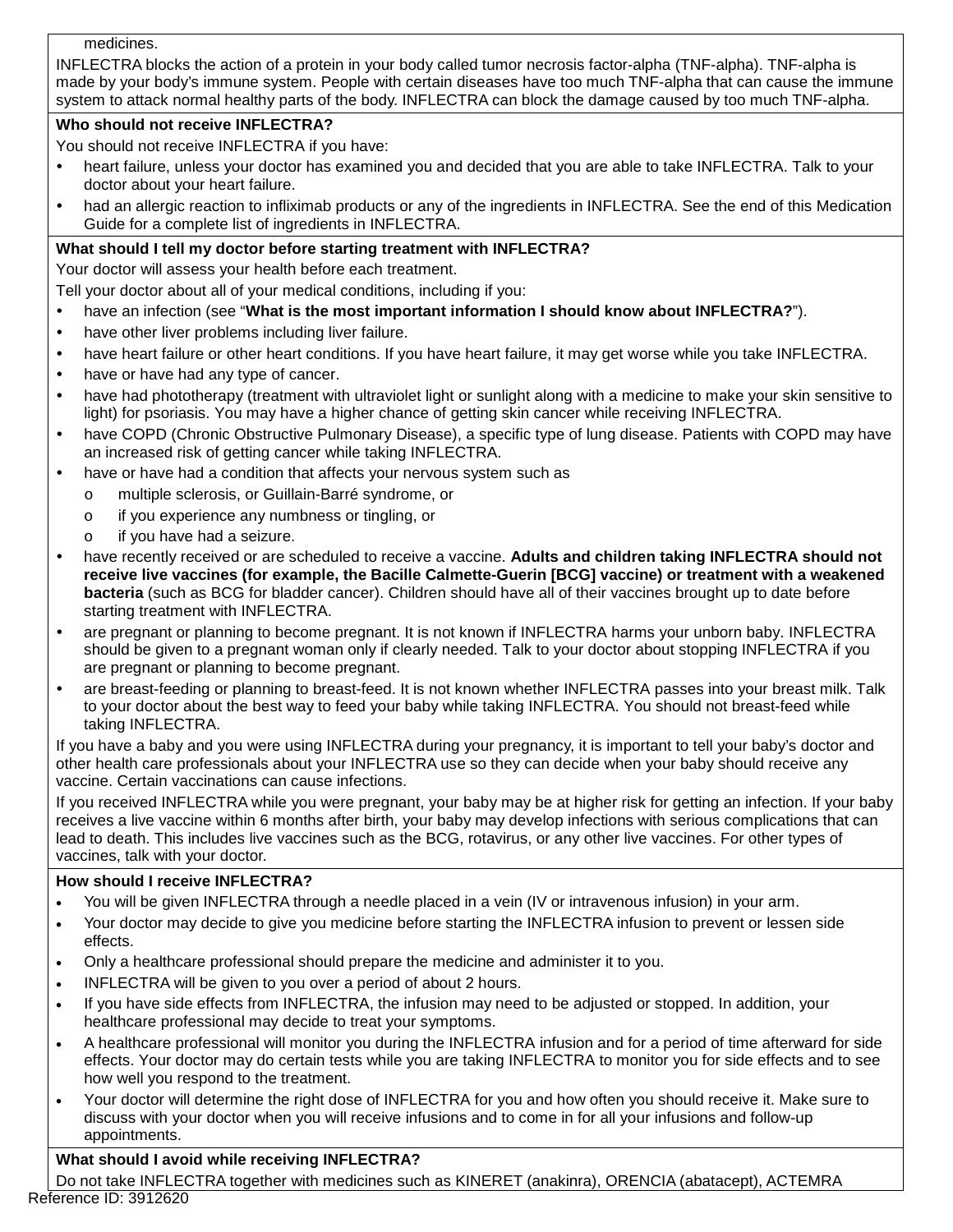(tocilizumab), or other medicines called biologics that are used to treat the same conditions as INFLECTRA.

 herbal supplements. These include any other medicines to treat Crohn's disease, ulcerative colitis, rheumatoid arthritis, **Tell your doctor about all the medicines you take**, including prescription and non-prescription medicines, vitamins, and ankylosing spondylitis, psoriatic arthritis or psoriasis.

Know the medicines you take. Keep a list of your medicines and show them to your doctor and pharmacist when you get a new medicine.

#### **What are the possible side effects of INFLECTRA?**

INFLECTRA can cause serious side effects, including:

# See "**What is the most important information I should know about INFLECTRA?**".

#### **Serious Infections**

- treatment with INFLECTRA your doctor will treat your infection and may need to stop your INFLECTRA treatment. Some patients, especially those 65 years and older have had serious infections while receiving infliximab products, such as INFLECTRA. These serious infections include TB and infections caused by viruses, fungi, or bacteria that have spread throughout the body. Some patients die from these infections. If you get an infection while receiving
- Tell your doctor right away if you have any of the following signs of an infection while taking or after taking INFLECTRA:
	- $\Omega$
- a fever a set of the symptoms of the symptoms of the symptoms of the symptoms of the symptoms
	- o feel very tired

o warm, red, or painful skin

- o have a cough
- Your doctor will examine you for TB and perform a test to see if you have TB. If your doctor feels that you are at risk for TB, you may be treated with medicine for TB before you begin treatment with INFLECTRA and during treatment with INFLECTRA.
- Even if your TB test is negative, your doctor should carefully monitor you for TB infections while you are taking INFLECTRA. Patients who had a **negative** TB skin test before receiving infliximab products have developed active TB.
- If you are a chronic carrier of the hepatitis B virus, the virus can become active while you are being treated with INFLECTRA. In some cases, patients have died as a result of hepatitis B virus being reactivated. Your doctor should treated. Tell your doctor if you have any of the following symptoms: do a blood test for hepatitis B virus before you start treatment with INFLECTRA and occasionally while you are being
	- o feel unwell o tiredness (fatigue)
- 

- 
- o poor appetite **o fever, skin rash, or joint pain**

#### **Heart Failure**

 If you have a heart problem called congestive heart failure, your doctor should check you closely while you are taking INFLECTRA. Your congestive heart failure may get worse while you are taking INFLECTRA. Be sure to tell your doctor of any new or worse symptoms including:

- shortness of breath on the state of sudden weight gain
- swelling of ankles or feet

Treatment with INFLECTRA may need to be stopped if you get new or worse congestive heart failure.

#### **Liver Injury**

 In rare cases, some patients taking infliximab products have developed serious liver problems. Tell your doctor if you have

- o jaundice (skin and eyes turning yellow)
- o dark brown-colored urine
- o pain on the right side of your stomach area (right-sided abdominal pain)
- o fever
- o extreme tiredness (severe fatigue)

#### **Blood Problems**

In some patients taking INFLECTRA, the body may not make enough of the blood cells that help fight infections or help stop bleeding. Tell your doctor if you

- o have a fever that does not go away o look very pale
- o bruise or bleed very easily

#### **Nervous System Disorders**

 In rare cases, patients taking infliximab products have developed problems with their nervous system. Tell your doctor if you have

- 
- o changes in your vision o numbness or tingling in any part of your body